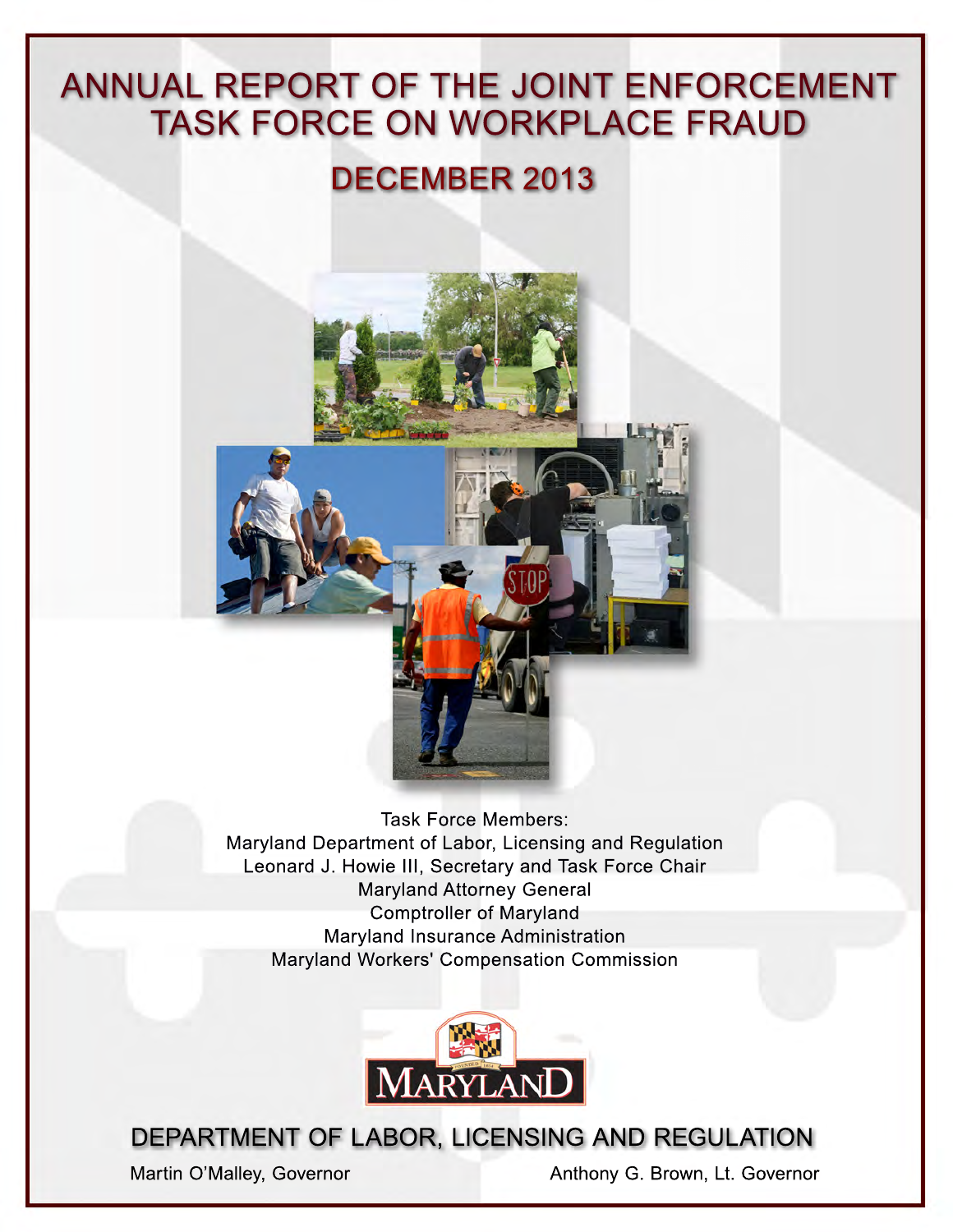# **TABLE OF CONTENTS**

#### EXECUTIVE SUMMARY

- I. BACKGROUND ON WORKPLACE FRAUD
	- A. What Is Employee Misclassification and Workplace Fraud?
	- B. Addressing the Workplace Fraud Problem in Maryland
		- 1. The Workplace Fraud Act of 2009
		- 2. The Executive Order
- II. TASK FORCE ACCOMPLISHMENTS
	- A. Data Sharing
	- B. Education and Outreach
	- C. Partnering with Other States
- III. TASK FORCE MEMBER REPORTS
	- A. Department of Labor, Licensing and Regulation
		- 1. Division of Labor and Industry
		- 2. Division of Unemployment Insurance
	- B. Attorney General
	- C. Comptroller
	- D. Insurance Administration
	- E. Workers' Compensation Commission
- IV. ADMINISTRATIVE AND LEGAL BARRIERS
- V. NEXT STEPS AND GOALS FOR 2014

#### **APPENDICES**

| Appendix A: Executive Order                                                     |
|---------------------------------------------------------------------------------|
| Appendix B: Summary of the Workplace Fraud Act: Amendments and Additions to the |
| Maryland Code, Labor and Employment Article                                     |
| Appendix C: Differences between General Tax Responsibilities of Employees and   |
| <b>Independent Contractors</b>                                                  |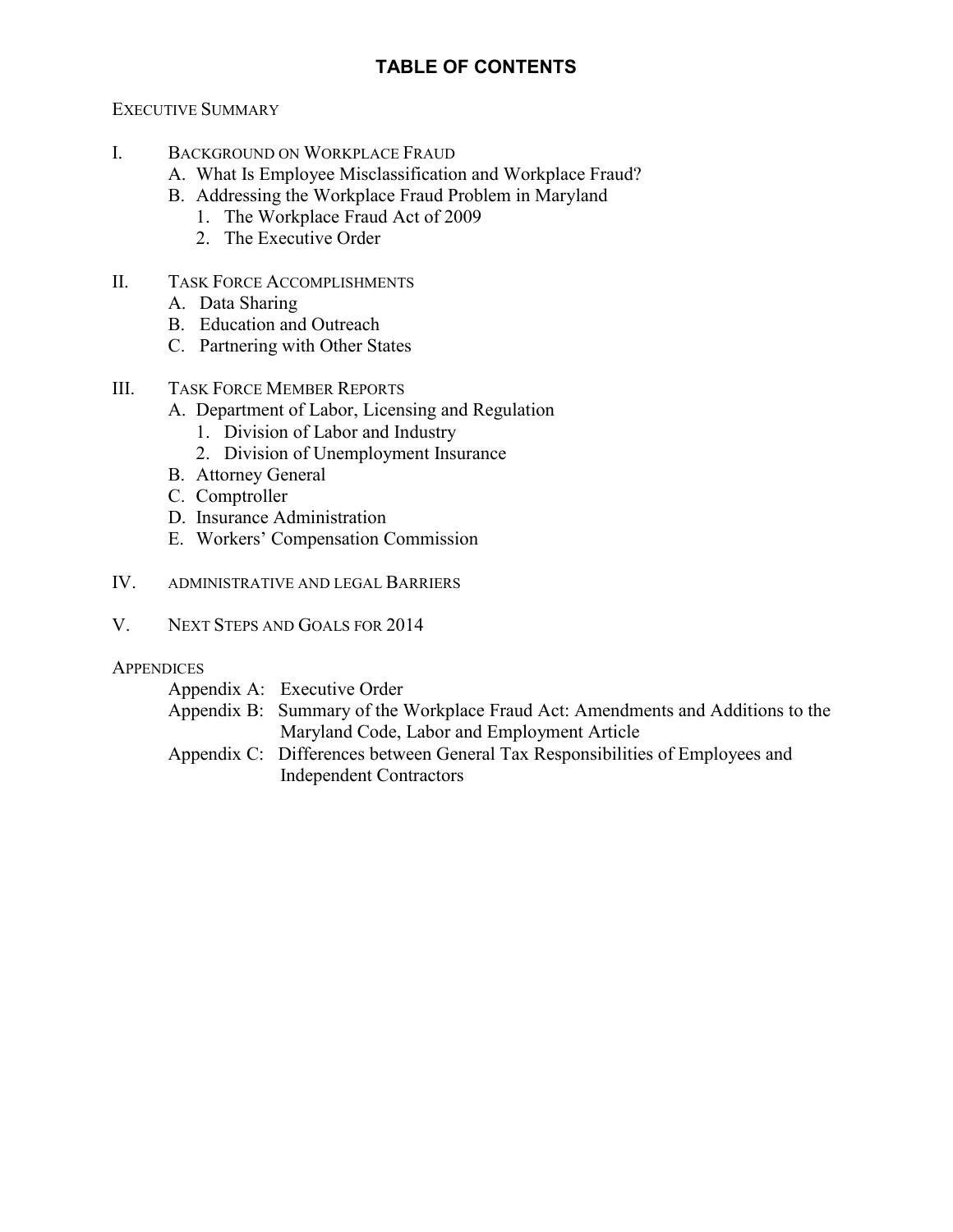#### **EXECUTIVE SUMMARY**

The Maryland General Assembly passed the Maryland Workplace Fraud Act of 2009 with bipartisan support with a goal to protect workers and level the playing field for law-abiding business owners. The Maryland Department of Labor, Licensing and Regulation was charged with implementing the law, and the legislation established the Maryland Workplace Fraud Unit – an investigative unit in the Maryland Department of Labor's Division of Labor and Industry. Governor Martin O'Malley also established a Joint Enforcement Task Force on Workplace Fraud (Task Force) to coordinate enforcement efforts with the appropriate state agencies, facilitate data and information sharing, and increase awareness about workplace fraud.

Workplace fraud – the knowing misclassification or non-reporting of employees – has been a concern for Maryland workers and employers for generations. Maryland first took action in 1942 when the General Assembly enacted legislation protecting the employee-employer relationship. Still, some employers continue to knowingly misclassify employees in an attempt to bolster their bottom line. Workplace fraud cheats employees out of overtime wages, workers' compensation benefits and unemployment insurance. It cheats taxpayers. And it cheats honest business owners who are forced to compete against lower bids from competing companies that are knowingly skirting the law. Maryland data shows that approximately 20 percent of audited employers misclassify employees as independent contractors. A federal study shows that as many as three out of 10 employers misclassified employees as independent contractors. Finally, workplace fraud costs the taxpayers millions of dollars in tax revenues that could be used for the benefit of the state.

During this challenging economy, state, local and federal governments must support creative initiatives to bolster job creation and improve the skills of our workforce. Government agencies also have an obligation to protect a safety net for workers and maintain a level playing field for business owners that compete within the law. The Maryland Workplace Fraud Act protects working families and stands up for honest business owners. When more businesses pay their fair share of taxes, everyone benefits – workers are protected and Marylanders have lower taxes.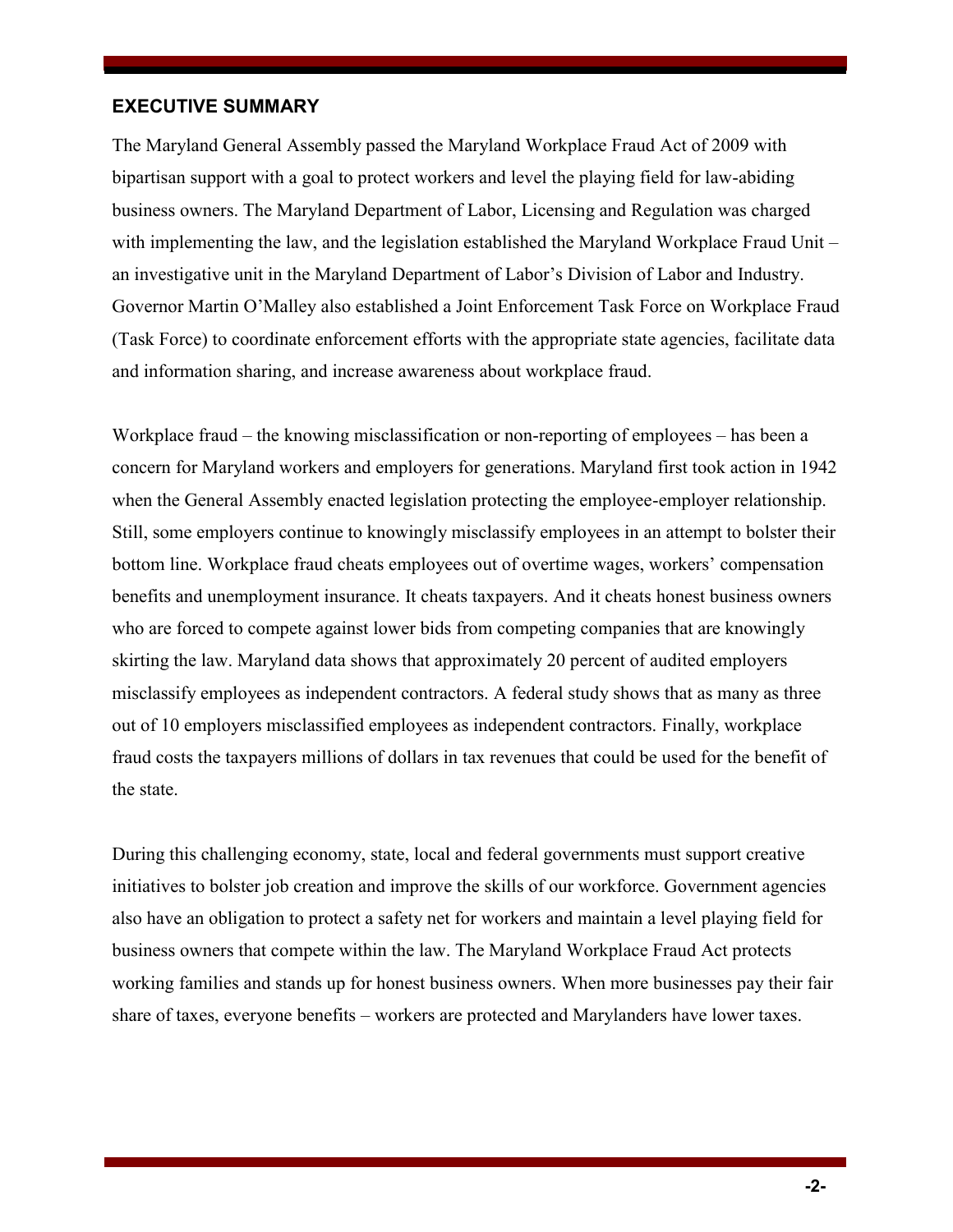Maryland's Task Force consists of the Department of Labor, Licensing and Regulation, including the Commissioner of Labor and Industry and the Assistant Secretary for the Division of Unemployment Insurance; the Attorney General; the Comptroller; the Workers' Compensation Commission; and the Maryland Insurance Administration. In 2013, the Task Force conducted three (3) joint investigations in which one or more member agencies participated.

Among other things, since 2009, the Task Force has:

- Established three workgroups to focus on enforcement, data sharing, and communications;
- Coordinated information sharing procedures and the signing of necessary memoranda of understanding to make this inter-agency information sharing possible;
- Established a website and phone number for complaints;
- Conducted extensive outreach to professionals and employers impacted by the Workplace Fraud Act;
- Studied best practices employed by task forces working on these issues in other states;
- Assisted New York State with a multi-state workplace fraud prosecution;
- Created an internal website to facilitate data sharing among agencies;
- Partnered with federal agencies, including the Internal Revenue Service and the U.S. Department of Labor, to share information and coordinate law enforcement efforts related to reducing misclassification of employees by businesses in order to avoid providing employment protections;
- Participated in stakeholder meetings hosted by the Maryland Department of Labor, Licensing and Regulation to discuss workplace fraud, best practices and procedures and possible changes to the Workplace Fraud Act; and
- Successfully amended the Workplace Fraud Act while maintaining protections for workers by allowing an employer to demonstrate an employer-independent contractor relationship.
- Implemented "Notice to Independent Contractors and Exempt Persons" which requires companies to notify workers regarding the expectations and responsibilities of being "independent contractors" in Maryland. The notice is available on DLLR's website for companies to download and post in their workplaces.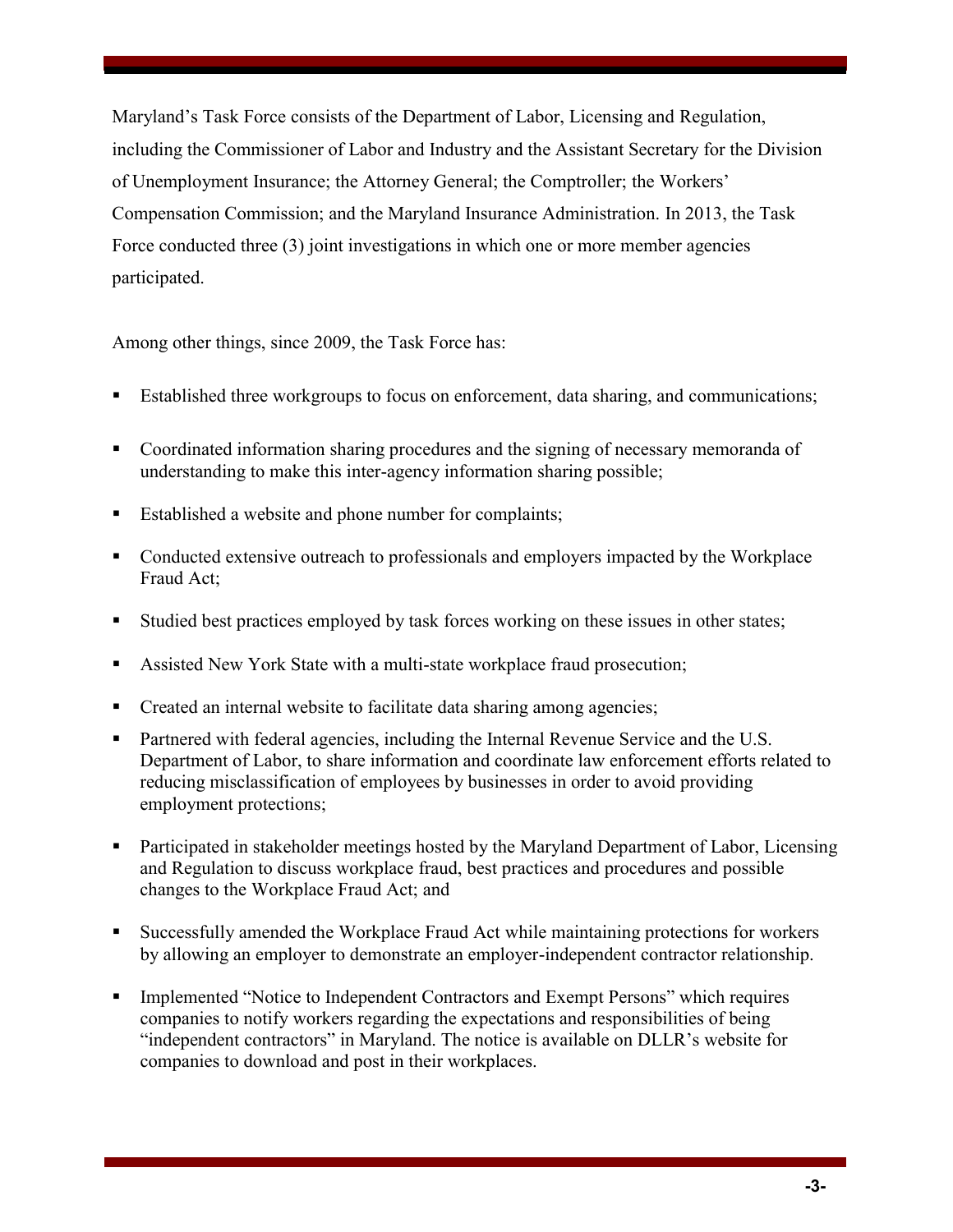**Partnered with the Maryland Home Improvement Commission to share information with** licensees about workplace fraud, misclassification of employees and how to be in compliance with federal and state insurance and tax laws.

In addition, each member agency has accomplished the following:

- The Division of Labor and Industry received 78 complaints and referred 25 of those complaints to the Task Force.
- The Division of Unemployment Insurance (UI) completed 11 UI Workplace Fraud Audits and identified 429 misclassified workers and over \$2 million in unreported wages paid to employees. UI Workplace Fraud Audits resulted in \$58,229 paid into the UI trust fund.
- The Comptroller has completed one joint audit with the Task Force which resulted in \$7,027.44 assessed for Withholding Taxes. In addition, the Comptroller used the joint audit program to discover new revenues for Withholding Taxes. Some of the audited businesses have also been liable for other taxes due the Comptroller. In 2013, the Comptroller's Office conducted twenty-seven (27) Withholding Tax audits and issued assessments in the amount of \$521,153.38.
- In Fiscal Year 2013, the Workers' Compensation Commission reviewed over 65 referrals from the Division of Labor and Industry and, the Commission reported to Task Force members two Commission findings of misclassification of workers, one of which was a "knowing" violation.

In 2012, working with stakeholder groups, industry representatives, and Task Force member agencies, the General Assembly successfully amended the Workplace Fraud Act. HB 1364 modified the list of documents an employer will be required to provide to demonstrate an employer-independent contractor relationship. The bill also clarified that the Division of Labor and Industry may, with the consent of the employer, enter a place of business or work site to review and copy records. In addition, HB 1364 restricted the Division of Labor and Industry from holding public contract funds for non-knowing workplace fraud violations without requiring a final order from a court or administrative unit. Determining the reality of the relationship between the employer and the worker is the key to finding those employers that are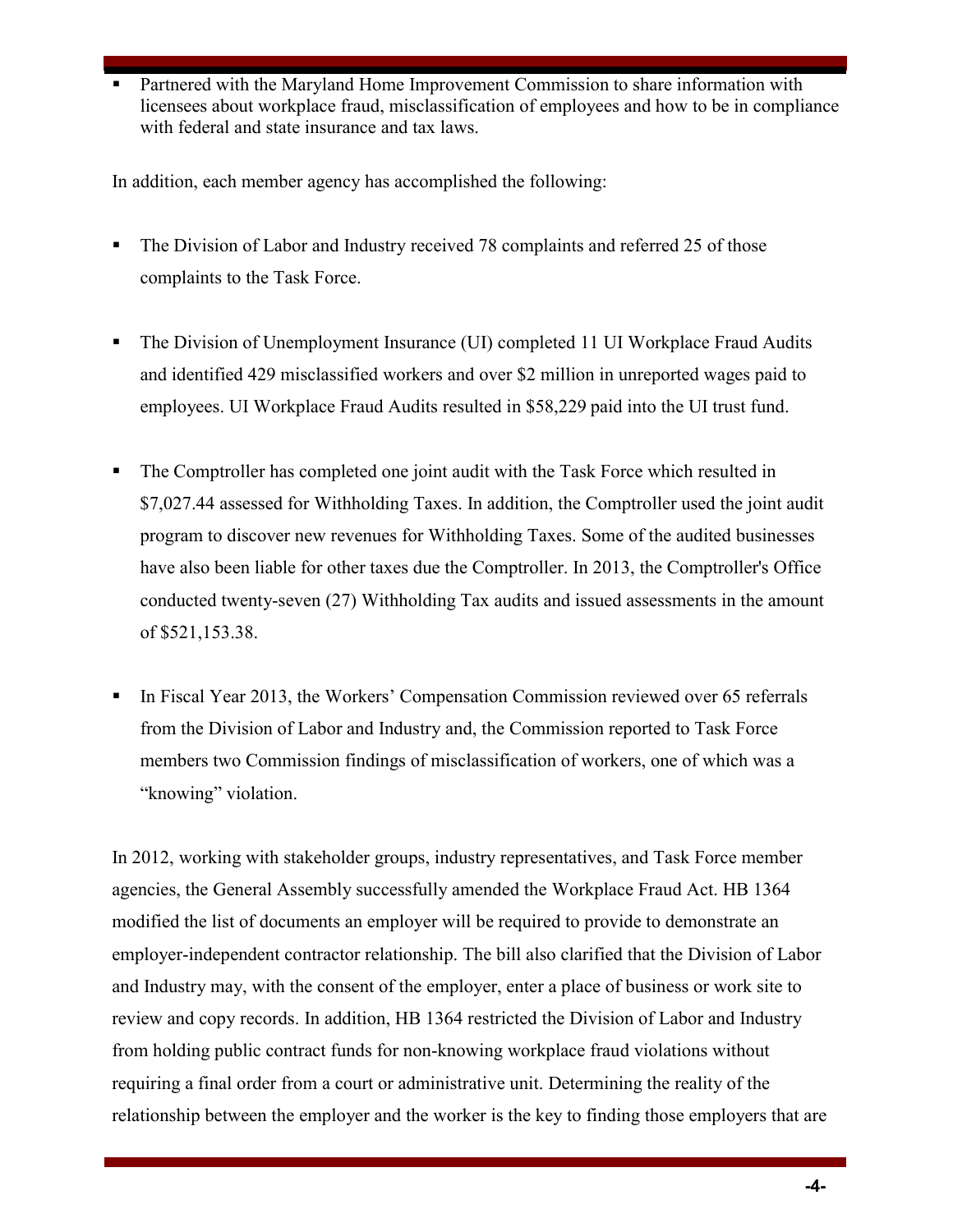cheating their workers out of earned wages and benefits and cheating Maryland taxpayers by not paying their fair share of taxes. In 2013, task force members experienced a "reset" as agencies, companies and workers adjusted to changes to enforcement of the Workplace Fraud Act.

Because of the Task Force's enforcement and oversight, the Workplace Fraud Act is working and more Maryland workers can access a safety net should they lose their job or get hurt on the job. Member agencies strongly support the Workplace Fraud Act and will work with legislators, business leaders, industry representatives and community organizations to continue outreach efforts so all Maryland businesses are in compliance with the law.

# **I. BACKGROUND ON WORKPLACE FRAUD**

# **A. WHAT IS EMPLOYEE MISCLASSIFICATION AND WORKPLACE FRAUD?**

Many of our state and federal employment and anti-discrimination laws are based on the employer-employee relationship. Workers who are classified as "employees" receive a range of legal protections, including the right to minimum wage and overtime, the availability of antidiscrimination laws, and eligibility for unemployment insurance if they are laid off and workers' compensation if they are injured. Businesses with employees are subject to wage and hour laws; required to pay unemployment insurance taxes, social security taxes, and workers' compensation premiums for their employees; and withhold federal and state income taxes.<sup>1</sup>

Recent Maryland and federal studies estimate that approximately 20% of employers misclassify their workers.<sup>2</sup> In 2000, a USDOL report included an estimate that 80,000 workers across the United States are entitled to benefits and are not receiving them, and that the number seems to increase when the nation's unemployment rate increases as many former employees become independent contractors.<sup>3</sup> Some of these employers may be confused about the definition of an

 $\overline{a}$ 1 *See* Appendix C for a table summarizing these differences.

<sup>&</sup>lt;sup>2</sup> David W. Stevens, An *Estimate of Maryland's Annual Net Unemployment Compensation Tax Loss from Misclassification of Covered Employees*, Baltimore, Md, February 1, 2009 (estimating that approximately 20% of Maryland employers misclassify their employees); Planmatics, Inc. *Independent Contractors: Prevalence and Implications for Unemployment Insurance Program*, Rockville, Md, February 2000 (finding that between 10-30% of employers in nine (9) states misclassify their employees.)

<sup>3</sup> Planmatics, Inc. *Independent Contractors: Prevalence and Implications for Unemployment Insurance Program*, Rockville, Md, February 2000.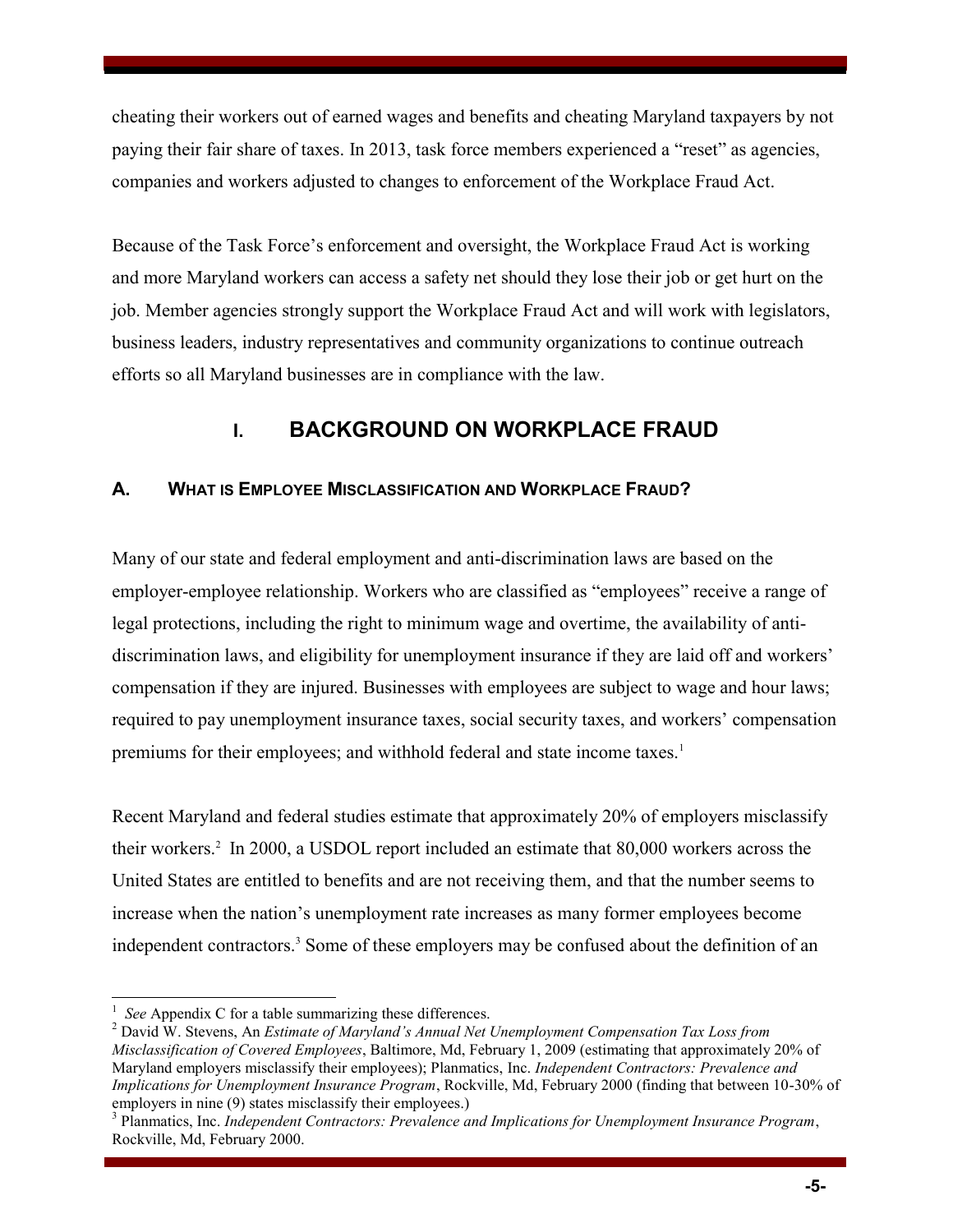"employee" or may believe that their employees are true independent contractors. Other employers deliberately misclassify their employees as "independent contractors" or pay them "off-the-books" in an effort to avoid the costs and obligations associated with employees. When employers intentionally misclassify their employees in this way, they engage in workplace fraud.

Workplace Fraud negatively impacts workers, law-abiding employers, and taxpayers:

(1) **Workplace fraud harms workers who lose out on workplace protections**. Misclassified employees may have no recourse if they are hurt or killed on the job,

laid off, discriminated against or harassed. They are also more likely to be paid subminimum wages or to work in dangerous conditions.

- (2) **Workplace fraud unfairly disadvantages employers who play by the rules.** Responsible employers lose a competitive edge because their payroll costs are higher than employers who manipulate the system. Responsible employers also pay higher Workers' Compensation premiums and Unemployment Insurance tax on behalf of those who fail to pay.
- (3) **Workplace fraud deprives our communities of much-needed revenue.** It is estimated that the state loses as much as \$22 million a year to the Unemployment Insurance Trust Fund due to misclassification.<sup>4</sup> Millions of dollars in tax revenues are also lost to the general fund.

Misclassification has continued to receive growing attention at the state level, in part due to studies showing billions of dollars of lost revenues.<sup>5</sup> In the last several years, there have been increasing efforts to combat workplace fraud on the state and federal levels. Several states including Connecticut, New Hampshire and Utah have joined New York, Massachusetts, Michigan, and Maine in establishing task forces to examine workplace fraud and coordinate enforcement efforts.<sup>6</sup> Other states have introduced legislation to establish a presumption of an employment relationship such as Rhode Island, Ohio, Virginia, and North Carolina and other states specifically prohibit the purposeful misclassification of an employee as an independent contractor in a sector-specific industry such as Pennsylvania, Delaware, and Maine.<sup>7</sup> Even with the recent activity in several states, the National Employment Law Project has determined that "[s]tate legislation seeking to combat independent contractor abuses has dwindled since the initial spate of laws were passed in the mid-to late 2000's, with much of the more recent activity

 $\overline{a}$ <sup>4</sup> David W. Stevens, *An Estimate of Maryland's Annual Net Unemployment Compensation Tax Loss from Misclassification of Covered Employees*, Baltimore, MD, February 1, 2009.

<sup>5</sup> *See http://www.nelp.org/page/-/Justice/2011/2011IndependentContractorReformUpdate.pdf?nocdn=1* 

<sup>6</sup> *Id.*

<sup>7</sup>  *Id.*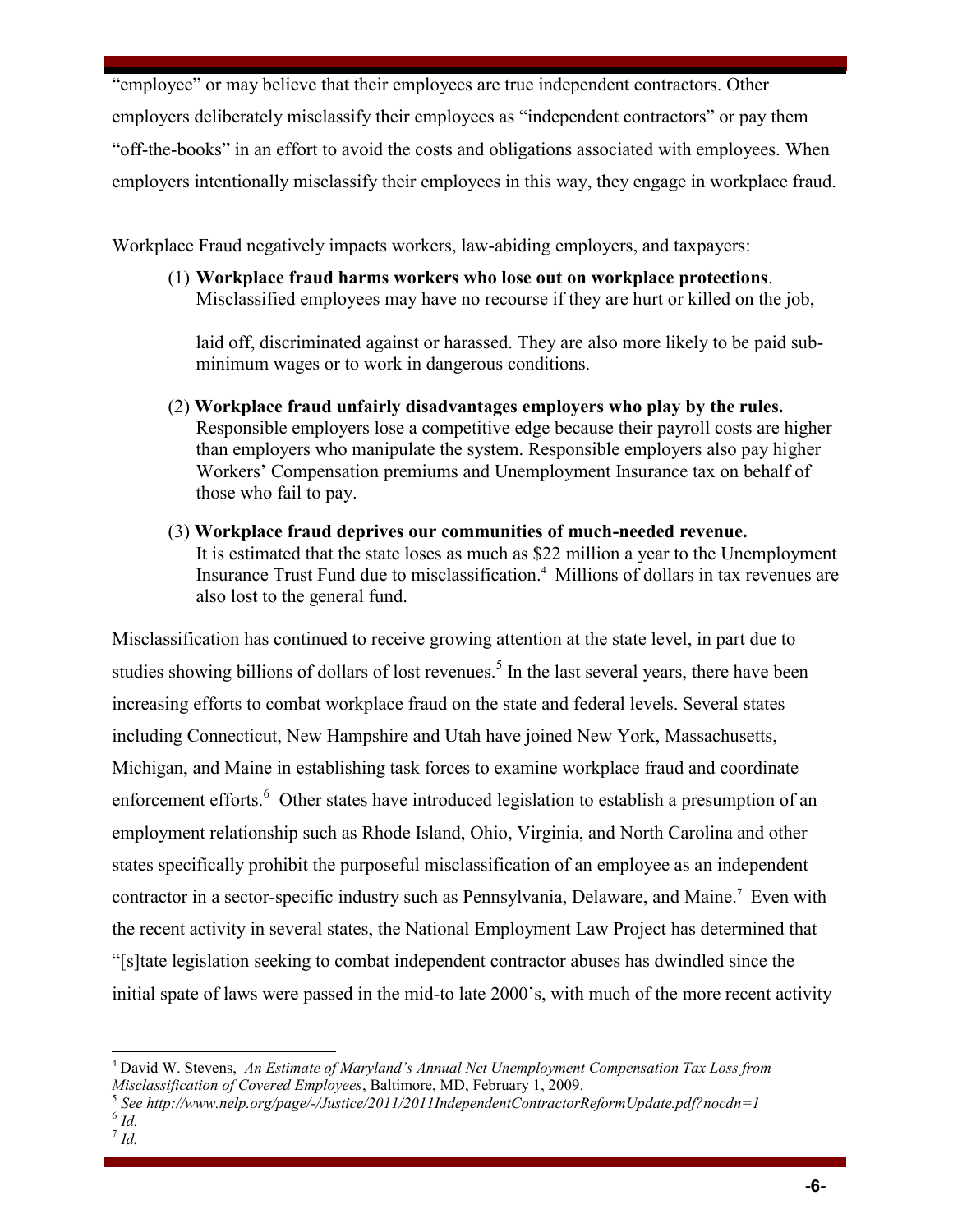pertaining to small provisions allowing discretionary penalties or weakening previously-enacted laws<sup>"8</sup>

# **B. ADDRESSING THE WORKPLACE FRAUD PROBLEM IN MARYLAND**

In 2009, Maryland joined approximately 33 other states that have taken measures to address the misclassification problem by passing the Workplace Fraud Act of 2009 and creating the Joint Enforcement Task Force on Workplace Fraud.

# **THE WORKPLACE FRAUD ACT**

The Workplace Fraud Act (Chapter188, Acts of 2009) (the Act) requires the different state agencies and divisions that are impacted by workplace fraud to share information when they find or suspect that misclassification has occurred.<sup>9</sup> The Act, which took effect on October 1, 2009, creates violations of state law for misclassification and provides for penalties to strengthen enforcement in three areas of state law:

# IMPACT ON EMPLOYMENT STANDARDS LAW<sup>10</sup>

- The WFA creates a separate violation for misclassification in the landscaping and construction industries;
- Adopts the "ABC Test" to identify legitimate independent contractors; $<sup>11</sup>$ </sup>
- Requires that employers maintain records and documentation on the independent contractors with whom they do business, and that they provide these independent contractors with a notice explaining their classification;
- Employers who "improperly misclassify" workers have 45 days to pay restitution and come into compliance with all applicable laws;
- Employers who "knowingly" misclassify their workers are subject to a civil penalty of up to \$5,000 per employee;
- Creates a private right of action for workers who believe they were misclassified; and
- Contains anti-retaliation provisions for workers who complain of misclassification.

 $\overline{a}$ 8 Catherine K. Ruckelshaus, *"Payroll Fraud: Targeting Bad Actors Hurting Workers and Businesses,"* Testimony from hearing before the U.S. Senate Committee on Health, Education, Labor & Pensions, Subcommittee on Employment and Workplace Safety, November 12, 2013.

<sup>9</sup> *See* Md. Code Ann., Lab. & Empl., § 3-901, *et. seq;* 

<sup>10</sup> *See* Md. Code Ann., Lab. & Empl., § 3-901, *et. seq.*

<sup>&</sup>lt;sup>11</sup> The three prongs of the so-called "ABC test" are: (a) the individual is free from control and direction; (b) the individual is customarily engaged in an independent business of the same nature; and (c) the work is outside the usual course of business of the employer or performed outside of any place of business of the employer.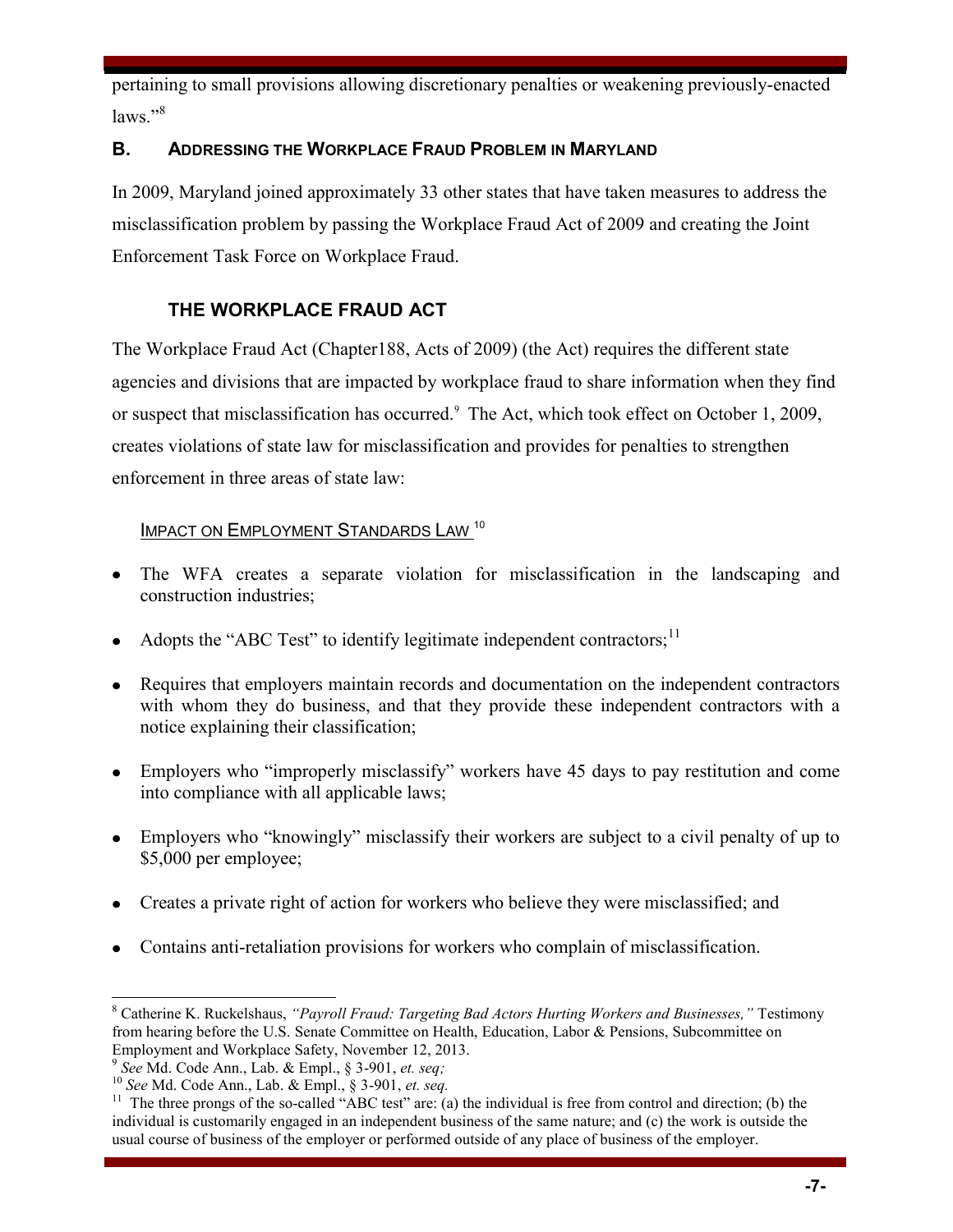#### IMPACT ON UNEMPLOYMENT INSURANCE LAW<sup>12</sup>

- Keeps the existing presumption that a worker is a covered employee;
- Keeps the 50 year-old "ABC Test" to identify legitimate independent contractors;<sup>13</sup>
- Employers who "knowingly" misclassify their workers are subject to a civil penalty of up to \$5,000 per employee;
- Civil penalties of up to \$20,000 are also available for "knowingly' advising an employer to violate the Act.

## IMPACT ON WORKERS' COMPENSATION LAW <sup>14</sup>

- Establishes a misclassification violation and a presumption that a worker is a covered employee unless the employer proves otherwise;
- Determination of independent contractor status remains based on the common law;<sup>15</sup>
- Adds a civil penalty not to exceed \$5,000 if the Workers' Compensation Commission finds that an employer has "knowingly" violated the Act;
- Adds a civil penalty not to exceed \$20,000 if the Workers' Compensation Commission finds a person has "knowingly" advised an employer on how to violate the Act.

# **THE EXECUTIVE ORDER**

On July 14, 2009, Governor O'Malley signed Executive Order No. 01.01.2009.09, creating a Joint Enforcement Task Force on Workplace Fraud.<sup>16</sup> The Executive Order, which is modeled after those used in other states, finds that "law enforcement and regulatory efforts to combat and prevent workplace fraud have been divided historically among various agencies, reducing their efficiency and effectiveness." The Executive Order further finds that the implementation and enforcement of the Workplace Fraud Act of 2009 "can be enhanced further and made more efficient through interagency cooperation, information sharing, and joint prosecution of serious violators." As such, the Executive Order charges the Task Force with, among other things: facilitating referrals and information sharing related to suspected workplace fraud; engaging in

 12 *See* Md. Code Ann., Lab. & Empl., § 8-201, § 8-201.1.

<sup>&</sup>lt;sup>13</sup> See footnote 9 for a brief description of the ABC test.

<sup>14</sup> *See* Md. Code Ann., Lab. & Empl., § 9-202, § 9-402.1.

<sup>&</sup>lt;sup>15</sup> Among factors traditionally considered by the Maryland Court of Appeals are: whether the employer has the power to hire or terminate the individual; whether the employer controls or directs the work; whether the work is part of the employer's regular business; and the payment of wages.

<sup>16</sup> *See* Appendix A.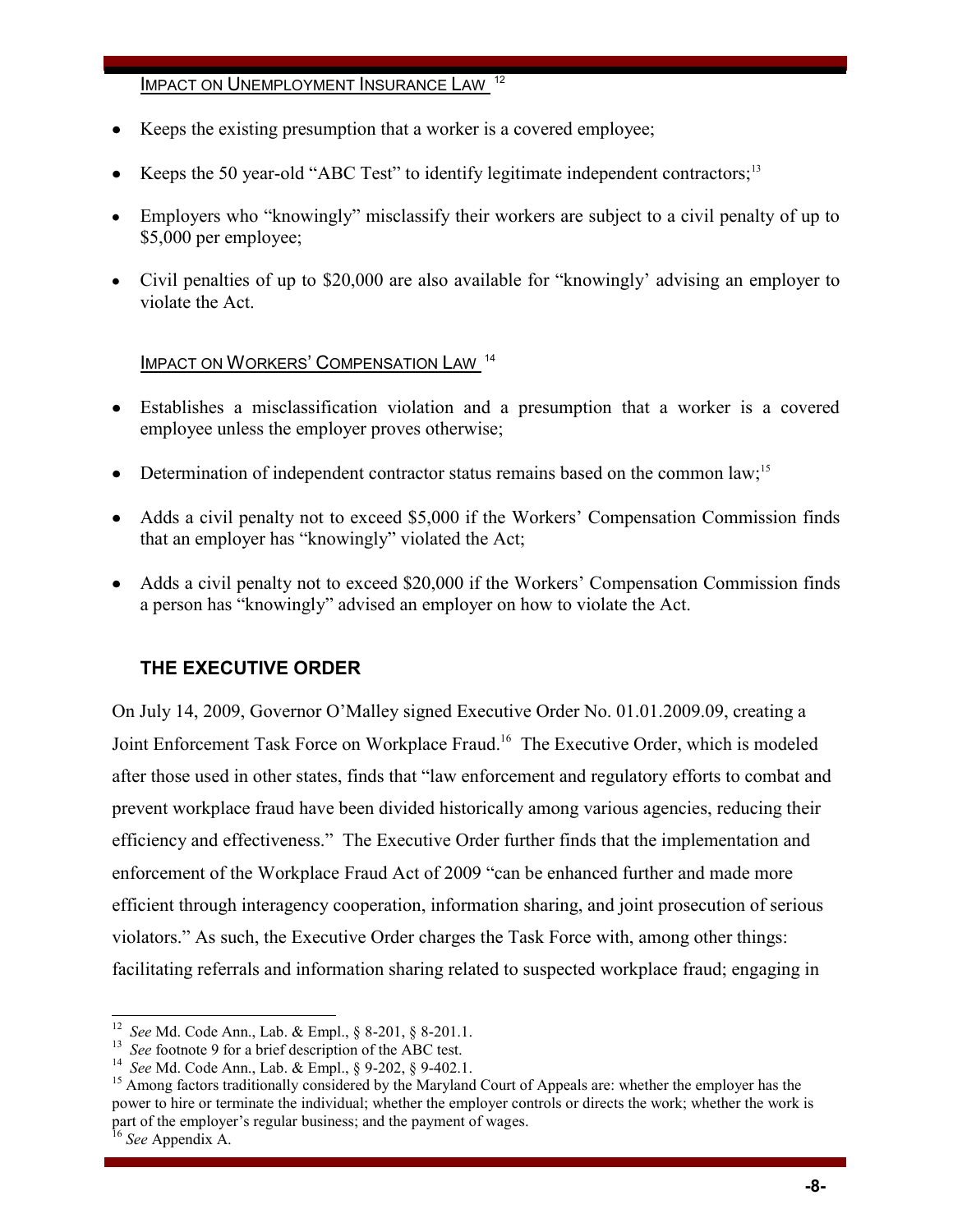collaborative enforcement; and raising awareness about the problem of workplace fraud through education and outreach.

The Task Force consists of:

- (1) The Secretary of Labor, Licensing and Regulation, or designee;
- (2) The Attorney General or designee;
- (3) The Comptroller or the Comptroller's designee;
- (4) The Chair of the Workers' Compensation Commission or the Chair's designee;
- (5) The Insurance Commissioner or the Commissioner's designee;
- (6) The Commissioner of Labor and Industry or the Commissioner's designee;
- (7) The Assistant Secretary for Unemployment Insurance or the Assistant Secretary's designee.

The Secretary of Labor, Licensing and Regulation serves as the Task Force chair, convening the meetings and coordinating Task Force efforts. This report documents the progress and steps the Task Force has taken since its creation, accomplishments during the past year and its goals for the coming year.

# **II. TASK FORCE ACCOMPLISHMENTS**

The principal charge of the Joint Enforcement Task Force (Task Force) is coordination and collaboration in addressing the problem of workplace fraud. Before the creation of the Task Force, agencies or divisions that discovered or suspected misclassification did not share this information with other agencies or divisions. Although various state agencies and divisions had data relevant to employee misclassification and fraud investigations, they did not share it with each other.

# **A. DATA SHARING**

Agencies and divisions have created plans to share data and information in ways that will help them identify significant cases of workplace fraud and strengthen their enforcement efforts.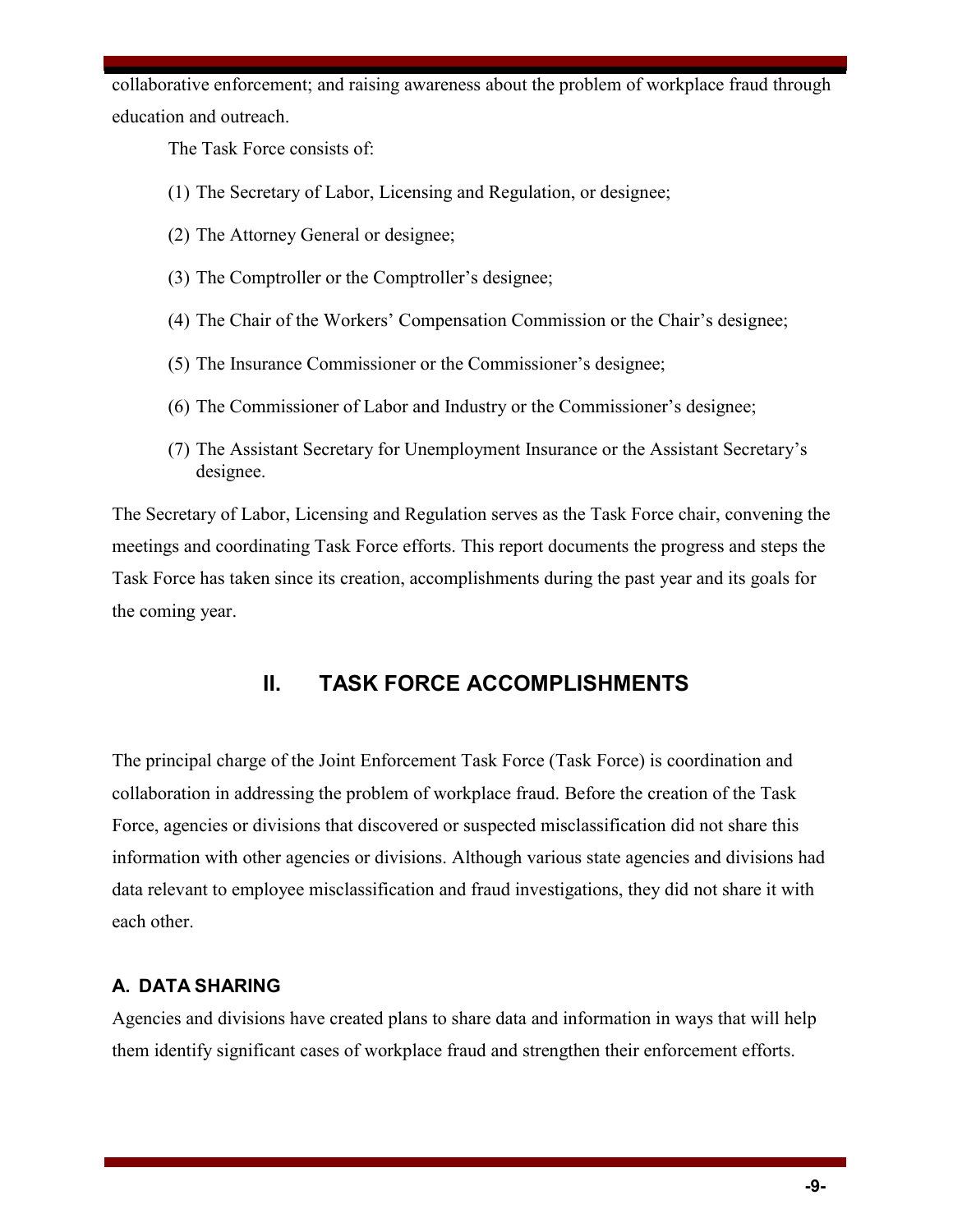- The Workers' Compensation Commission and the Division of Unemployment Insurance executed a Memorandum of Understanding and are engaged in ongoing data exchange regarding open and closed employer accounts.
- $\blacksquare$  The Division of Labor & Industry, the Division of Unemployment Insurance and the Comptroller routinely exchange information regarding suspected misclassification on state contracts.
- The Division of Unemployment Insurance has executed a Memorandum of Understanding with the IRS to exchange tips and referrals regarding suspected misclassification.
- The Division of Labor and Industry, DLLR's Division of Occupational and Professional Licensing and the Maryland Home Improvement Commission (MHIC) began working together to share information on the Workplace Fraud Act with MHIC and its licensees.

#### **Worker Misclassification Database**

In 2012, the Department of Labor, Licensing and Regulation's Office of Information Technology (OIT) worked with the Unemployment Division to acquire federal funding (\$98,981) to create a database to help track cases that are referred to taskforce agencies for better enforcement. The purpose was to create a database that would be web based and enable all taskforce agencies to view its data. It would lead to data-driven audits and prevent using resources for audits that other taskforce agencies have already determined to be unproductive. Joint audits conducted by member agencies would be identified more quickly.

In 2013, the Department of Labor's Office of Information Technology developed the database in partnership with Task Force member agencies. The Worker Misclassification Database allows member agencies to collaborate on investigations, share information, and track misclassification trends. In addition, the web-based database facilitates greater coordination among agencies and divisions in terms of referrals and suspected workplace fraud as required by the Executive Order that established the Task Force. The database also made it easier for agencies to submit cases to member agencies for review – 17 cases were entered into the database.

# **B. EDUCATION AND OUTREACH**

Since 2009, in an effort to educate the public about workplace fraud, the changes in Maryland law and the work of the Task Force, Task Force members have participated in numerous outreach events, including the following: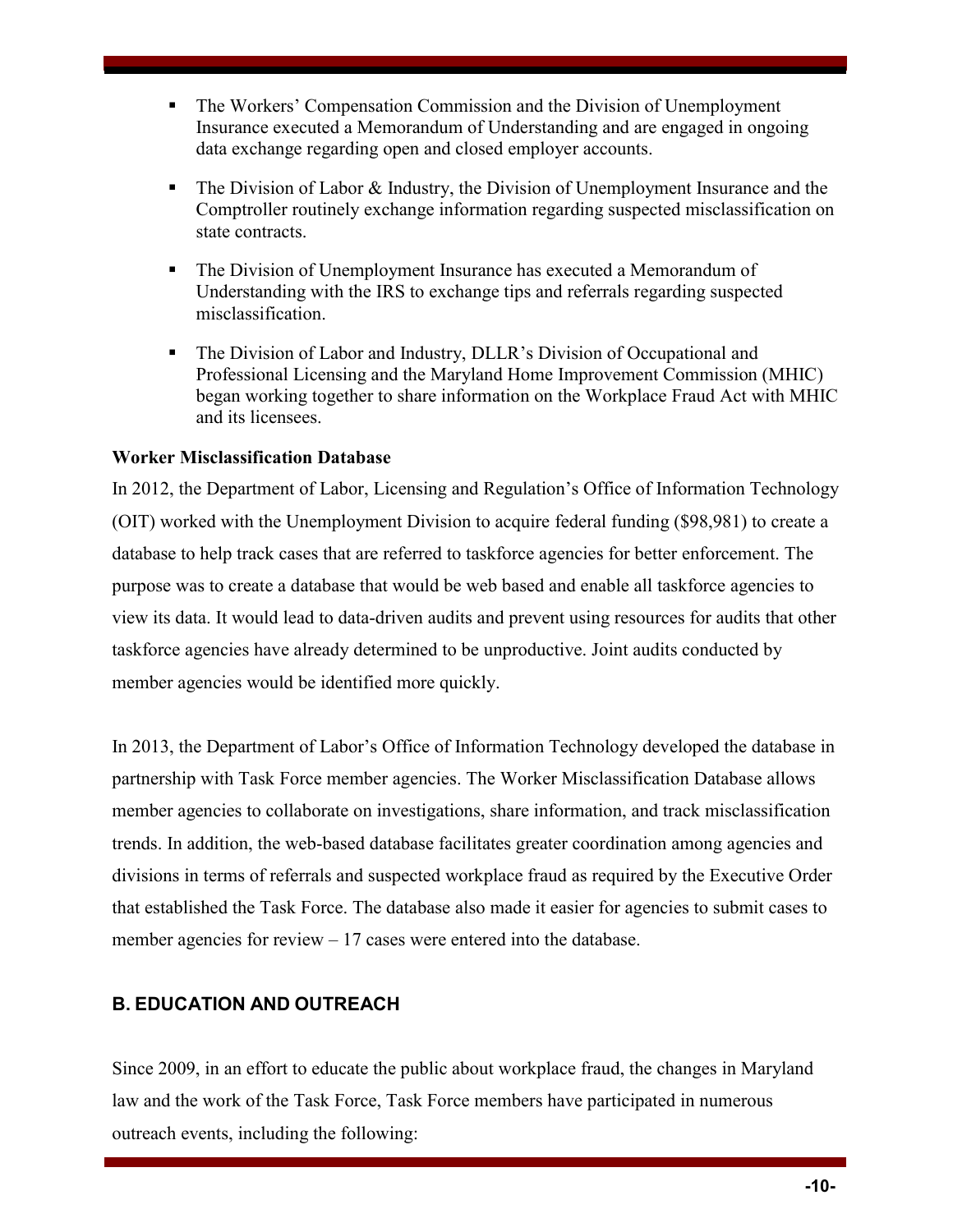- **AFL-CIO Biennial Convention;**
- **Carroll County Business Luncheon;**
- Commissioner of Labor & Industry's monthly construction roundtable discussions;
- Fed/State Tax Institute Seminars (in Greenbelt, Baltimore, Easton, and Frederick);
- Harford County Chamber of Commerce, Legislative Committee;
- Howard County Business event on Workplace Fraud, sponsored by Delegates Bates and Miller and Senator Kittleman;
- **Maryland Association of CPAs State Taxation Committee;**
- Maryland Chamber of Commerce;
- **Maryland National Capital Home Care Conference;**
- **Maryland State Bar Association, Labor and Employment Section Annual Dinner;**
- **Employer Workplace Fraud Meeting, Frederick, Maryland;**
- **Maryland Workplace Fraud and Misclassification Law Meeting at Chesapeake** College;
- **Maryland Workplace Fraud and Misclassification Law Meeting at Salisbury State** University;
- Stakeholder meetings to discuss legislative changes to the Workplace Fraud Act;
- A series of training sessions held in Queenstown, Salisbury, Ocean City, and Frederick;
- The Governor's Commission on Small Business Town Hall Meetings in Frederick and St. Mary's Counties; and
- **Maryland Home Improvement Commission training sessions.**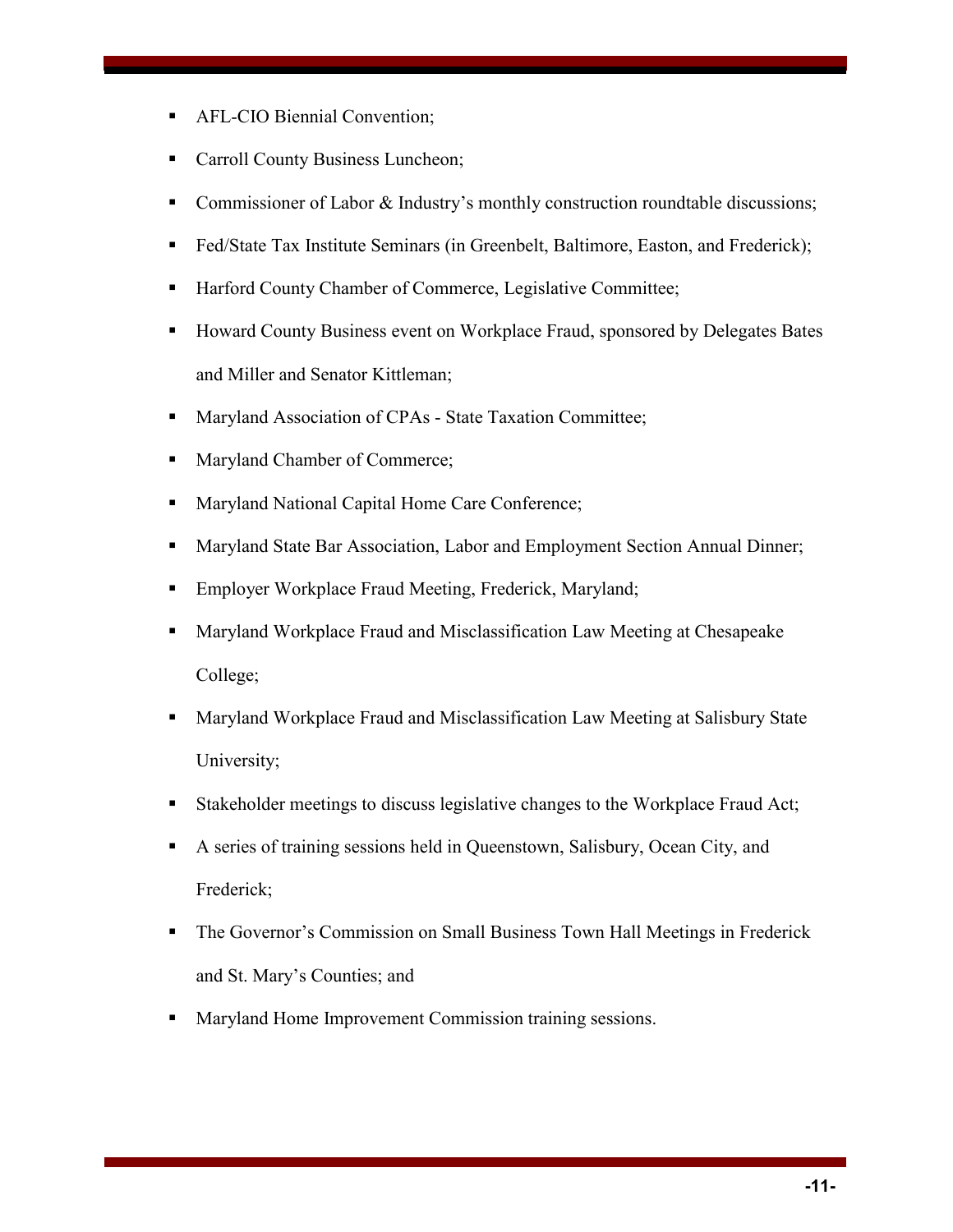## **C. PARTNERING WITH OTHER STATES**

Task Force members recognize that workplace fraud is a national problem that does not stop at the state line. Applying the same principles that guide the Task Force's collaboration among different state agencies and stakeholders, the Task Force has been building partnerships with other states as a way to learn best practices, pool resources, and enhance enforcement efforts. Task Force agencies and divisions will continue to work with other states to share information and lessons learned, engage in collaborative enforcement, and increase awareness about problem of misclassification and workplace fraud.

# **III. TASK FORCE MEMBER REPORTS**

The different state agencies and divisions that make up the Task Force are impacted differently by workplace fraud. The following summary provides an overview of Task Force member agencies' and divisions' respective efforts to combat workplace fraud and how these efforts complement the work of the Task Force.

# **A. DEPARTMENT OF LABOR, LICENSING AND REGULATION**

#### **1. DIVISION OF LABOR AND INDUSTRY**

The Maryland Division of Labor and Industry (DLI), a part of the Department of Labor, Licensing and Regulation, administers the enforcement of worker protection laws, including the Wage Payment and Collection law, Living Wage law, Child Labor law, Prevailing Wage law, Occupational Safety and Health law and the Workplace Fraud Act.

The Workplace Fraud Act was enacted on October 1, 2009 and became fully operational approximately one year after enactment of the law. The Workplace Fraud Unit (Unit) was established within DLI and works hand, in hand, with the other employment law programs. The Unit began active investigations in the third quarter of calendar year 2010 and is staffed with trained investigators, auditors, data analysts, a program administrator who manages the activities and an assistant attorney general who provides legal guidance and advice. Unit field staff has participated in construction site safety training; Unemployment Insurance (UI) investigative techniques training; Workplace Fraud legal training conducted by the Office of Attorney General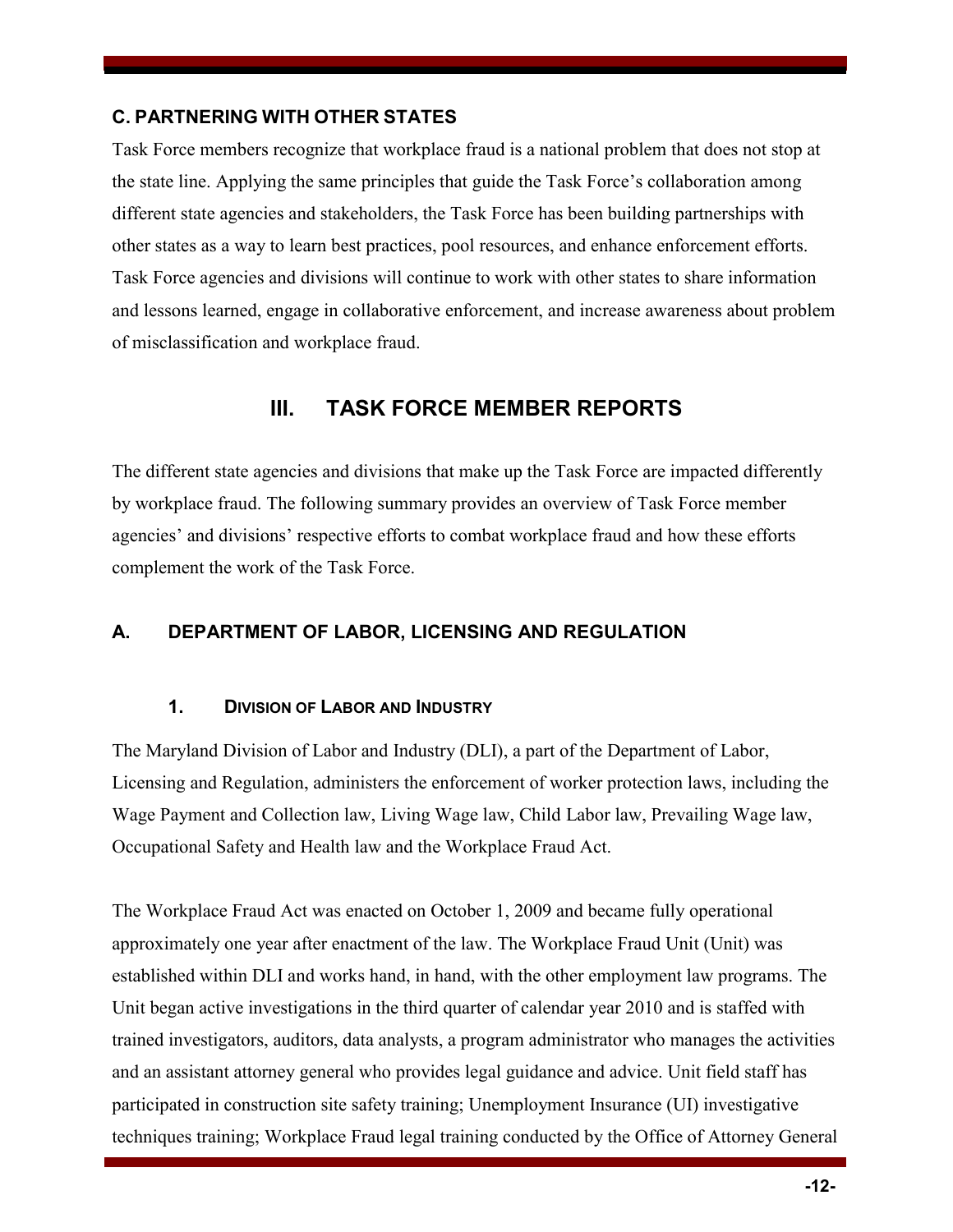(OAG) and ongoing intra-agency trainings. The Unit is special-funded through the Worker's Compensation Commission.

The Commissioner of DLI has statutory authority pursuant to the Workplace Fraud Act to investigate as necessary to determine compliance with the law. The statute provides the Commissioner with authority in only two industries; Construction and Landscaping. Investigators conduct audits of employers based on the Commissioner's statutory authority, by acting on complaints from individual workers or through referrals from business partners. The Unit has been successful in establishing partnerships with employers who have agreed to report suspected misclassification in the construction and landscaping industries. Partners are prohibited from filing malicious claims and can be sanctioned for such action.

After an investigation is completed, and if misclassification is found, the Unit will issue citations to employers. All citations are forwarded to Task Force member agencies and information is exchanged to ensure compliance with all applicable labor laws. The Unit is responsible for administering the law to provide misclassified workers with protections they would not otherwise be entitled such as the benefit of anti-retaliation and discrimination laws, unemployment insurance, workers' compensation, and workplace safety and health protection.

#### **Workplace Fraud Unit Activity Report**

Data below represents activity conducted between January 1, 2013 and December 31, 2013:

| Number of outreach events                                | 16       |
|----------------------------------------------------------|----------|
| Number of persons participating in outreach              | 699      |
| events (estimated)                                       |          |
| <b>Number of Cases Opened</b>                            | 1272     |
| <b>Number of Cases referred to Task Force</b>            | 25       |
| <b>Number of Cases Closed, including cases</b>           | 977      |
| remaining from 2012                                      |          |
| <b>Number of Pending Cases</b>                           | 367      |
| <b>Number of Citations Issued</b>                        | 155      |
| <b>Amount of Penalties Collected – Misclassification</b> | \$22,280 |
| <b>Amount of Fines Collected</b>                         | \$17,470 |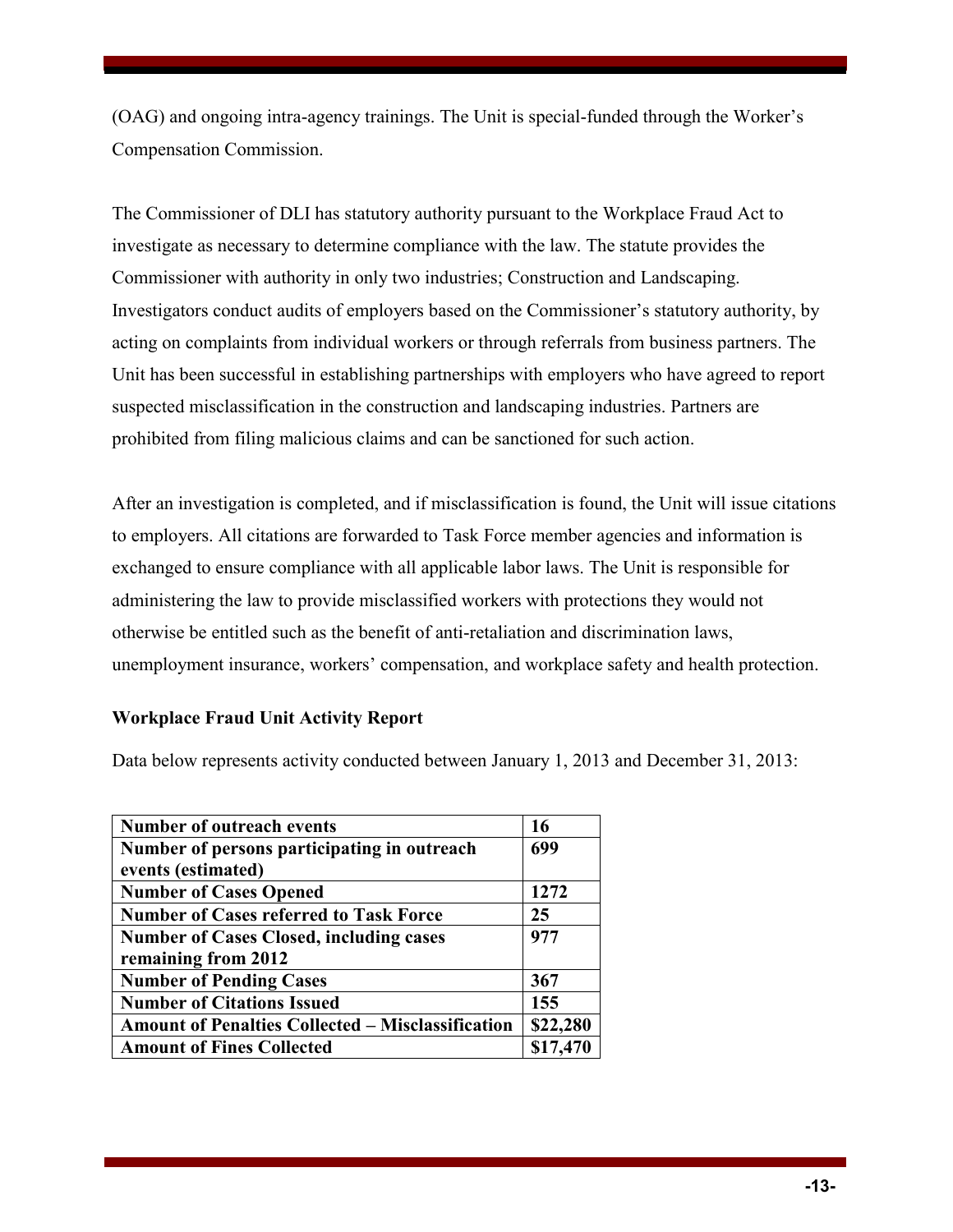DLI's Living Wage and Prevailing Wage units are engaged in ongoing information sharing with the Unit and Task Force member agencies regarding misclassification of employees. The Unit conducts joint audits with Task Force member agencies and has made significant progress in recouping state revenue through its referrals and data sharing. The efforts of the Unit in referring employers to Task Force member agencies have increased unreported taxable wages to UI; increased withholding tax assessments due Comptroller; expanded workers' compensation coverage to benefit more employees and reviews of insurance premiums.

In fulfillment of DLI's outreach goals for calendar year 2013, the Unit in conjunction with Task Force member agencies participated in presentations and meetings with employers, government officials, and stakeholder groups to educate the public, employers and employees about Workplace Fraud, encourage voluntary compliance, and provide a forum for discussion regarding employee misclassification.

#### **2. DIVISION OF UNEMPLOYMENT INSURANCE**

The Division of Unemployment Insurance (UI) within the Department of Labor, Licensing and Regulations is touched in a number of ways by the issues of the misclassification of employees as independent contractors generally, and the Workplace Fraud of 2009 in particular.

#### **A. U.S. Department of Labor mandated audits**

For decades USDOL has mandated that the Division of Unemployment Insurance conduct audits of Maryland businesses to encourage compliance. This was true long before the passage of the Workplace Fraud of 2009. Before 2009, unrelated to Maryland law, USDOL required that randomly 2% of Maryland's businesses be audited for UI compliance purposes, including the misclassification of employees as independent contractors. However, in 2009, again unrelated to Maryland law, USDOL changed its audit mandate, and one of these changes required UI to conduct some of its audits driven by data about where potential violators might be found. Such a strategy not only saves precious investigatory resources, but also spares those playing by the rules from the trouble of an audit.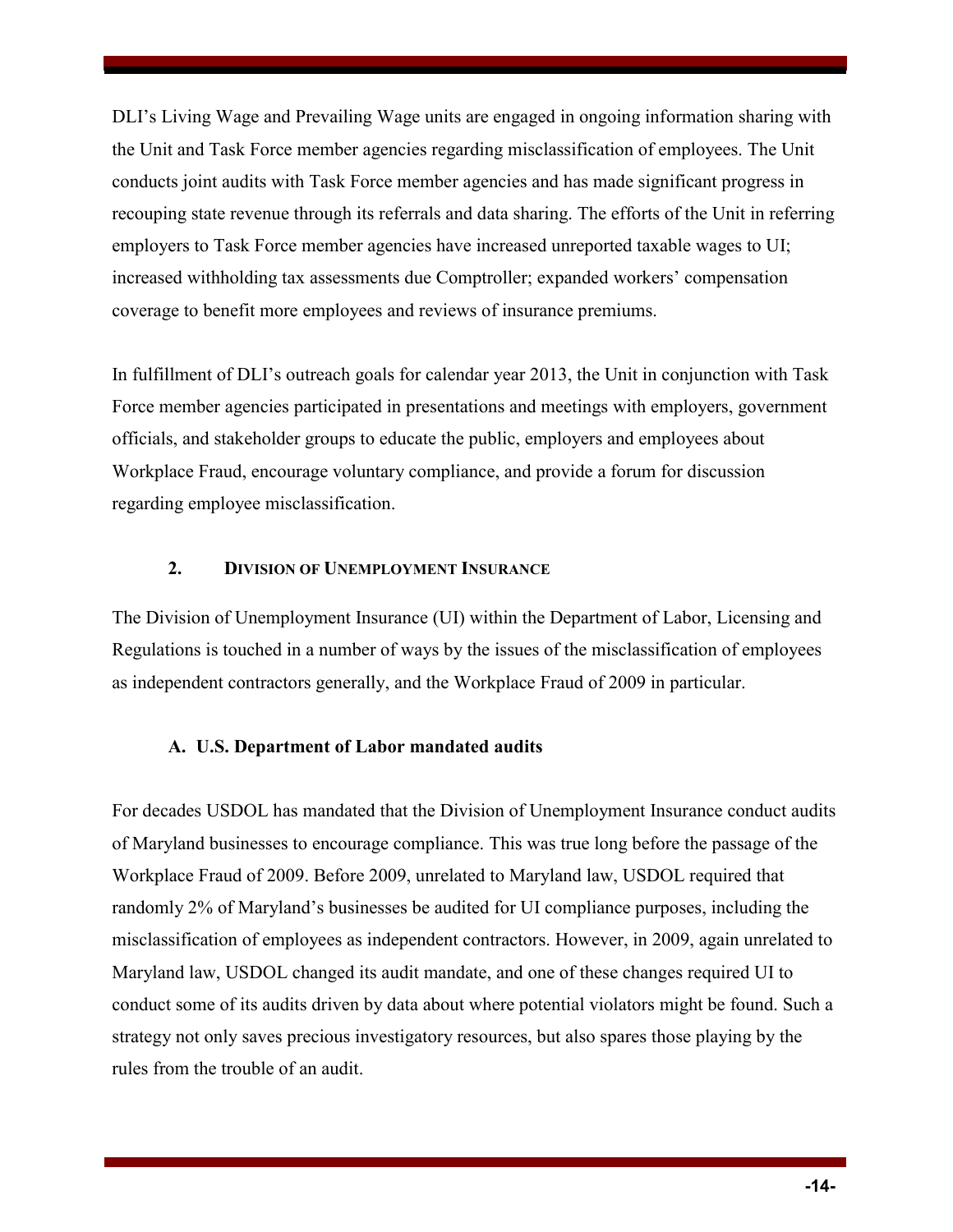It is important to note that in 2013, the Division of Unemployment Insurance implemented a new tax audit system to enhance its audit program; and also employed fourteen (14) new auditors to ensure further coverage of Maryland's employer community. As you will see, the resultant effects of the transition to the new tax audit system and the training of the new auditors tremendously lowered the raw numbers in 2013. However, the division projects improved effectiveness from the increased audit staff and enhanced audit program in 2014 and in the future. The division has a proven history of quality audit results. Maryland also scored the second highest in the nation in the minimum measurement scores, has the highest effective audit measure of the states that passed, and is the only state in our region (Region 2 includes Delaware, District of Columbia, Pennsylvania, Virginia and West Virginia) to receive a passing grade. The result is an indication of the effectiveness of the Maryland Division of Unemployment audit program in terms of ensuring that Maryland employers are in compliance with the Maryland UI law by reporting covered workers.

| Year | <b>Total DOL</b><br><b>Mandated</b><br><b>Audits</b> | <b>Data Driven</b><br><b>DOL Audits</b> | <b>Total</b><br><b>Workers</b><br><b>Found in</b><br><b>Mandated</b><br><b>Audits</b> | <b>Taxable Wages</b><br><b>Unreported</b> |
|------|------------------------------------------------------|-----------------------------------------|---------------------------------------------------------------------------------------|-------------------------------------------|
| 2009 | 2,810                                                | 1,608                                   | 10,265                                                                                | \$59,227,749                              |
| 2010 | 2,675                                                | 1,232                                   | 10,951                                                                                | \$53,376,239                              |
| 2011 | 2,094                                                | 1,514                                   | 12,668                                                                                | \$57,885,388                              |
| 2012 | 1,339                                                | 1,742                                   | 11,858                                                                                | \$58,525,825                              |
| 2013 | 1,348                                                | 1,120                                   | 8,469                                                                                 | \$34,985,001                              |

#### **B. Workplace Fraud Act Audits**

UI auditors also work in the context of the Workplace Fraud Act, starting in October 2009. UI auditors are assigned workplace fraud audits following receipt of workplace fraud complaints from the general public and DLLR inter-office referrals, and due to information sharing related to suspected workplace fraud from the Joint Enforcement Task Force, and other taxing authorities. In collaboration with the Task Force members, UI auditors perform joint audits with auditors from the Division of Labor and Industry, and the Comptroller's Office. These data driven audits are performed in industries with a history of large numbers of misclassification issues based on historical data, and on employers with disputed claims resulting from workers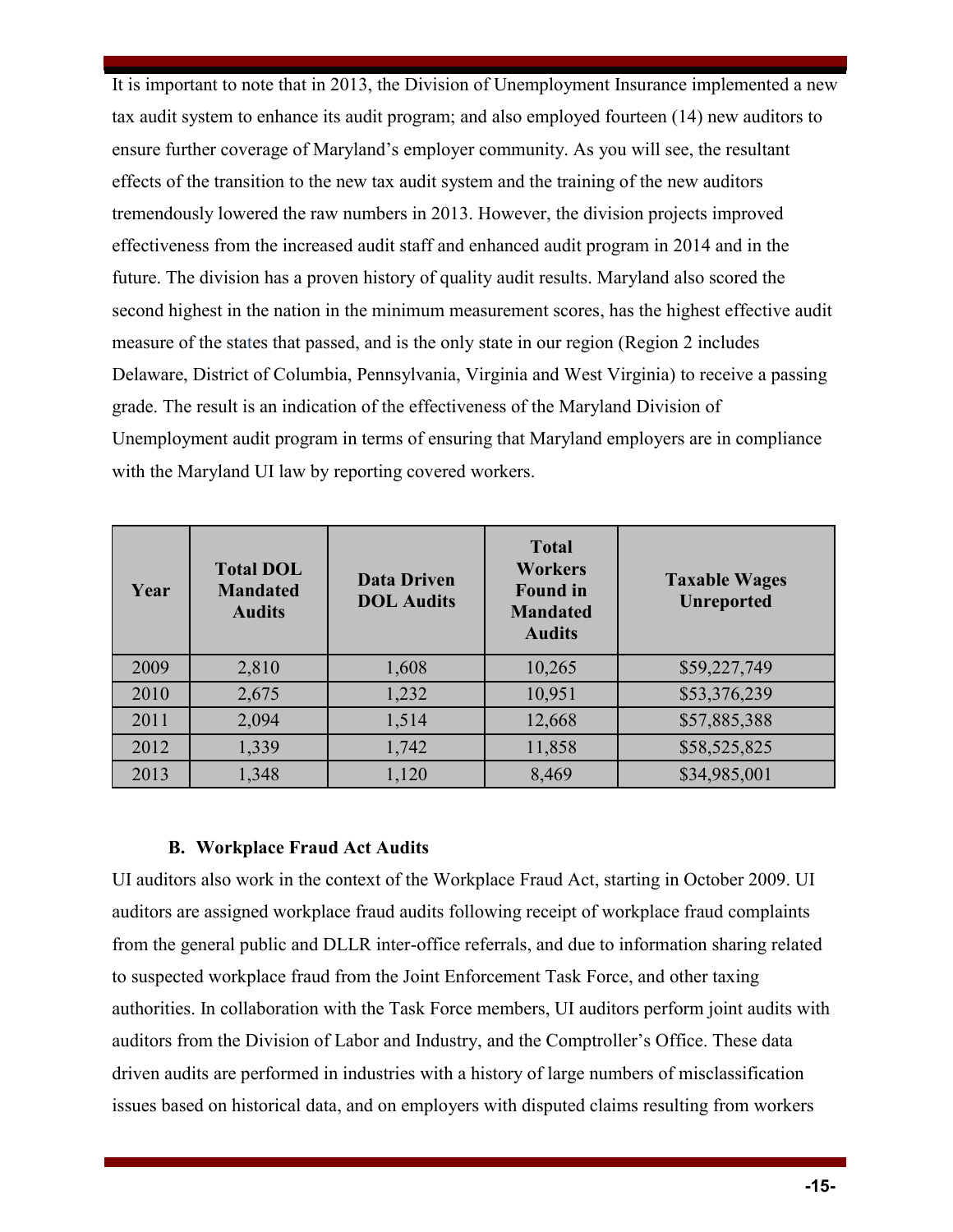misclassified as independent contractors. Directly below are the number of such audits and their results for the last five years:

| Year | UI<br>Participation<br>in Workplace<br><b>Fraud Audits</b><br>& Joint<br><b>Audits</b> | <b>New Workers</b><br><b>Discovered</b> | <b>Unreported</b><br>taxable Wages | <b>Unreported Tax to Trust Fund</b> |
|------|----------------------------------------------------------------------------------------|-----------------------------------------|------------------------------------|-------------------------------------|
| 2009 | 2                                                                                      | 187                                     | \$1,030,791                        | \$17,805                            |
| 2010 | 22                                                                                     | 1,094                                   | \$5,994,629                        | \$347,083                           |
| 2011 | 52                                                                                     | 1,897                                   | \$10,092,230                       | \$253,864                           |
| 2012 | 27                                                                                     | 377                                     | \$8,789,178                        | \$128,645                           |
| 2013 | 11                                                                                     | 429                                     | \$2,474,593                        | \$58,229                            |

#### **C. Penalties**

The Workplace Fraud Act provides penalties for knowingly violating the law. However, no employer has been charged with penalties under the UI audit program.

# **B. ATTORNEY GENERAL**

As Maryland's chief legal officer, the Attorney General has general charge, direction and supervision of the legal business of the state, focusing primarily on the representation of state agencies. As such, the Office of the Attorney General has provided legal guidance on all aspects of Maryland's efforts to combat workplace fraud, including: assisting with the drafting of the statute itself, including appropriate amendments; drafting regulations to implement the Workplace Fraud Act; and providing guidance as to the legality of inter-agency data and information sharing. Assistant Attorneys General who represent DLLR also attend various meetings and provide advice to the Division of Unemployment Insurance and the Division of Labor and Industry regarding implementation of the Workplace Fraud Act. The Attorney General's designee attends all Task Force workgroup meetings to provide guidance on any and all new questions that may arise regarding joint enforcement and information sharing. The Office of the Attorney General also represents the state in all litigation related to the enforcement of the Act.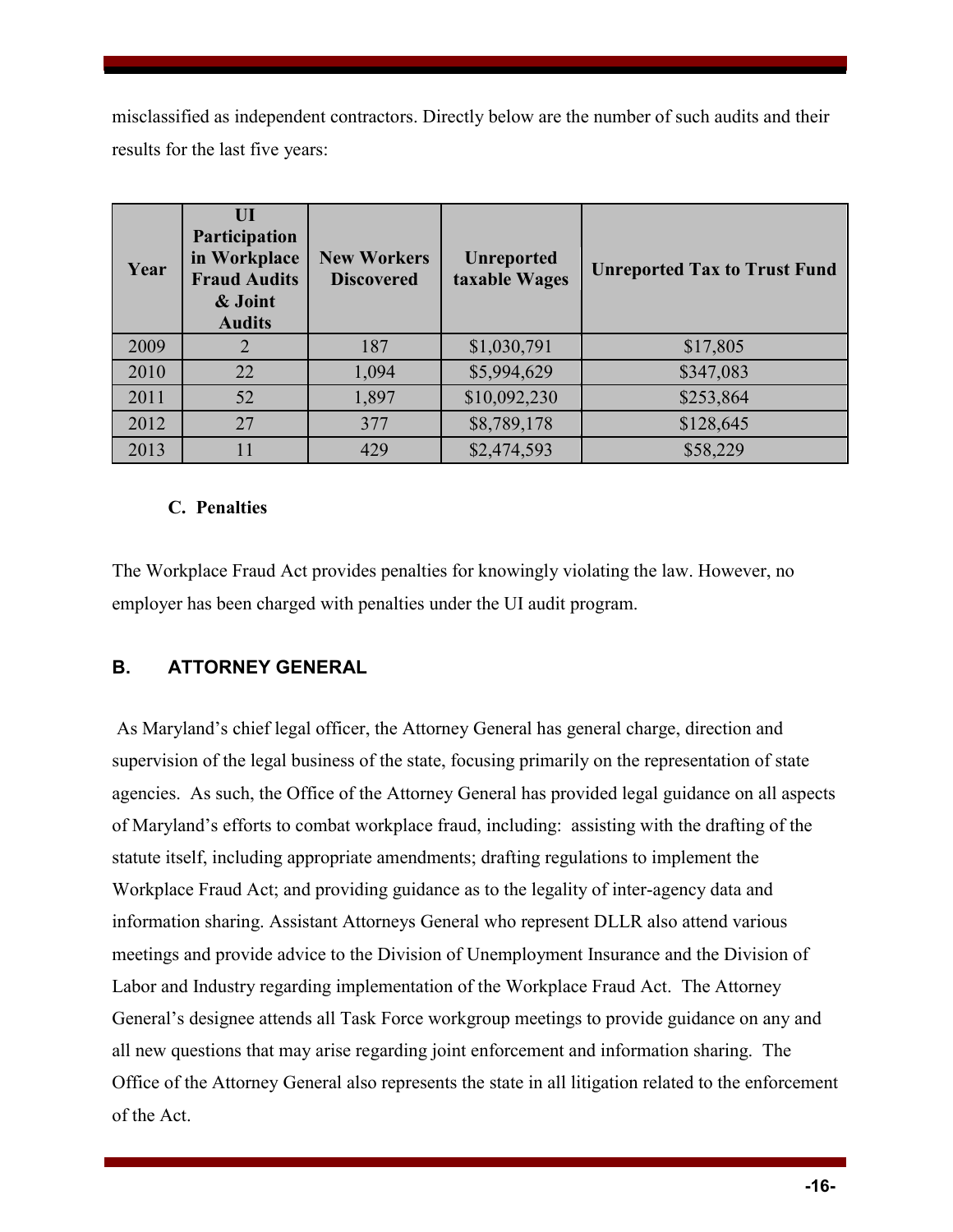#### **C. COMPTROLLER**

During 2013, the Comptroller's audit staff completed one (1) joint audit as part of the Work Place Fraud Task Force which resulted in \$7,027.44 assessed for Withholding Taxes. Not only has the Comptroller been able to use the joint audit program to discover new revenues for Withholding Taxes, some of the audited businesses have also been liable for other taxes due the Comptroller. In 2013, the Comptroller's Office conducted twenty-seven (27) Withholding Tax audits and issued assessments in the amount of \$521,153.38.

Also during this past calendar year, the Comptroller's Office has been able to indirectly derive a benefit from the complaints and referrals that are shared among the agencies via the Work Place Fraud Share Point Web Application. Many of these complaints and referrals led to additional revenue generated across other tax types that the Comptroller administers.

## **D. INSURANCE ADMINISTRATION**

The Maryland Insurance Administration (MIA) regulates licensed insurance carriers in Maryland, including workers compensation carriers, not employers – and it is the employers who commit the acts penalized by the Workplace Fraud Act. MIA has no jurisdiction over unemployment insurance fraud; that is handled by the Department of Labor, the U.S. Department of Labor, and the Office of the Attorney General. Pursuant to the Task Force's Memorandum of Understanding, MIA shares information on companies not properly classifying its workers, with the Worker's Compensation Commission, Unemployment Insurance and the Comptroller.

Under the Insurance Article, MIA may investigate and prosecute fraudulent insurance acts, which include the making of false or fraudulent statements or representations in or with reference to an application for insurance, including misclassification of employees or under-reporting of payroll (premium avoidance fraud).<sup>17</sup> The Insurance Article further requires that every regulated insurer file an insurance antifraud plan with the Insurance Commissioner.<sup>18</sup> In 2013, MIA joined other task force members to create the Workplace Fraud Information Center which allows MIA

 $\overline{a}$ 

<sup>17</sup> *See* Md. Code Ann., Insurance, § 27-406.

<sup>18</sup> *See* Md. Code Ann., Insurance, § 27-803.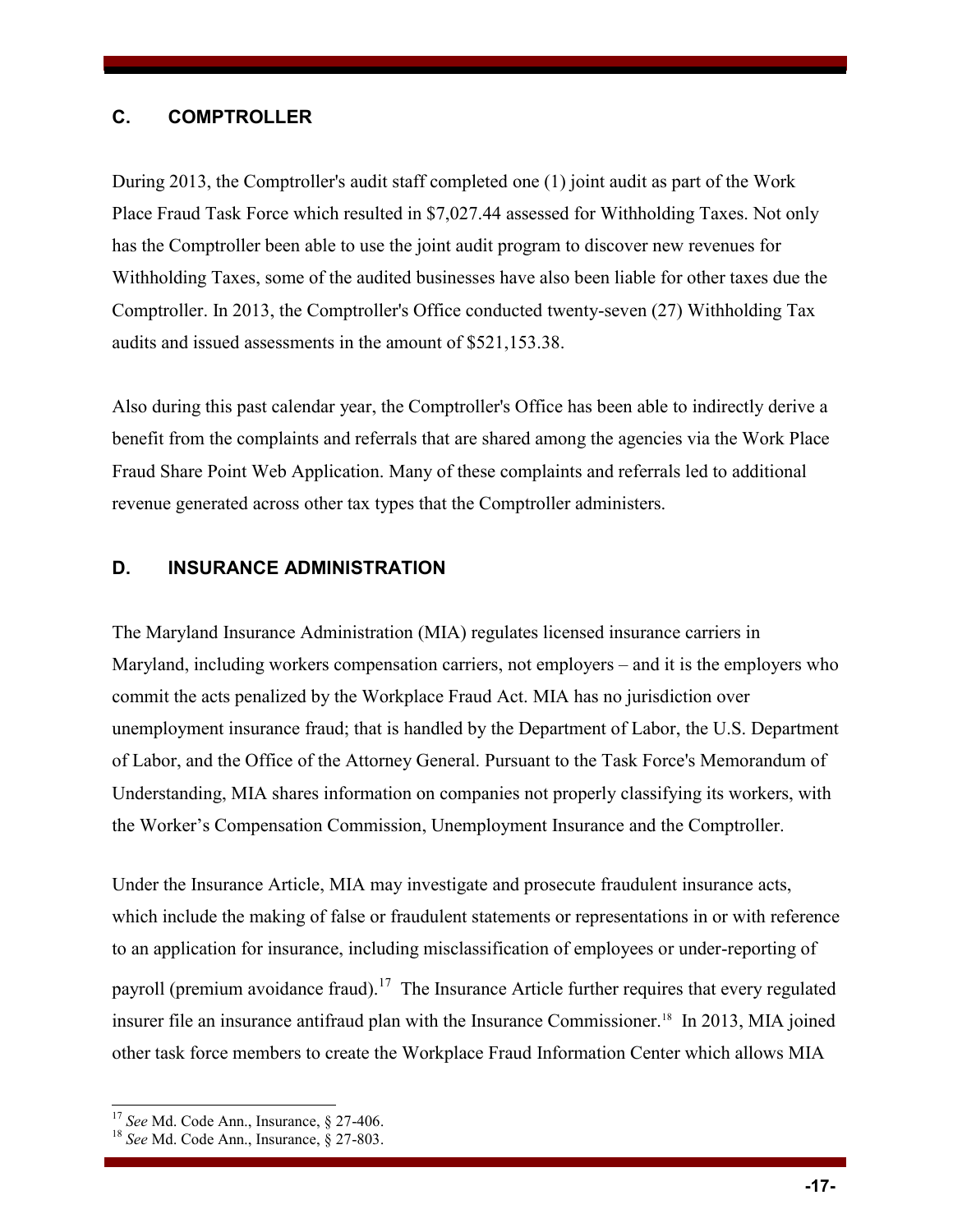to work more closely with its partner agencies and make it easier to share information and best practices.

### **E. WORKERS' COMPENSATION COMMISSION**

The Maryland Workers' Compensation Commission (the "Commission") adjudicates and resolves issues regarding entitlement to benefits to workers who have become injured as a result of disease or injury connected to their employment. The Commission has developed an enhanced Employer Compliance Program which works closely with the Worker Classification Protection Unit ("WCPU") to locate employers who are not providing the required compensation for injured workers, as well as those employers who are misclassifying workers as independent contractors to avoid paying workers' compensation premiums. In Fiscal Year 2013, the Commission reviewed over 65 referrals from the WCPU and, the Commission reported to Task Force members two Commission findings of misclassification of workers, one of which was a "knowing" violation. Also in Fiscal Year 2013, the MD Legislature enacted a new compliance law that will further enhance the employer compliance program at the WCC. Effective October1, 2013, employers may be subject to a fine of up to \$10,000 for failure to provide compensation when ordered to do so by the Commission after a Hearing. The Commission continues to focus its Employer Compliance Program on education and outreach to employers to bring them into compliance before a violation is reported or found. Through the ongoing information sharing with the Department of Labor, Licensing and Regulation, the WCC is also reaching out to new employers in Maryland providing information regarding their responsibility to provide compensation to their injured employees through workers' compensation insurance coverage.

# **IV. ADMINISTRATIVE AND LEGAL BARRIERS**

**DATA SHARING RESTRICTIONS.** Although Task Force member agencies are required to share data among themselves and with other law enforcement authorities, the degree to which they can share this data is restricted by state and federal confidentiality requirements. For example, although the Division of Unemployment Insurance receives information on misclassification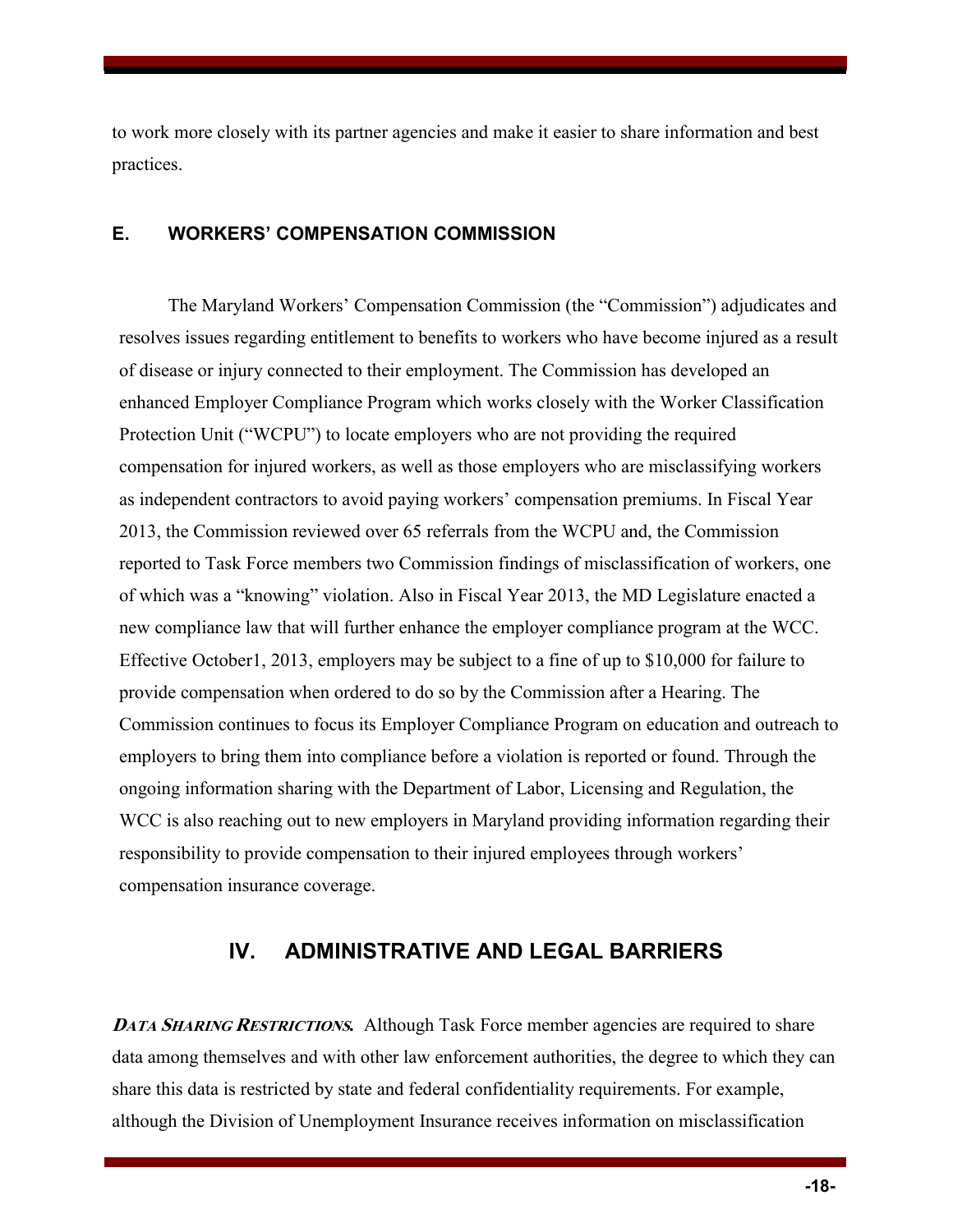from the Internal Revenue Service, this information cannot be further shared among the partner agencies. Similarly, Task Force investigations as well as any audits conducted by member agencies/divisions are confidential. Balancing confidentiality concerns with the need to maximize data sharing potential will be an ongoing challenge for the Task Force.

*POTENTIALLY INCONSISTENT DETERMINATIONS.* The Workplace Fraud Act helped clarify the different legal tests that Task Force member agencies and divisions use in determining if a worker is an employee or an independent contractor. For example, the Workers' Compensation Commission uses common law to determine if a worker is an employee, while the Department of Labor Divisions of Unemployment Insurance and Labor and Industry use the three-part "ABC test." The outcome is likely to be the same because both tests focus on similar factors such as who directs and controls the work, and whether the individual has an independent business separate from the employers' usual business. Although it is possible for a worker to be correctly classified differently under the different standards, that is not common and in most cases, applying the various laws (federal and state) results in the same worker classification. The Task Force remains aware that there is always a possibility that different agencies, using different tests, may have inconsistent determinations. Therefore, agencies plan to designate an agency official to receive final orders in order to improve communication with employers coming into compliance with multiple agencies.

# **V. NEXT STEPS AND GOALS FOR 2014**

#### *HIGH-IMPACT ENFORCEMENT ACTIONS.*

In 2014, the Task Force will continue its enforcement efforts by participating in joint enforcement actions in which representatives from Task Force member agencies and divisions visit work sites together to conduct field investigations and interview workers. In addition, the Task Force's Worker Misclassification Database allows member agencies to track cases and request joint investigations in order to improve record keeping and data management.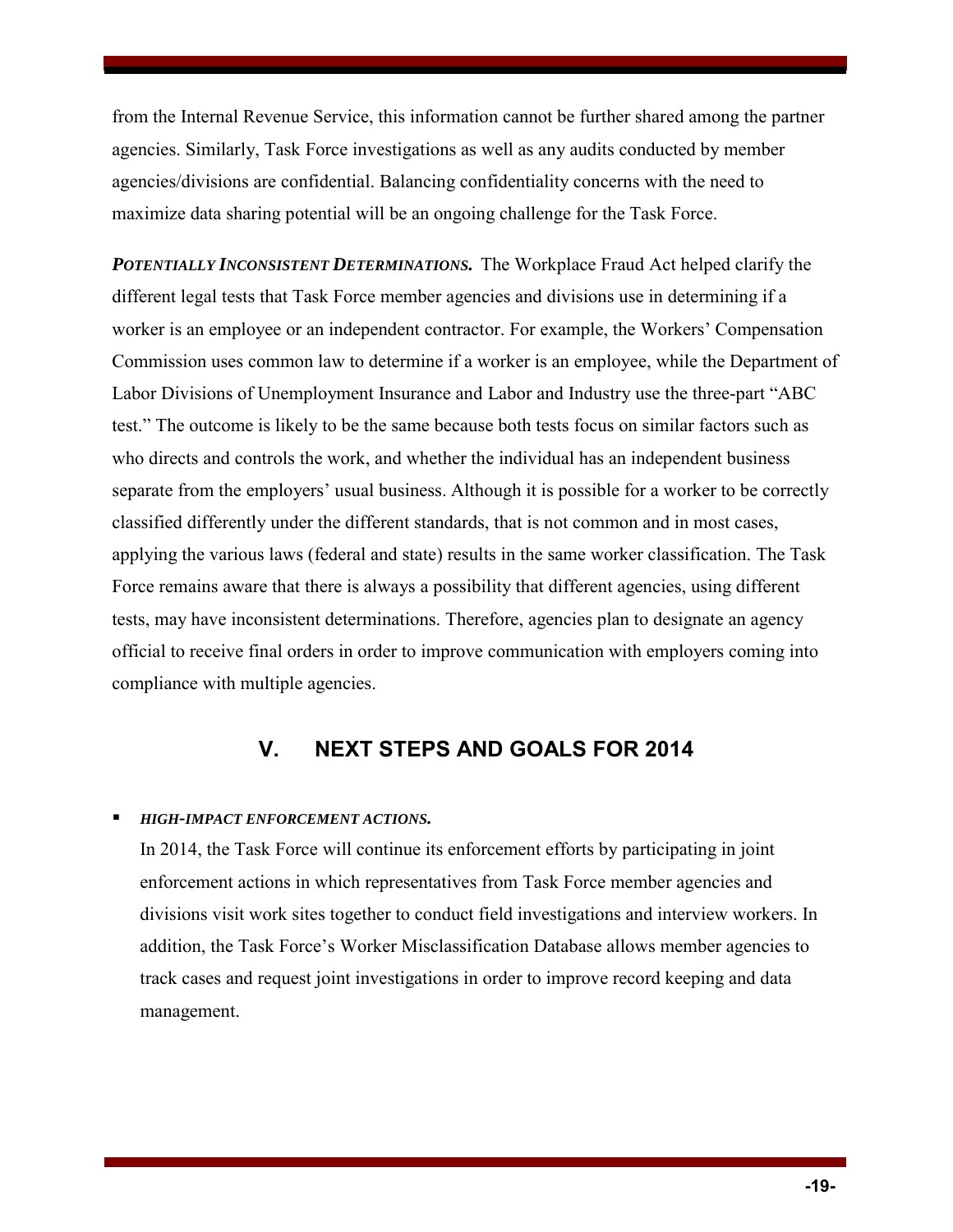#### *PUBLIC OUTREACH.*

In the past, the Task Force focused on educating industry groups and professionals, including employment lawyers and accountants, about misclassification and the Workplace Fraud Act. In 2013, during the General Assembly's legislative session, Task Force members participated in stakeholder meetings to discuss the Workplace Fraud Act, processes and practices in receiving complaints, conducting investigations and closing cases, and possible changes to the statute. Working with stakeholder groups, industry representatives, and Task Force member agencies, the General Assembly successfully amended the Workplace Fraud Act. In the next year, the Task Force will continue to work with employers, employee organizations and stakeholder groups to ensure that the public is more aware of the law, its protections and available remedies. Task Force agencies will also expand its participation in Maryland Home Improvement Commission training sessions in order to educate potential and current licenses about the Workplace Fraud Act.

#### *IMPROVE TASK FORCE WEBSITE.*

The Task Force website is continually being updated. In 2013, the current website was not redesigned; however, plans are underway to expand and cross-link the website with the websites of the member agencies and divisions. The current website includes an online complaint form to allow members of the public to submit complaints more easily. The website also includes information on the Workplace Fraud Act and the Task Force for workers, employers and the general public. The new website will also include a calendar of member agencies' outreach meetings and training sessions in an effort to provide additional venues to reach more people.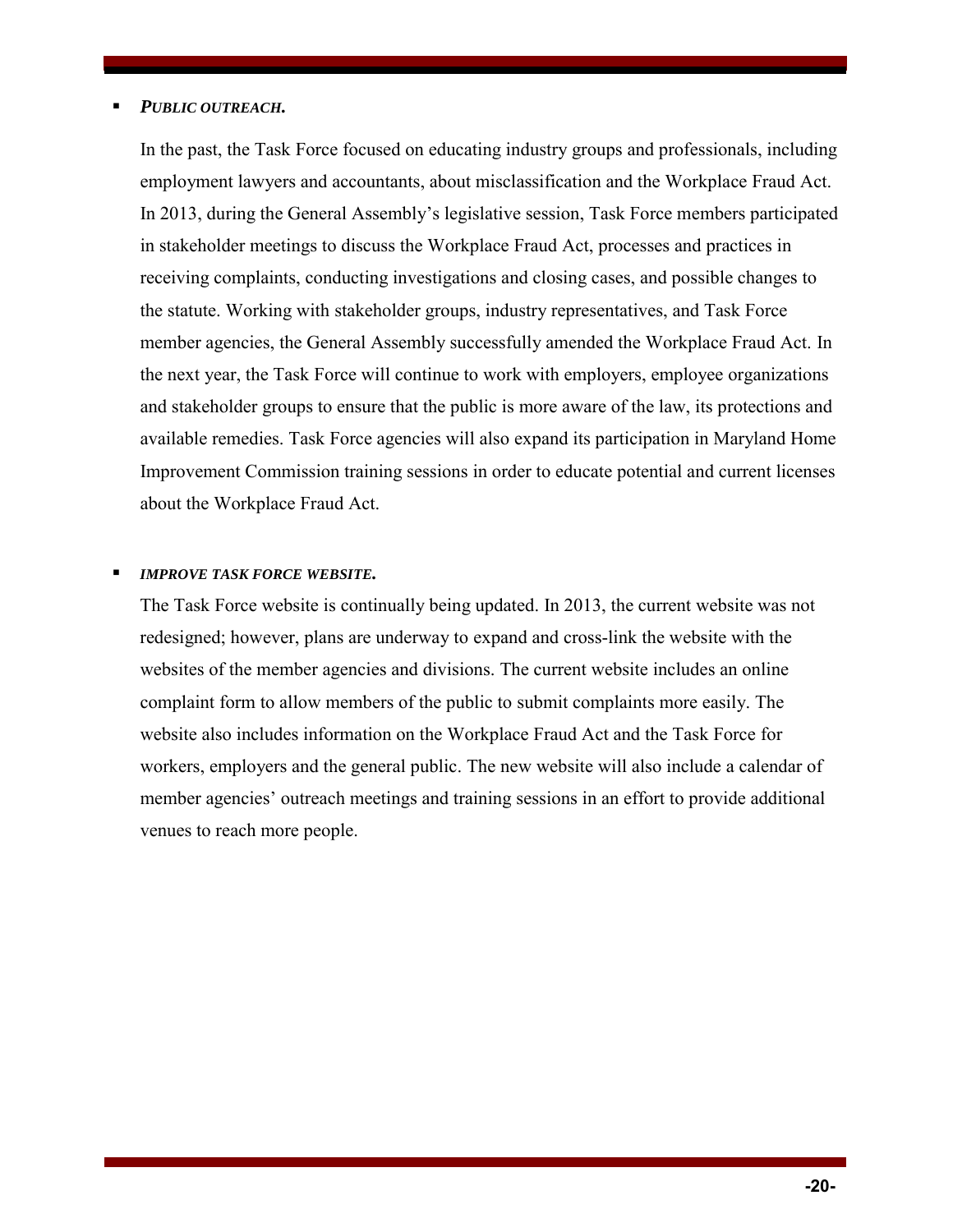# APPENDICES

| Appendix A: Executive Order                                                                                     |
|-----------------------------------------------------------------------------------------------------------------|
| Appendix B: Summary of the Workplace Fraud Act: Amendments and Additions to the                                 |
| Maryland Code, Labor and Employment Article                                                                     |
| Appendix C: Differences between General Tax Responsibilities of Employees and<br><b>Independent Contractors</b> |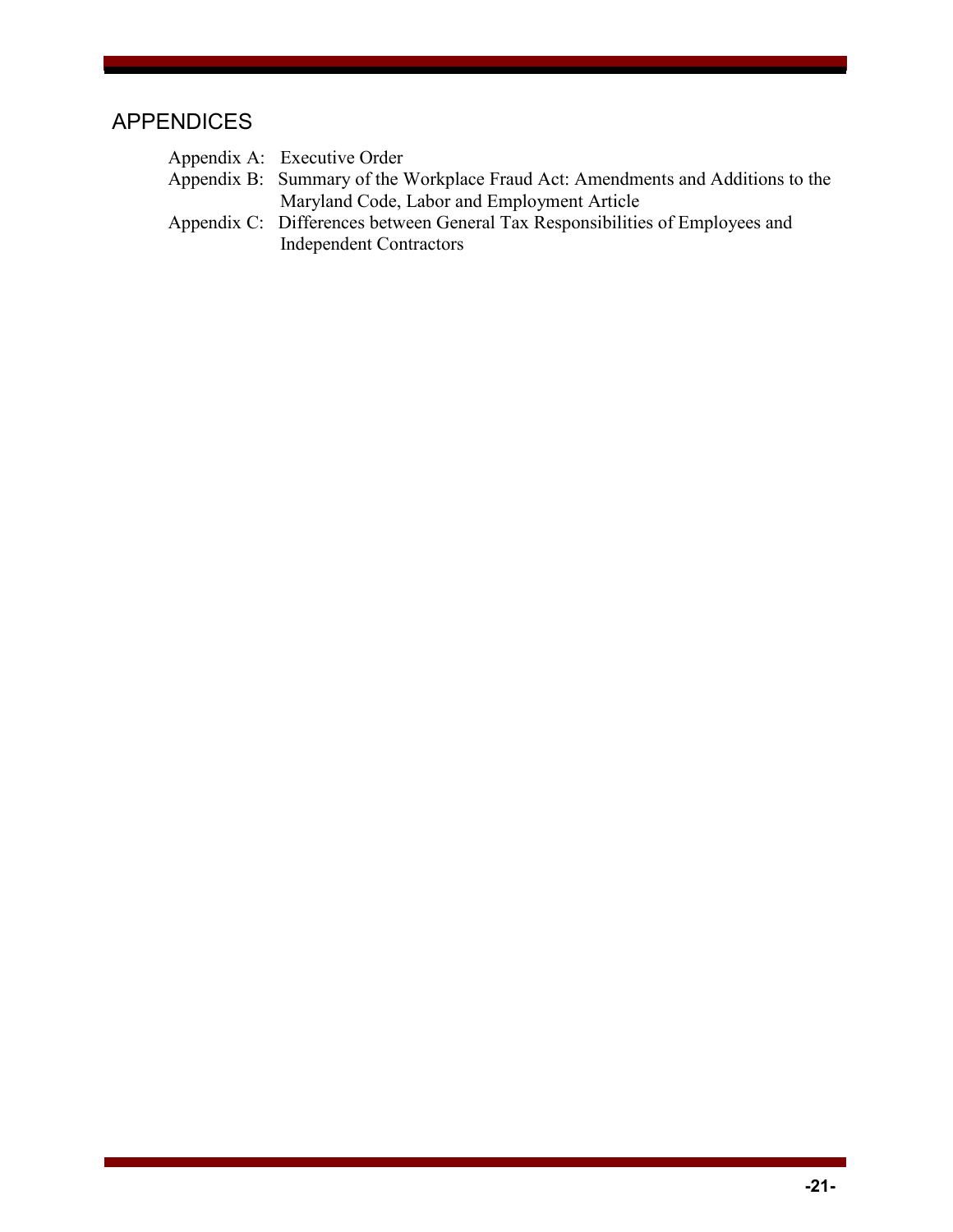

#### **EXECUTIVE ORDER** 01.01.2009.09

#### The Joint Enforcement Task Force on Workplace Fraud

- Workplace fraud, a business practice where employers fail to WHEREAS, properly classify individuals as employees, is an ongoing problem;
- WHEREAS, Employers engaging in workplace fraud avoid their obligations under federal and state labor, employment, and tax laws, including laws governing minimum wage, overtime, prevailing wage, living wage, unemployment insurance, workers' compensation insurance, temporary disability insurance, wage payment, and income taxes;
- Workplace fraud adversely impacts individuals, businesses, and WHEREAS, Maryland's economy in significant ways, including: depriving workers of critical protections and benefits to which they are legally entitled; reducing compliance with employment and occupational safety standards; giving employers who fail to properly classify their employees an unfair competitive advantage over law-abiding employers; denying the State millions of dollars in tax revenues, unemployment insurance contributions, and workers' compensation premiums; and increasing the demand for social services;
- WHEREAS, Recent audits show that approximately 20% of Maryland employers misclassify employees as independent contractors;
- Law enforcement and regulatory efforts to combat and prevent WHEREAS, workplace fraud have been divided historically among various agencies, reducing their efficiency and effectiveness;
- The Workplace Fraud Act of 2009, Chapter 188 of the 2009 WHEREAS, Laws of Maryland, enhanced the ability of the State to take enforcement actions against workplace fraud violations;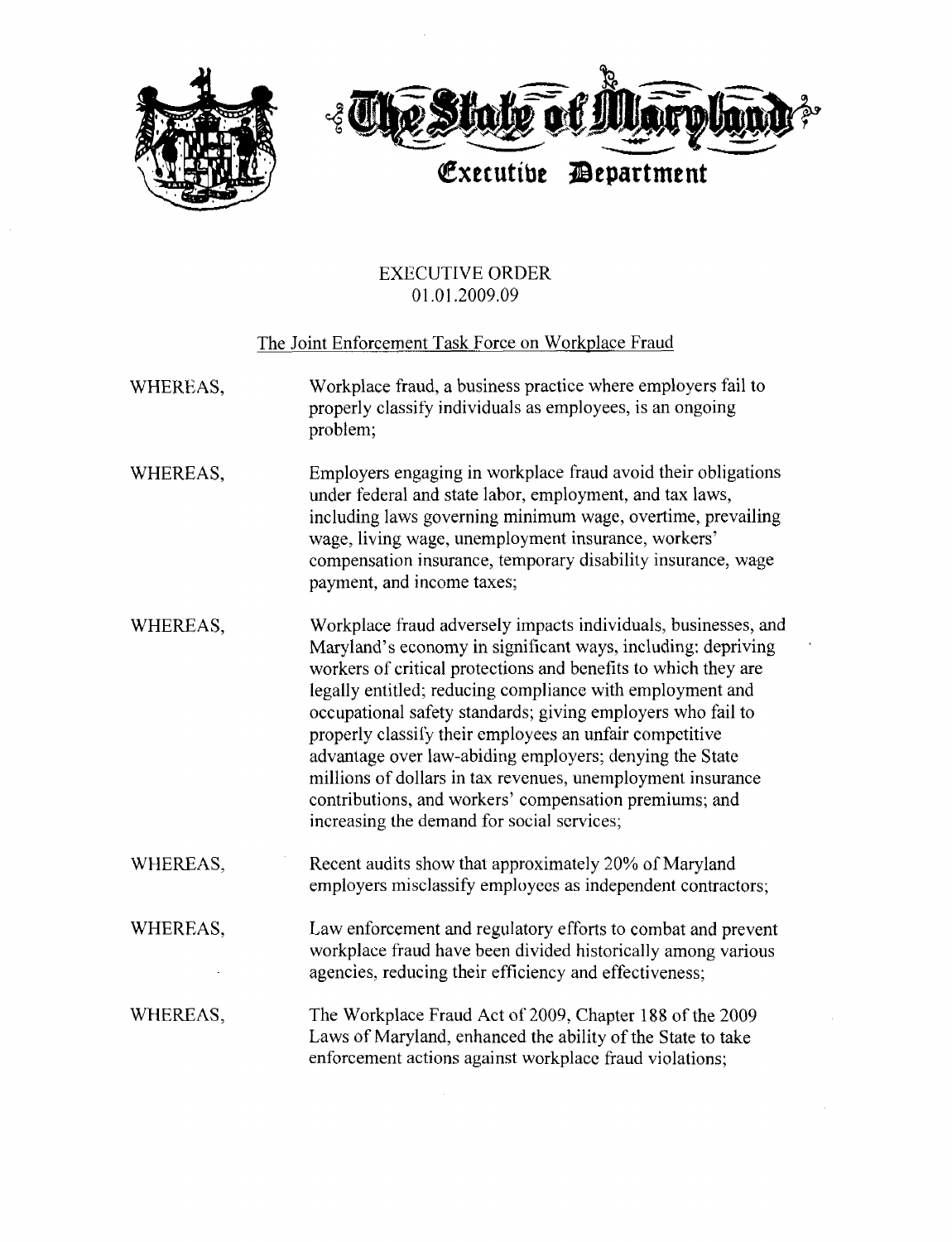- These enforcement efforts can be enhanced further and made WHEREAS, more efficient through interagency cooperation, information sharing, and joint prosecution of serious violators; and
- The creation of joint task forces in other states has proven an WHEREAS, effective mechanism for coordinating and enhancing law enforcement to address the problem of workplace fraud.

I, MARTIN O'MALLEY, GOVERNOR OF THE STATE OF NOW THEREFORE, MARYLAND, BY VIRTUE OF THE AUTHORITY VESTED IN ME BY THE CONSTITUTION AND THE LAWS OF MARYLAND, HEREBY PROCLAIM THE FOLLOWING EXECUTIVE ORDER, EFFECTIVE IMMEDIATELY:

> There is a Joint Enforcement Task Force on Workplace  $\mathbf{A}$ . Fraud (Task Force).

For purposes of this Executive Order, "workplace fraud"  $\mathbf{B}$ . means an employer's failure to properly classify an individual as an employee in violation of applicable law.

 $\overline{C}$ . The Task Force shall consist of:

The Secretary of Labor, Licensing and Regulation  $(1)$ or the Secretary's designee;

The Attorney General or the Attorney General's  $(2)$ designee;

> The Comptroller or the Comptroller's designee;  $(3)$

The Chair of the Workers' Compensation  $(4)$ Commission or the Chair's designee;

The Insurance Commissioner or the  $(5)$ Commissioner's designee;

The Commissioner of Labor and Industry or the  $(6)$ Commissioner's designee; and

The Assistant Secretary for the Division of  $(7)$ Unemployment Insurance or the Assistant Secretary's designee.

The Secretary of Labor, Licensing and Regulation or the D. Secretary's designee shall serve as the Chair of the Task Force.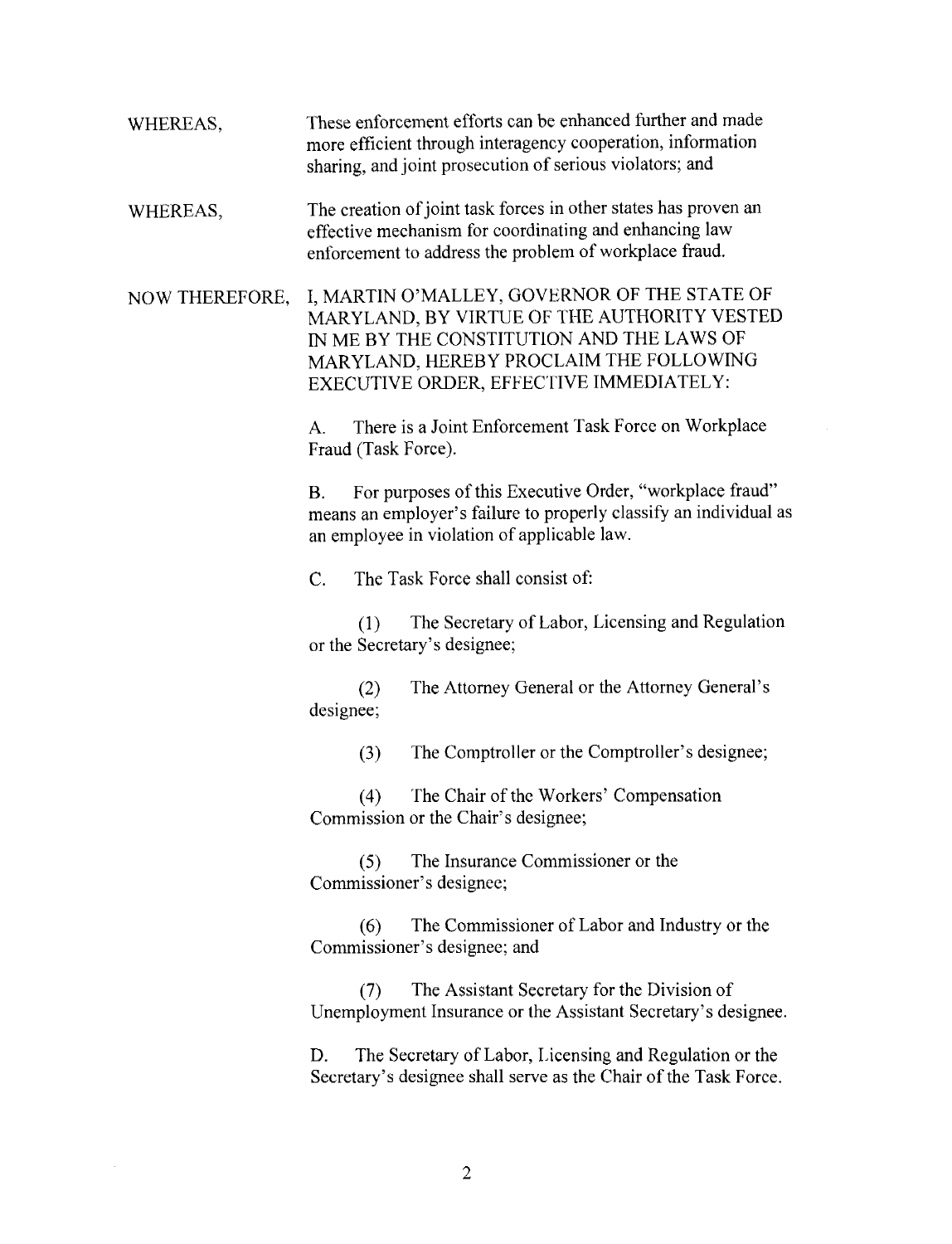$E_{\rm{L}}$ Members of the Task Force may not receive any compensation for their services, but may be reimbursed for reasonable expenses incurred in the performance of their duties, in accordance with the Standard State Travel Regulations, and as provided in the State budget.

 $F.$ The Department of Labor, Licensing and Regulation shall provide publication, operational, and other support as needed to the Task Force.

G. The Task Force may identify and add members from governmental units whose participation would further its mission.

Н. The Task Force shall coordinate the investigation and enforcement of workplace fraud. In fulfilling this mission, the Task Force shall have the following powers and duties:

 $(1)$ To facilitate among Task Force members the timely sharing of information related to suspected workplace fraud to the maximum extent permitted by law;

To pool, focus, and target investigative and  $(2)$ enforcement resources;

 $(3)$ To assess existing methods and best practices, in both Maryland and other jurisdictions, with respect to workplace fraud prevention and enforcement, and to recommend that participating agencies adopt appropriate measures to improve their prevention and enforcement efforts;

To develop strategies for systematic investigations  $(4)$ of workplace fraud within those industries in which misclassification is most common;

To identify and facilitate the filing of complaints  $(5)$ against potential violators, including soliciting referrals and other relevant information from the public through the development of an education and outreach campaign;

To identify significant cases of workplace fraud  $(6)$ which should be investigated and addressed collaboratively, and to form joint enforcement teams to utilize the collective investigative and enforcement capabilities of the Task Force members;

To establish protocols, consistent with applicable  $(7)$ law, through which individual Task Force agencies investigating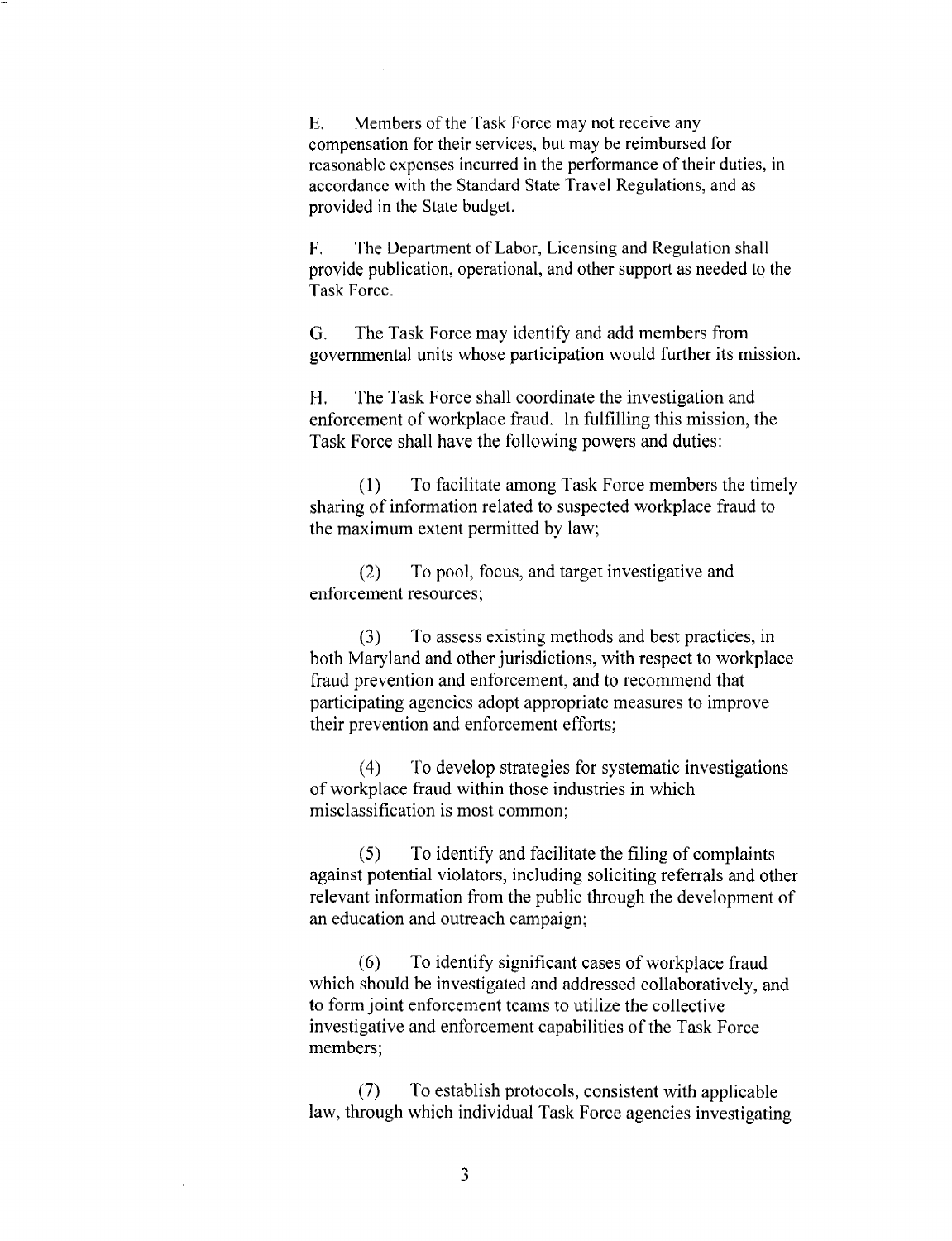workplace fraud matters under their own statutory or administrative schemes will refer appropriate matters to other agencies for assessment of potential liability under all relevant statutory or administrative schemes;

To establish referral procedures and solicit the  $(8)$ cooperation and participation of local state's attorneys and other relevant agencies, where appropriate;

To coordinate efforts with federal agencies;  $(9)$ 

 $(10)$ To work cooperatively with business, labor, and community groups interested in reducing workplace fraud by:

Developing ways to prevent workplace  $(a)$ fraud through effective outreach, including notices and educational materials; and

Enhancing mechanisms to identify and (b) report workplace fraud;

(11) To increase public awareness that employee misclassification is illegal and causes harm;

To work cooperatively with federal, State, and local  $(12)$ social service agencies to provide assistance to individuals who have been harmed by workplace fraud; and

(13) To consult with representatives of business, organized labor, and other agencies to improve and expand the operation and effectiveness of the Task Force and its members.

L. The Task Force shall issue a report to the Governor by December 31 of each year which shall:

 $(1)$ Describe the record and accomplishments of the participating agencies of the Task Force, including the amounts of wages, premiums, taxes, and other payments or penalties collected, as well as the number of employers cited for legal violations related to workplace fraud and the approximate number of employees affected;

 $(2)$ Identify any administrative or legal barriers impeding the more effective operation of the Task Force, including any barriers to information sharing or joint action;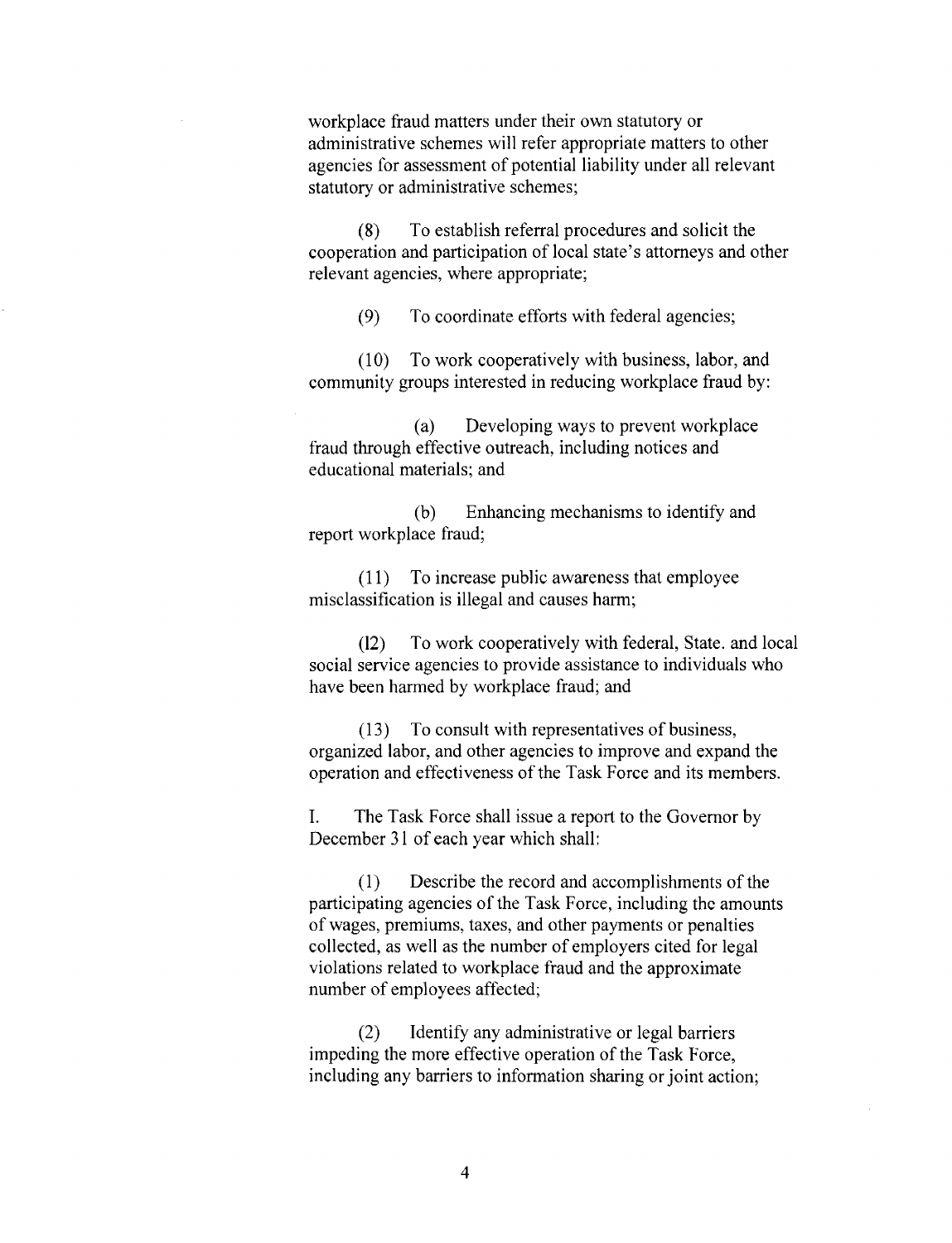$(3)$ Propose, after consultation with representatives of business, organized labor, members of the General Assembly, and other affected agencies, appropriate administrative, legislative, or regulatory changes to:

Reduce or eliminate any barriers to the Task  $(a)$ Force's operations;

Enhance the investigation, enforcement,  $(b)$ and prevention of workplace fraud; and

Identify successful strategies for preventing  $(4)$ workplace fraud that reduce the need for greater enforcement.

 $J_{-}$ Every agency, department, office, division, or public authority of the State shall cooperate with the Task Force and, to the fullest extent permitted by law, shall furnish such information and assistance as the Task Force determines is reasonably necessary to accomplish its purpose.

Given Under My Hand and the Great Seal of the State of Maryland, in the City of Annapolis this 14th day of July, 2009.

Martin O'Malley Governor

ATTEST:

ecretary of State

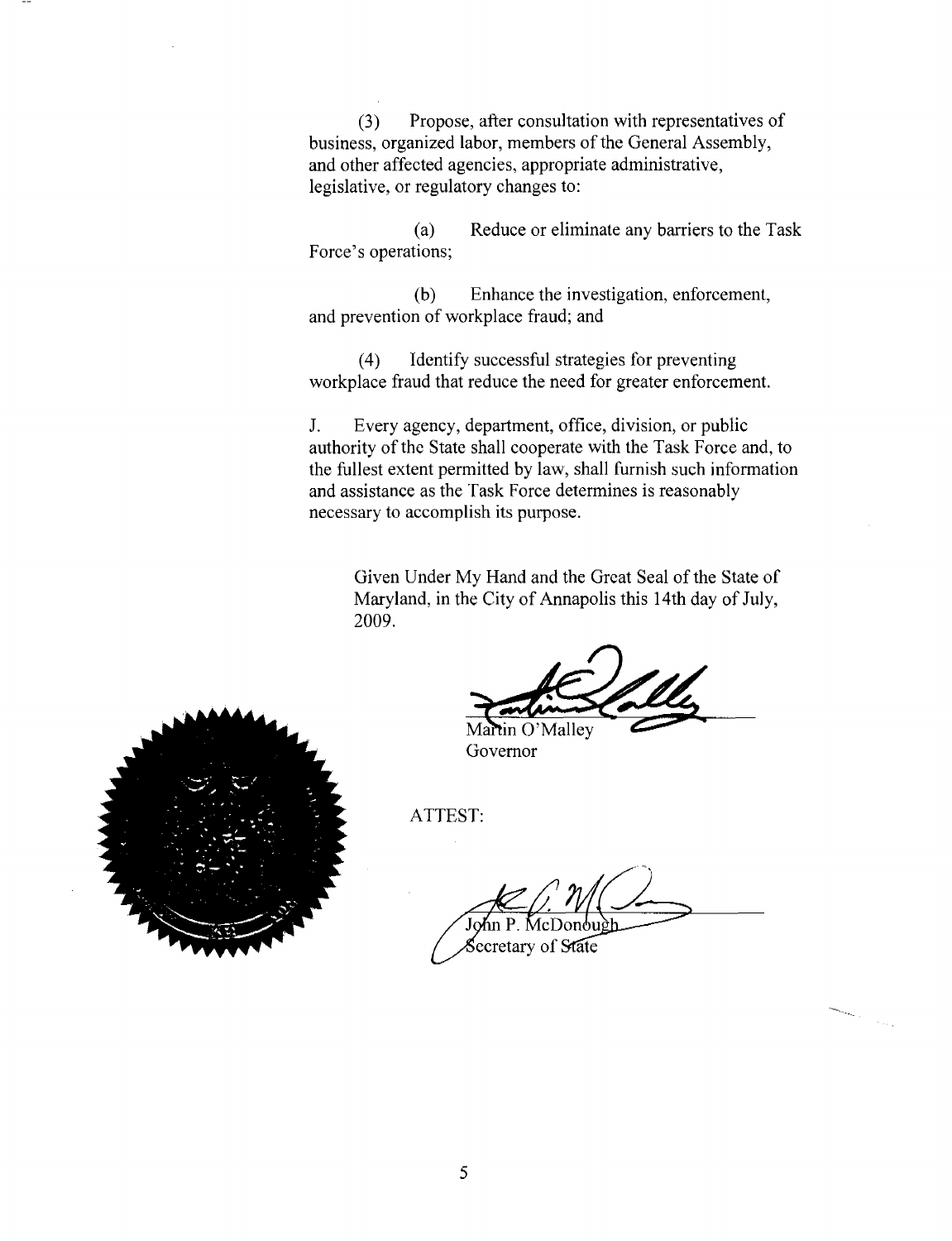# **Summary of the Workplace Fraud Act:**

# **Amendments and Additions to the Maryland Code Annotated, Labor and Employment Article**

# **Title 3: Employment Standards and Conditions**

## **§3–101.**

(a) In this title the following words have the meanings indicated.

(b) "Commissioner" means the Commissioner of Labor and Industry.

- (c) (1) "Employ" means to engage an individual to work.
	- (2) "Employ" includes:
		- (i) allowing an individual to work; and
		- (ii) instructing an individual to be present at a work site.

# **§3–102.**

(a) In addition to any duties set forth elsewhere, the Commissioner shall:

- (1) enforce Subtitle 2 of this title;
- (2) carry out Subtitle 3 of this title;
- (3) enforce Subtitle 4 of this title; and
- (4**)** enforce Subtitle 9 of this title.

(b) If the Governor declares an emergency or disaster, then, with the consent of the Governor, the Commissioner may suspend enforcement of any provision of Subtitle 2 of this title until the emergency or disaster ends.

#### **§3–103.**

(a) Except as otherwise provided in this section, the Commissioner may conduct an investigation to determine whether a provision of this title has been violated on the Commissioner's own initiative or may require a written complaint.

(b) The Commissioner may conduct an investigation under Subtitle 3 of this title, on the Commissioner's own initiative or on receipt of a written complaint of an employee.

(c) The Commissioner may conduct an investigation to determine whether Subtitle 5 of this title has been violated on receipt of a written complaint of an employee.

(d) The Commissioner may conduct an investigation to determine whether Subtitle 6 of this title has been violated on receipt of a written complaint of a sales representative.

(e) (1) The Commissioner may investigate whether § 3–701 of this title has been violated on receipt of a written complaint of an applicant for employment.

(2) The Commissioner may investigate whether § 3–702 of this title has been violated on receipt of a written complaint of an applicant for employment or an employee.

(3) The Commissioner may investigate whether § 3–704 of this title has been violated on receipt of a written complaint of an employee.

(4) The Commissioner may investigate whether § 3–710 of this title has been violated on receipt of a written complaint of an employee as provided in  $\S 3-710(d)(1)$  of this title.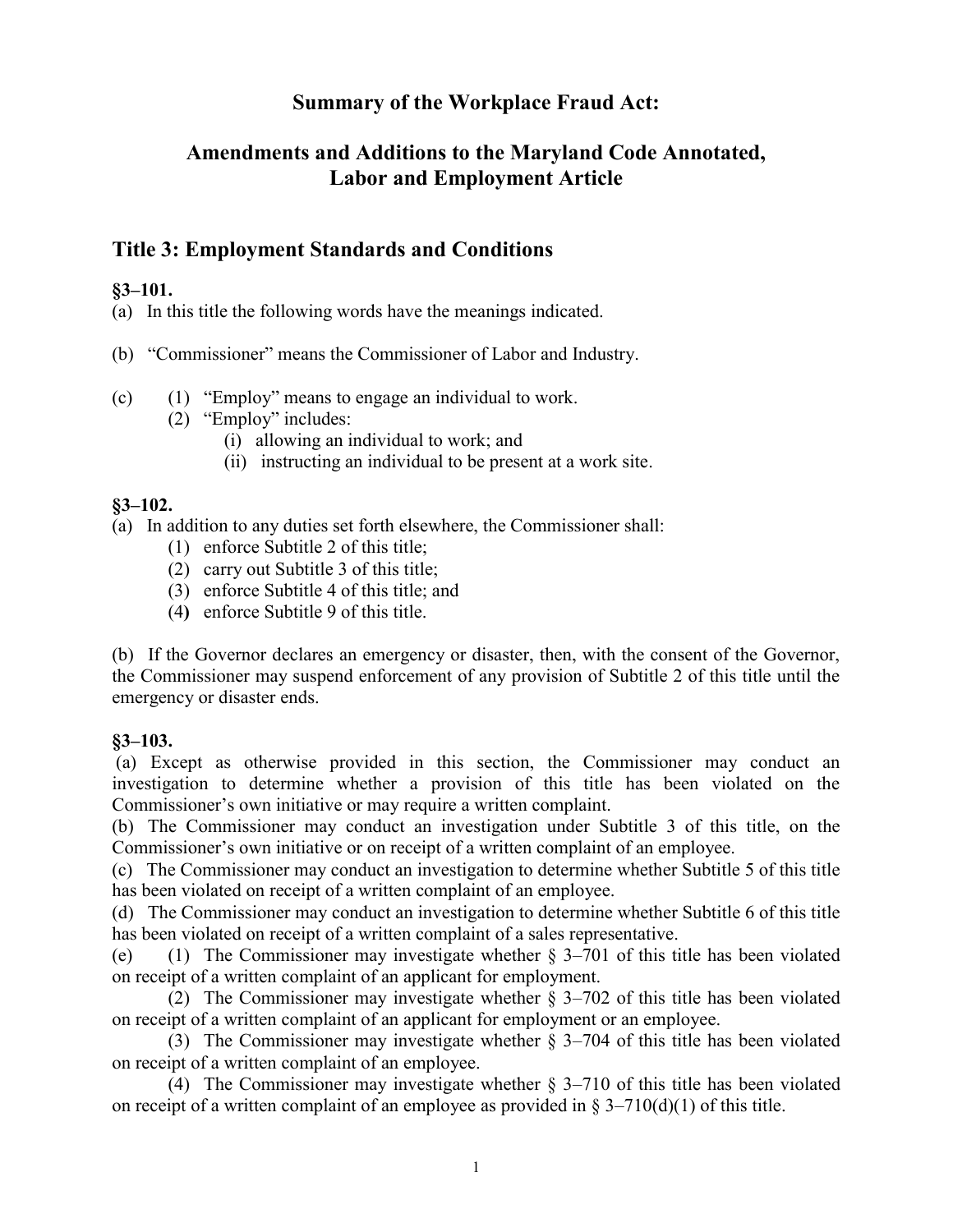(5) The Commissioner may investigate whether § 3–711 of this title has been violated on receipt of a written complaint of an employee as provided in  $\S 3-711(d)(1)$  of this title.

(6) The Commissioner may investigate whether  $\S 3-712$  of this title has been violated on receipt of a written complaint of an employee or applicant.

(f) (1) The Commissioner may investigate whether § 3–801 of this title has been violated on receipt of a written complaint of an employee.

(2) The Commissioner may investigate whether § 3–802 of this title has been violated on receipt of a written complaint of an employee.

(g) The Commissioner may investigate whether Subtitle 9 of this title has been violated:

- (1) on the Commissioner's own initiative;
- (2) on receipt of a written complaint signed by the person submitting the complaint; or
- (3) on referral from another unit of State government.

(h) The Commissioner may conduct an investigation to determine whether Subtitle 10 of this title has been violated on receipt of a written complaint of an employee.

## **§3–104.**

The Commissioner may delegate any power or duty of the Commissioner under Subtitles 2, 4, 5, and 9 of this title.

#### **§3–901.**

(a) In this subtitle the following words have the meanings indicated.

(b) "Construction services" includes the following services provided in connection with real property:

- (1) building;
- (2) reconstructing;
- (3) improving;
- (4) enlarging;
- (5) painting;
- (6) altering;
- (7) maintaining; and
- (8) repairing.

(c) "Employer" means any person that employs an individual in the State.

- (d) "Exempt person" means an individual who:
	- (1) performs services in a personal capacity and employs no individuals other than:
		- (i) a spouse of the exempt person;
		- (ii) children of the exempt person; or
		- (iii) parents of the exempt person;

(2) performs services free from direction and control over the means and manner of providing the services, subject only to the right of the person or entity for whom services are provided to specify the desired result;

(3) furnishes the tools and equipment necessary to provide the service;

(4) operates a business that is considered inseparable from the individual for purposes of taxes, profits, and liabilities:

(i) in which the individual: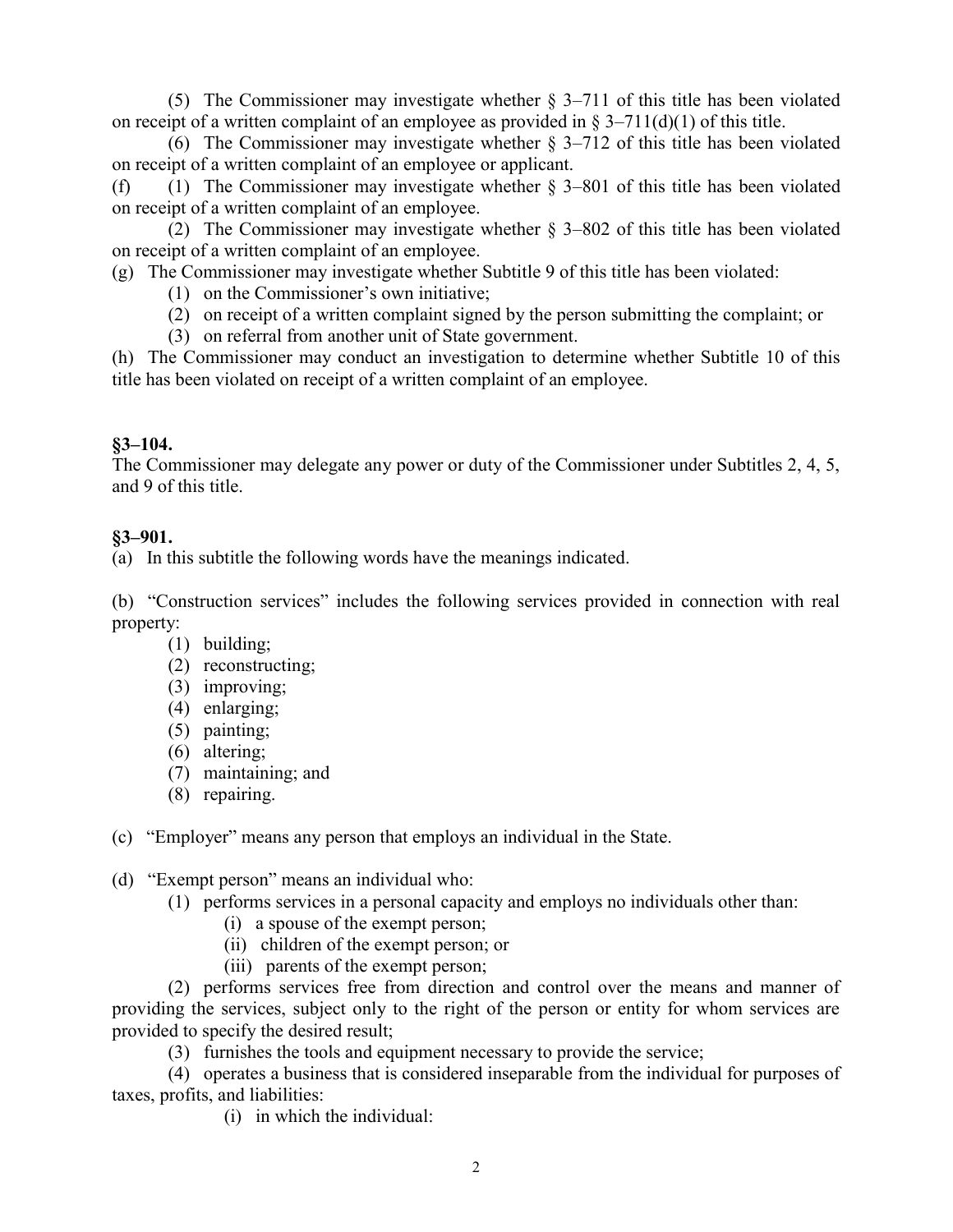1. owns all of the assets and profits of the business; and

2. has sole, unlimited, personal liability for all of the debts and liabilities of the business, unless the business is organized as a single–owned corporate entity, to which sole, unlimited personal liability does not apply; and (ii) for which:

1. the individual does not pay taxes for the business separately but reports business income and losses on the individual's personal tax return; and

2. if the business is organized as a corporate entity and the individual otherwise qualifies as an exempt person under this subsection, the individual files a separate federal informational tax return for the entity as required by law;

(5) exercises complete control over the management and operations of the business; and

(6) exercises the right and opportunity on a continuing basis to perform the services of the business for multiple entities at the individual's sole choice and discretion.

(e) "Knowingly" means having actual knowledge, deliberate ignorance, or reckless disregard for the truth.

(f) "Landscaping services" includes the following services:

- (1) garden maintenance and planting;
- (2) lawn care including fertilizing, mowing, mulching, seeding, and spraying;
- (3) seeding and mowing of highway strips;
- (4) sod laying;
- (5) turf installation, except artificial;
- (6) ornamental bush planting, pruning, bracing, spraying, and removal; and
- (7) ornamental tree planting, pruning, bracing, spraying, and removal.
- (g) (1) "Place of business" means the office or headquarters of the employer.
	- (2) "Place of business" does not include a work site at which the employer has been contracted to perform services.

#### (h) "Public body" means:

- (1) the State;
- (2) a unit of State government or an instrumentality of the State; or

(3) any political subdivision, agency, person, or entity that is a party to a contract for which 50% or more of the money used is State money.

#### **§3–902.**

This subtitle applies only to the following industries:

- (1) construction services; and
- (2) landscaping services.

#### **§3–903**.

(a) An employer may not fail to properly classify an individual who performs work for remuneration paid by the employer.

(b) An employer has failed to properly classify an individual when an employer–employee relationship exists as determined under subsection (c) of this section but the employer has not classified the individual as an employee.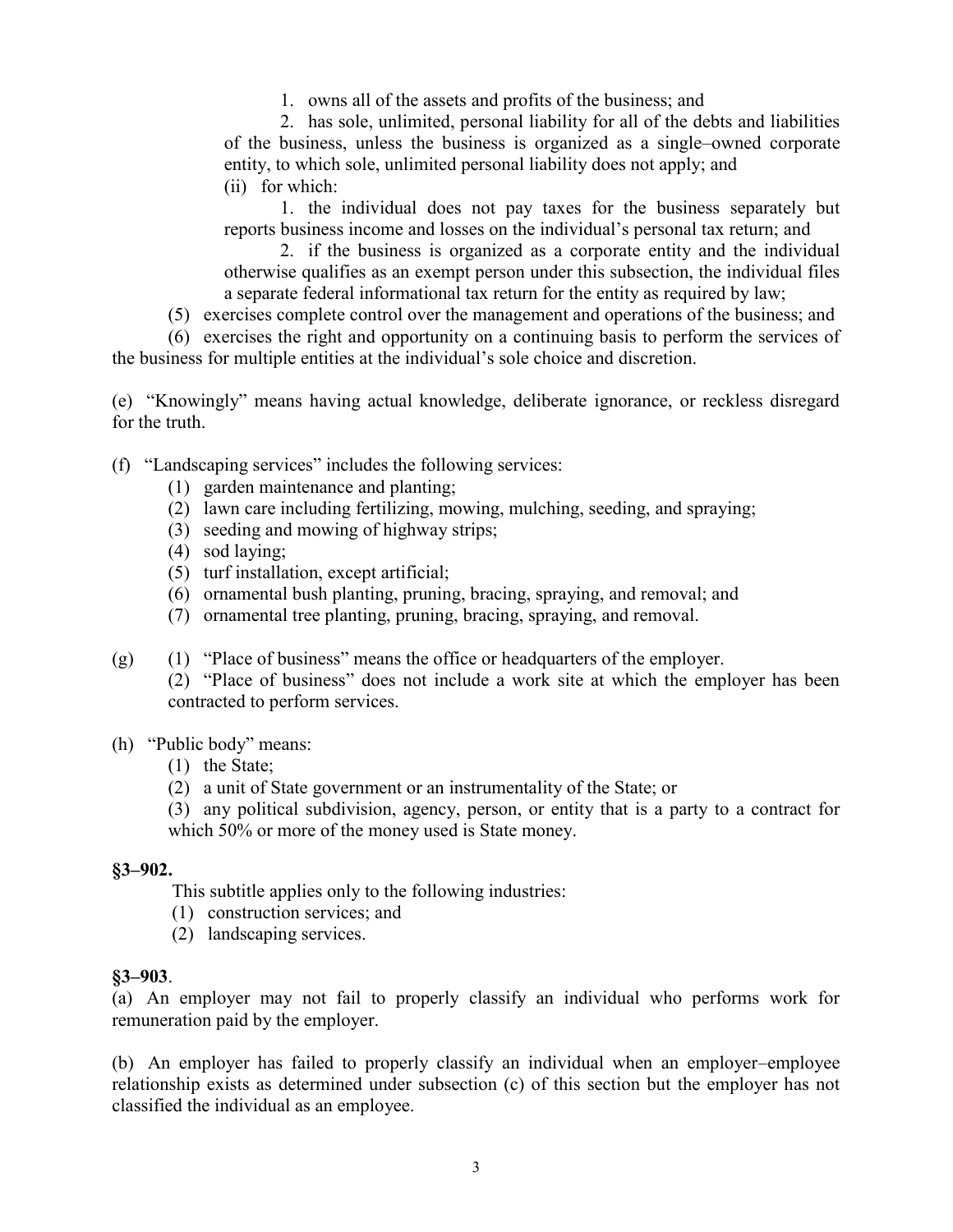(c) (1) Except as provided in § 3–903.1 of this subtitle, for purposes of enforcement of this subtitle only, work performed by an individual for remuneration paid by an employer shall be presumed to create an employer–employee relationship, unless:

(i) the individual is an exempt person; or

(ii) an employer demonstrates that:

1. the individual who performs the work is free from control and direction over its performance both in fact and under the contract;

2. the individual customarily is engaged in an independent business or occupation of the same nature as that involved in the work; and

3. the work is:

A. outside of the usual course of business of the person for whom the work is performed; or

B. performed outside of any place of business of the person for whom the work is performed.

(2) Work is outside of the usual course of business of the person for whom it is performed under paragraph (1) of this subsection if:

(i) the individual performs the work off the employer's premises;

(ii) the individual performs work that is not integrated into the employer's operation; or

(iii) the work performed is unrelated to the employer's business.

(3) By contract, an employer may engage another business entity, which may have its own employees, to do the same type of work in which the employer engages, at the same location where the employer is working, without establishing an employer–employee relationship between the two contracting entities.

(d) The Commissioner shall adopt regulations to explain further and provide specific examples of the application of subsection (c) of this section.

#### **§3–903.1.**

The presumption that an employer–employee relationship exists under  $\S 3-903(c)(1)$  of this subtitle does not apply if:

(1) an employer produces for inspection by the Commissioner:

- (i) a written contract, signed by the employer and business entity, that:
	- 1. describes the nature of the work to be performed by the business entity;

2. describes the remuneration to be paid for the work performed by the business entity; and

3. includes an acknowledgment by the business entity of the business entity's obligations under this article to:

> A. withhold, report, and remit payroll taxes on behalf of all employees working for the business entity;

B. pay unemployment insurance taxes for all employees working for the business entity; and

C. maintain workers' compensation insurance;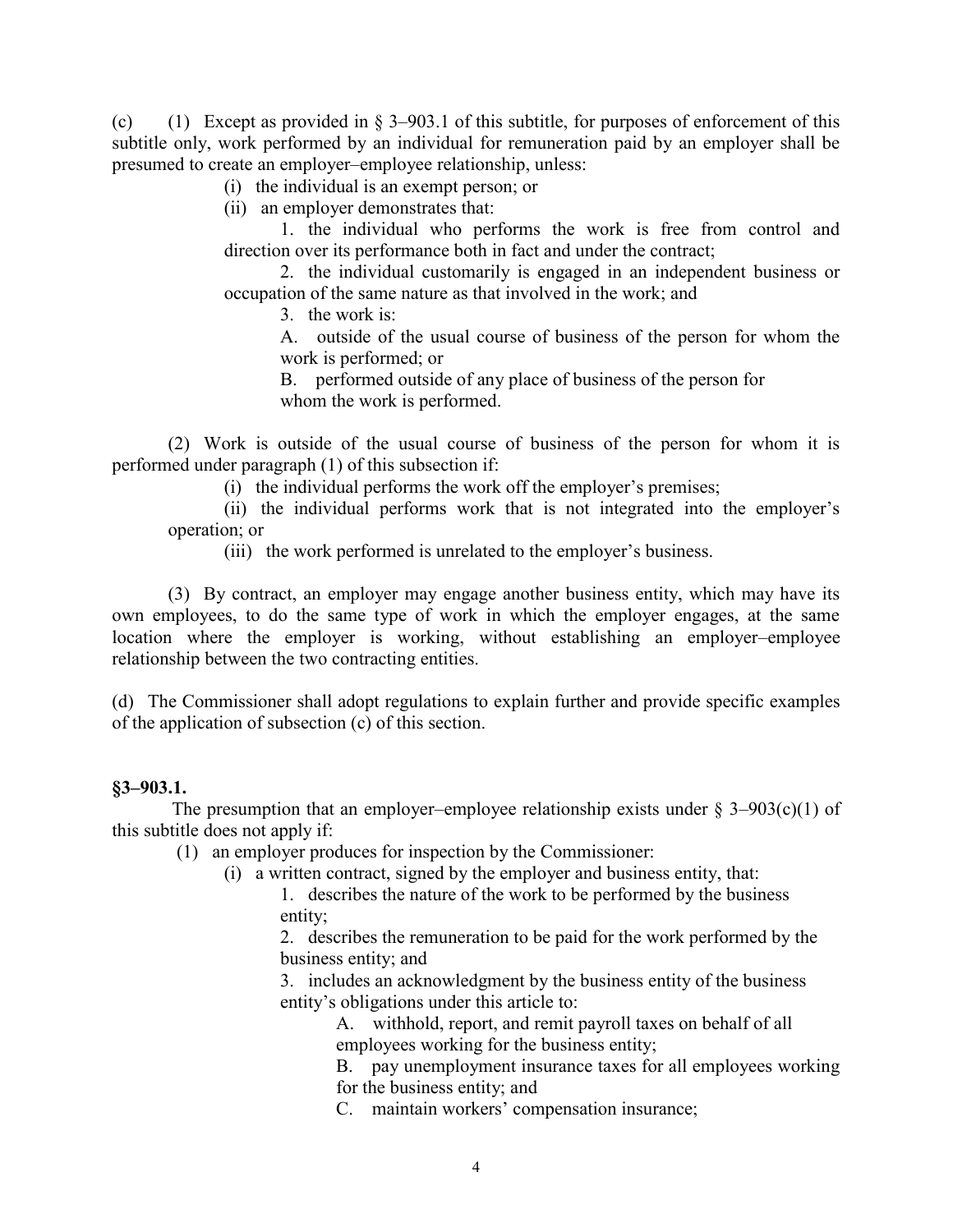(ii) an affidavit signed by the business entity indicating that the business entity is

an independent contractor who is available to work for other business entities; (iii) a current certificate of status of the business entity, issued by the State Department of Assessments and Taxation, indicating that the business entity is in good standing; and

(iv) proof that the business entity holds all occupational licenses required by State and local authorities for the work performed; and

(2) the employer provided to each individual classified as an independent contractor or exempt person a written notice under  $\S 3-914$  of this subtitle.

#### **§3–904.**

(a) An employer may not knowingly fail to properly classify an individual who performs work for remuneration paid by the employer.

(b) An employer has knowingly failed to properly classify an individual when:

(1) an employer–employee relationship exists as determined under § 3–903(c) of this subtitle; and

(2) the employer has knowingly failed to properly classify the individual as an employee.

(c) The Commissioner shall consider, as strong evidence that the employer did not knowingly fail to properly classify an individual, whether:

(1) before a complaint was filed against the employer or the Commissioner began an investigation of the employer, the employer:

(i) sought and obtained evidence that the individual:

1. is an exempt person; or

2. as an independent contractor:

 A. withholds, reports, and remits payroll taxes on behalf of all individuals working for the independent contractor;

B. pays unemployment insurance taxes for all individuals

working for the independent contractor; and

C. maintains workers' compensation insurance; and

(ii) provided to the exempt person or independent contractor a written notice as required by § 3–914 of this subtitle; or

(2) the employer:

(i) 1. classifies all workers who perform the same or substantially the same tasks for the employer as independent contractors; and

2. reports the income of the workers to the Internal Revenue Service as required by federal law; and

(ii) has received a determination from the Internal Revenue Service that the individual or a worker who performs the same or substantially the same task as the individual is an independent contractor.

(d) The Commissioner shall adopt regulations to provide guidance as to what constitutes the evidence relevant to the determination of whether an employer knowingly failed to properly classify an employee.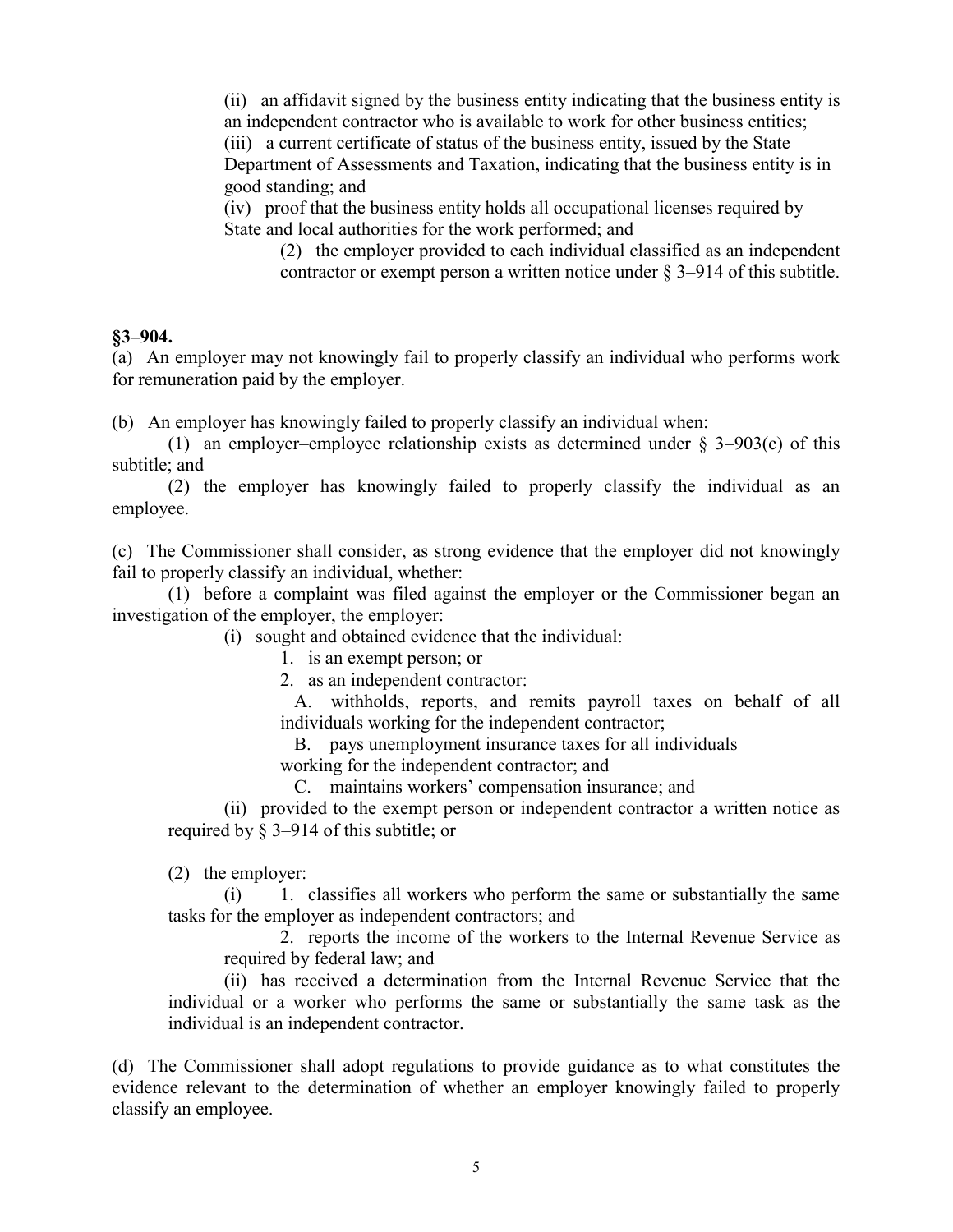#### **§3–905.**

(a) The Commissioner shall investigate as necessary to determine compliance with this subtitle and regulations adopted under this subtitle.

(b) (1) Any written or oral complaint or statement made by a person as part of an investigation under this section is confidential and may not be disclosed without the consent of the person until the investigation is concluded and a citation is issued.

(2) Any written or oral statement made by an individual alleged to be employed by the respondent as part of an investigation under this section is confidential and may not be disclosed without the consent of the individual.

(c) The Commissioner may enter a place of business or work site to:

(1) observe work being performed;

(2) interview individuals on the work site, including those identified as employees and independent contractors; and

(3) review and copy records.

(d) (1) The Commissioner may require each employer to:

 (i) subject to paragraph (2) of this subsection, identify and produce for copying or inspection all records relevant to the classification of each individual;

 (ii) attest to the truthfulness of each record that is copied in accordance with subsection (c)(3) of this section or each copy of a record that is provided to the Commissioner under item (i) of this paragraph and to sign the copy; or

 (iii) at the option of the employer, submit a written statement about the classification of each employee on the form provided by the Commissioner, with any relevant records attached.

 (2) An employer may comply with a requirement to produce records under paragraph (1)(i) of this subsection by producing copies of the records.

(e) An employer that fails to produce records or a written statement under subsection (d) of this section within 30 business days after the Commissioner's request, or an extension of time mutually agreed on by both parties, shall be subject to a fine not exceeding \$500 per day for each day the records are not produced.

(f) (1) The Commissioner may issue a subpoena for testimony and the production of records.

(2) If a person fails to comply with a subpoena issued under this subsection, the Commissioner may file a complaint in the circuit court for the county where the person resides, is employed, or has a place of business, requesting an order directing compliance with the subpoena.

# **§3–906.**

(a) After the employer has provided all the records requested under § 3–905(d) of this subtitle, the Commissioner shall issue a citation to the employer or close the investigation within 90 days. (b) Each citation shall:

(1) describe in detail the nature of the alleged violation;

(2) cite the provision of this subtitle or any regulation that the employer is alleged to have violated; and

(3) state the civil penalty, if any, that the Commissioner proposes to assess.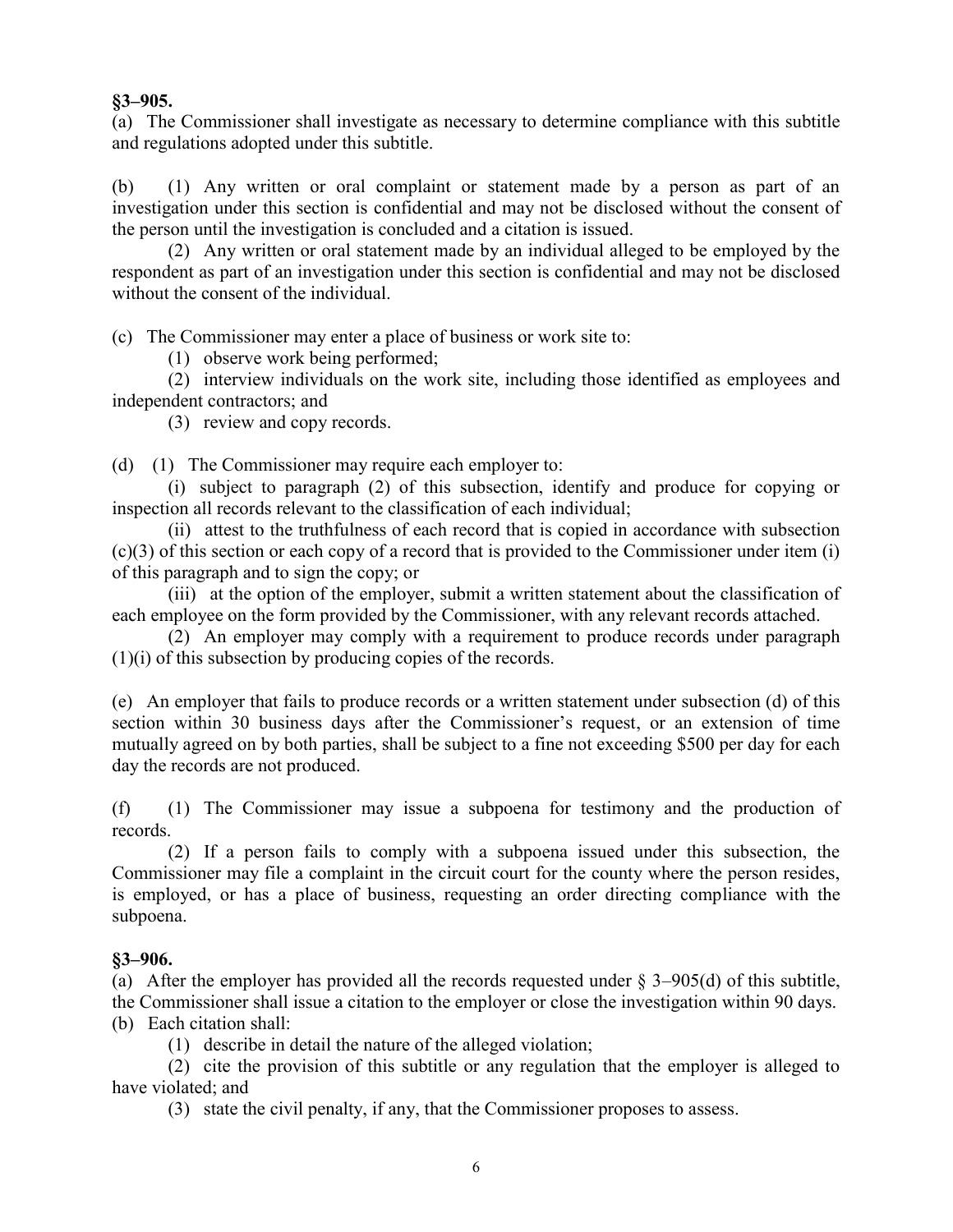(c) Within a reasonable time after issuance of a citation, the Commissioner shall send by certified mail to the employer:

(1) a copy of the citation; and

(2) notice of the opportunity to request a hearing.

(d) Within 15 days after an employer receives a notice under subsection (c) of this section, the employer may submit a written request for a hearing on the citation and proposed penalty.

(e) If a hearing is not requested within 15 days, the citation, including any penalties, shall become a final order of the Commissioner.

(f) (1) If the employer requests a hearing, the Commissioner shall delegate to the Office of Administrative Hearings the authority to hold a hearing and issue findings of fact, conclusions of law, and an order, and assess a penalty under § 3–909 of this subtitle in accordance with Title 10, Subtitle 2 of the State Government Article.

(2) The employer is entitled to a hearing within 90 days after a timely request is made under this subsection, unless the employer waives that right.

(g) Within 15 days after a request, in accordance with Title 10, Subtitle 6 of the State Government Article and the applicable regulations of the Department and the Office of Administrative Hearings, the Commissioner shall provide copies of all relevant evidence, including a list of potential witnesses, on which the Commissioner intends to rely at any administrative hearing under this subtitle.

(h) The Commissioner has the burden of proof to show that an employer has knowingly failed to properly classify an individual as an employee.

(i) A decision of an administrative law judge issued in accordance with Title 10, Subtitle 2 of the State Government Article shall become a final order of the Commissioner.

(j) Any party aggrieved by a final order of the Commissioner under subsection (i) of this section may seek judicial review and appeal under §§ 10–222 and 10–223 of the State Government Article.

#### **§3–907.**

(a) If, after investigation, the Commissioner determines that an employer failed to properly classify an individual as an employee in violation of § 3–903 of this subtitle, or knowingly failed to properly classify as an employee an employee in violation of § 3–904 of this subtitle, and issues a citation, the Commissioner shall notify the Comptroller, the Office of Unemployment Insurance, the Insurance Administration, and the Workers' Compensation Commission to enable these agencies to assure an employer's compliance with their laws, utilizing their own definitions, standards, and procedures.

(b) (1) An employer found in violation of  $\S$  3–903 of this subtitle by a final order of a court or an administrative unit shall be required, within 45 days after the final order:

(i) to pay restitution to any individual not properly classified; and

(ii) to otherwise come into compliance with all applicable labor laws, including those related to income tax withholding, unemployment insurance, wage laws, and workers' compensation.

(2) The requirement for compliance with applicable labor laws under paragraph (1)(ii) of this section may include requiring the employer to enter into an agreement, within 45 days after the final order, with a governmental unit for payment of any amounts owed by the employer to the unit.

(3) The requirement for compliance with applicable labor laws under paragraph (1)(ii) of this section:

(i) may not require payments for more than a 12–month period; and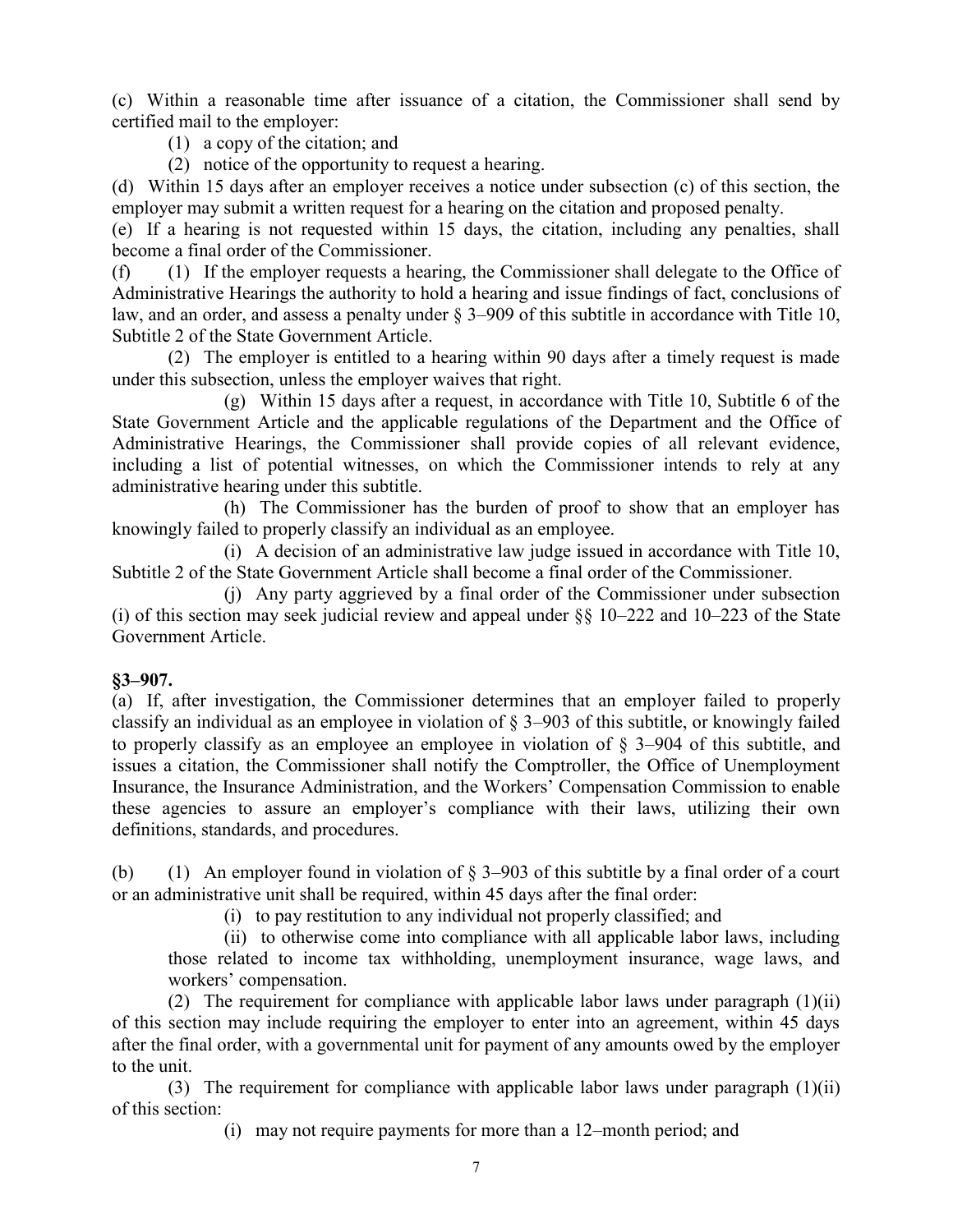(ii) may not require payments due for a period before the 12–month period before the citation was issued.

(c) An employer found in violation of § 3–904 of this subtitle by a final order of a court or an administrative unit shall be required, within 45 days after the final order:

(1) to pay restitution to any individual not properly classified; and

(2) to otherwise come into compliance with all applicable labor laws, including those related to income tax withholding, unemployment insurance, wage laws, and workers' compensation.

#### **3–908.**

(a) An employer in violation of § 3–903 of this subtitle who comes into timely compliance with all applicable labor laws as required by § 3–907(b) of this subtitle may not be assessed a civil penalty.

(b) (1) An employer in violation of § 3–903 of this subtitle who fails to come into timely compliance with all applicable labor laws as required by § 3–907(b) of this subtitle shall be assessed a civil penalty of up to \$1,000 for each employee for whom the employer is not in compliance.

(2) In determining the amount of the penalty, the Commissioner shall consider the factors set forth in § 3–909(b) of this subtitle.

(c) (1) An employer may be assessed civil penalties under this section by only one final order of a court or administrative unit for the same actions constituting noncompliance with applicable labor laws as required by  $\S$  3–907(b) and (c) of this subtitle.

(2) Notwithstanding paragraph (1) of this subsection, an employer may be ordered to make restitution, pay any interest due, and otherwise comply with all applicable laws and regulations by multiple final orders of a court and all relevant administrative units, including the Comptroller, the Office of Unemployment Insurance, the Insurance Administration, and the Workers' Compensation Commission.

(d) Any penalty issued under this section against an employer shall be in effect against any successor corporation or business entity that:

(1) has one or more of the same principals or officers as the employer against whom the penalty was assessed; and

(2) is engaged in the same or equivalent trade or activity.

#### **§3–909.**

(a) An employer found to have knowingly failed to properly classify an individual in violation of § 3–904 of this subtitle shall be assessed a civil penalty of up to \$5,000 for each employee who was not properly classified.

(b) In determining the amount of the penalty, the Commissioner or the administrative law judge shall consider:

- (1) the gravity of the violation;
- (2) the size of the employer's business;
- (3) the employer's good faith;
- (4) the employer's history of violations under this subtitle; and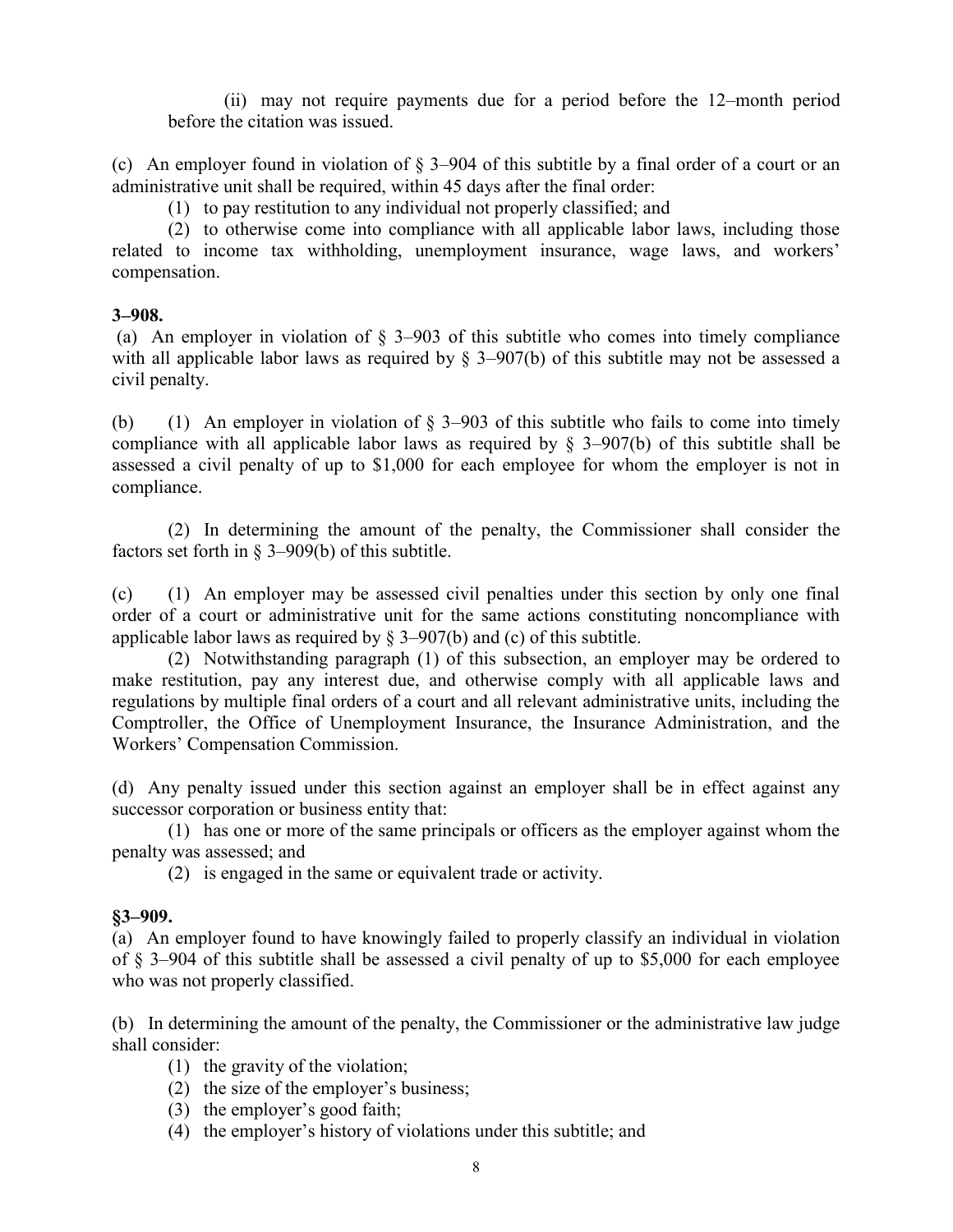(5) whether the employer:

(i) has been found, by a court or an administrative unit, to have deprived the employee of any rights to which the employee would have been entitled under a State protective labor law, including but not limited to:

1. any provision of this article;

2. the State prevailing wage law, under §§17–221 and 17–222 of the State Finance and Procurement Article; or

3. the living wage law, under § 18–108 of the State Finance and Procurement Article; and

(ii) has made restitution and come into compliance with all such State protective labor laws with respect to the employee.

(c) If the court or an administrative unit determines that an individual or class of individuals is entitled to restitution as a result of the employer's violation of § 3–904 of this subtitle, the court or administrative unit:

(1) shall award each individual any restitution to which the individual may be entitled; and

(2) may award each individual an additional amount up to three times the amount of such restitution.

(d) An employer in violation of § 3–904 of this subtitle may be assessed double the administrative penalties set forth in subsection (a) of this section if the employer has been found previously to have violated this subtitle by a final order of a court or an administrative unit.

(e) An employer who has been found by a final order of a court or an administrative unit to have violated § 3–904 of this subtitle three or more times may be assessed an administrative penalty of up to \$20,000 for each employee.

(f) (1) An employer may be assessed civil penalties under this section or  $\S$  8–201.1 or  $\S$  9– 402.1 of this article by only one final order of a court or administrative unit for the same actions constituting a violation of this subtitle.

(2) Notwithstanding paragraph (1) of this subsection, an employer may be ordered to make restitution, pay any interest due, and otherwise comply with all applicable laws and regulations by orders of a court and all relevant administrative units, including the Comptroller, the Office of Unemployment Insurance, the Insurance Administration, and the Workers' Compensation Commission.

(g) Any penalty issued under this section against an employer shall be in effect against any successor corporation or business entity that:

(1) has one or more of the same principals or officers as the employer against whom the penalty was assessed, unless the principal or officer did not or with the exercise of reasonable diligence could not know of the violation for which the penalty was imposed; and

(2) is engaged in the same or equivalent trade or activity.

#### **§3–910.**

As authorized by State and federal law, units within the Department of Labor, Licensing, and Regulation and the Department of Budget and Management, the Secretary of State, the Comptroller, the Maryland Insurance Administration, and other State agencies shall cooperate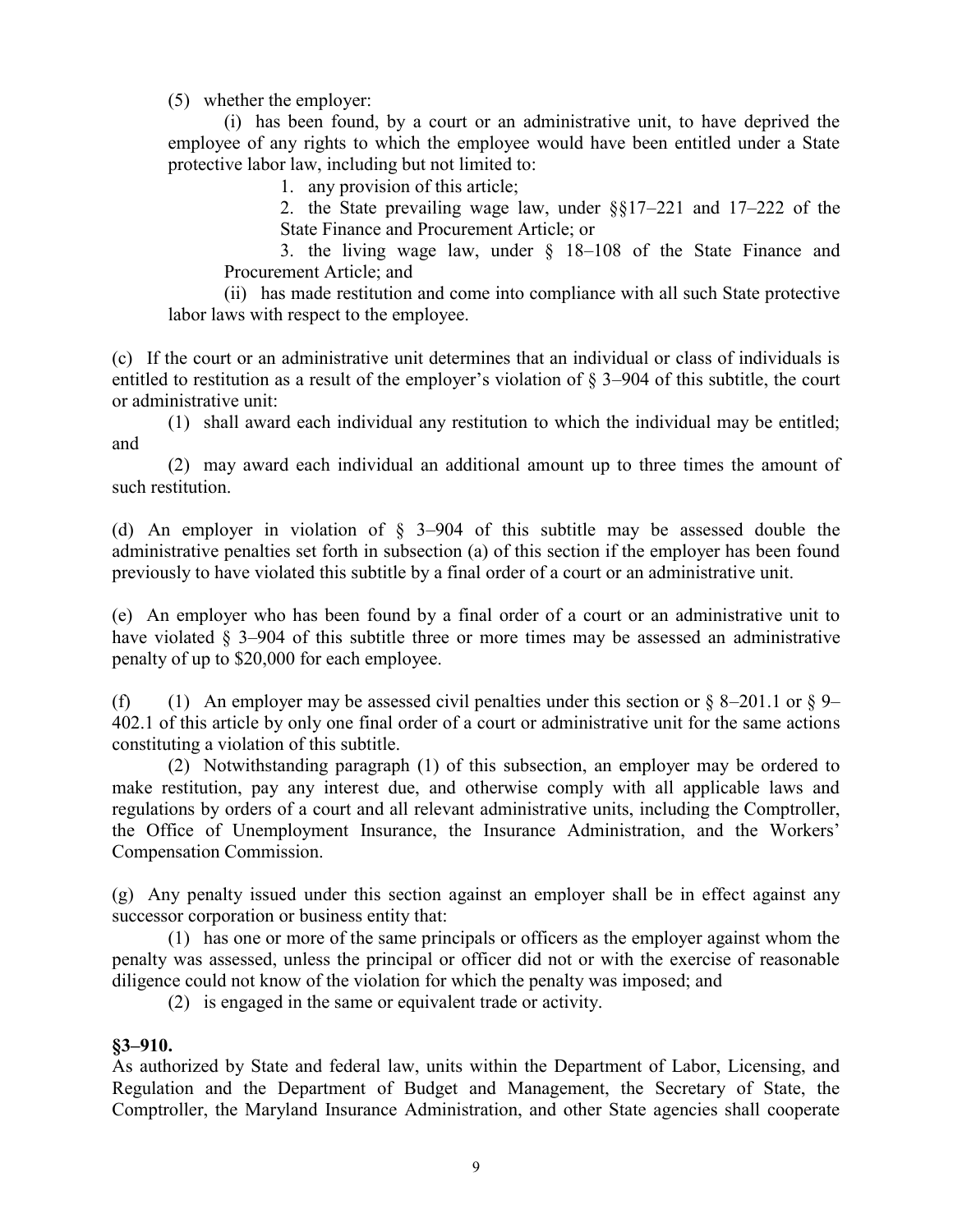and share information concerning any suspected failure to properly classify an individual as an employee.

## **§3–911.**

(a) (1) Except as provided in paragraph (2) of this subsection, an individual who has not been properly classified as an employee may bring a civil action for economic damages against the employer for any violation of this subtitle.

(2) An individual may not bring a civil action under this section if a final order of an administrative unit or of a court has been issued under § 3–906 of this subtitle.

(b) An action filed under this section shall be filed within 3 years after the date the cause of action accrues.

(c) If the court determines that an individual or class of individuals is entitled to judgment in an action against an employer filed in accordance with this section, the court may award each individual:

(1) any damages to which the individual may be entitled under subsection (a) of this section;

(2) an additional amount up to three times the amount of any such damages, if the employer knowingly failed to properly classify the individual;

(3) reasonable counsel fees and other costs of the action; and

(4) any other appropriate relief.

## **§3–912**.

(a) An employer may not discriminate in any manner or take adverse action against an individual because the individual:

(1) files a complaint with the employer or the Commissioner alleging that the employer violated any provision of this subtitle or any regulation adopted under this subtitle;

(2) brings an action under this subtitle or a proceeding involving a violation of this subtitle; or

(3) testifies in an action authorized under this subtitle or a proceeding involving a violation of this subtitle.

(b) (1) An individual who believes that an employer has discriminated in any manner or taken adverse action against the individual in violation of subsection (a) of this section may submit to the Commissioner a written complaint that alleges the discrimination and that includes the signature of the individual.

(2) An individual shall file a complaint under this subsection within 180 days after the alleged discrimination occurs.

(c) (1) On receipt of a complaint under subsection (c) of this section, the Commissioner may investigate.

(2) The Commissioner shall provide the employer with an opportunity to respond to the allegations in the complaint.

(3) If, after investigation and consideration of any response from the employer, the Commissioner determines that an employer or other person has violated subsection (a) of this section, the Commissioner shall file a complaint to enjoin the violation, to reinstate the employee to the former position with back pay, and to award any other appropriate damages or other relief in the circuit court for: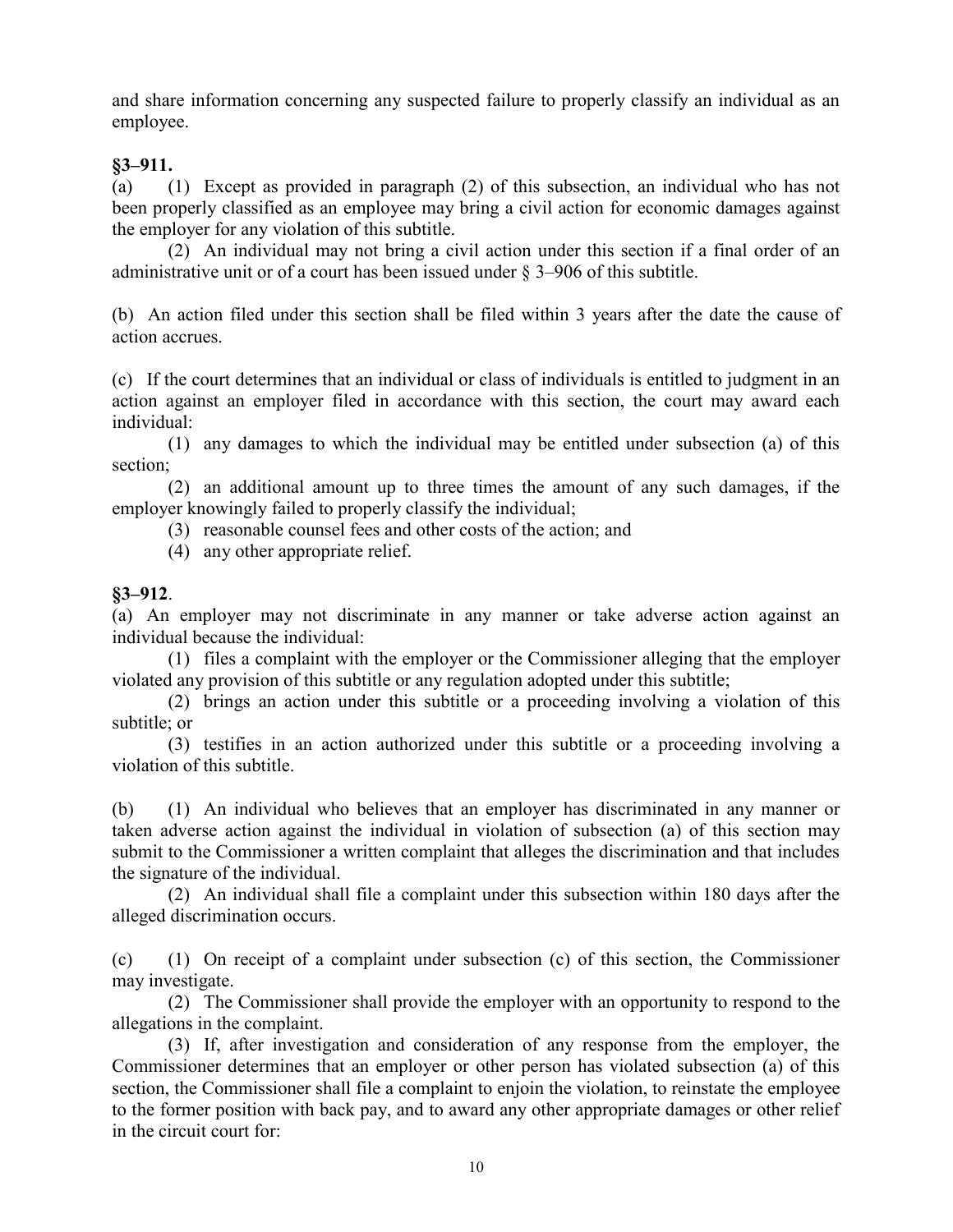- (i) the county in which the alleged violation occurred;
- (ii) the county in which the employer has its principal office; or
- (iii) Baltimore City.

(4) Within 120 days after the Commissioner receives a complaint, the Commissioner shall notify the employee of the determination under this subsection.

#### **§3–913.**

(a) Where, after investigation, the Commissioner issues a citation for a violation of this subtitle or regulations adopted under this subtitle by an employer engaged in work on a contract with a public body, the Commissioner shall promptly notify the public body.

(b) (1) On notification, the public body shall withhold from payment due the employer an amount that is sufficient to:

(i) pay restitution to each employee for the full amount of wages due; and

(ii) pay any benefits, taxes, or other contributions that are required by law to be paid on behalf of the employee.

(2) The public body shall release:

(i) on issuance of a favorable final order of a court or an administrative unit, the full amount of the withheld funds; and

(ii) on an adverse final order of a court or an administrative unit, the balance of the withheld funds after all obligations are satisfied under paragraph (1) of this subsection.

#### **§3–914.**

(a) An employer shall keep, for at least 3 years, in or about its place of business, records of the employer containing the following information:

(1) the name, address, occupation, and classification of each employee or independent contractor;

(2) the rate of pay of each employee or method of payment for the independent contractor;

(3) the amount that is paid each pay period to each employee or, if applicable, independent contractor;

(4) the hours that each employee or independent contractor works each day and each workweek;

(5) for all individuals who are not classified as employees, evidence that each individual is an exempt person or an independent contractor or its employee; and

(6) other information that the Commissioner requires, by regulation, as necessary to enforce this subtitle.

(b) An employer shall provide each individual classified as an independent contractor or exempt person with written notice of the classification of the individual at the time the individual is hired.

(c) The written notice shall:

(1) include an explanation of the implications of the individual's classification as an independent contractor or exempt person rather than as an employee; and

(2) be provided in English and Spanish.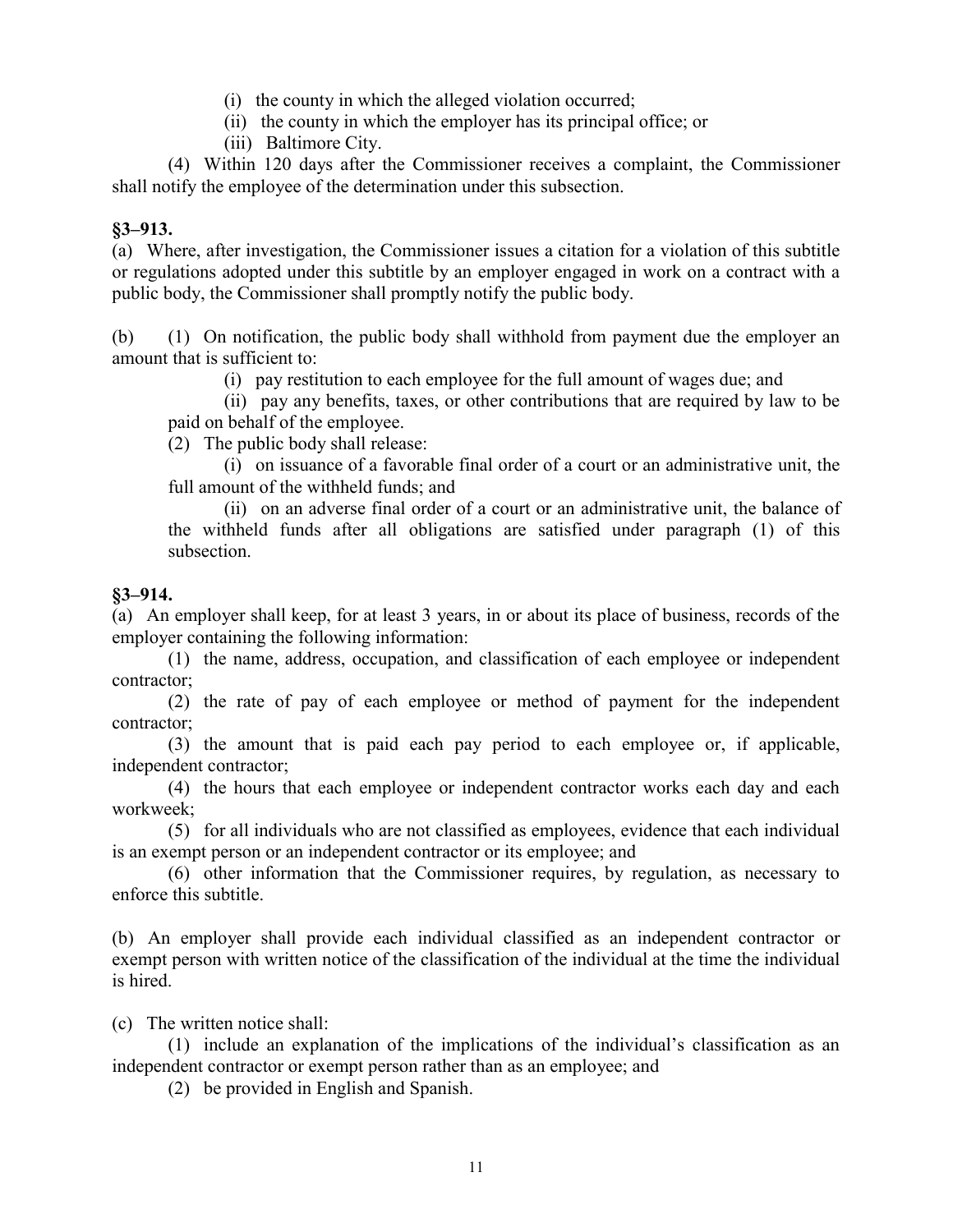(d) The Commissioner shall adopt regulations establishing the specific requirements for the contents and form of the notice.

(e) If an employer fails to provide notice under subsection (b) of this section, the Commissioner may assess a civil penalty of not more than \$50 for each day that the employer fails to provide notice.

#### **§3–915.**

(a) A person may not knowingly incorporate or form, or assist in the incorporation or formation of, a corporation, partnership, limited liability corporation, or other entity, or pay or collect a fee for use of a foreign or domestic corporation, partnership, limited liability corporation, or other entity for the purpose of facilitating, or evading detection of, a violation of this subtitle.

(b) A person may not knowingly conspire with, aid and abet, assist, advise, or facilitate an employer with the intent of violating this subtitle.

(c) (1) Except as provided in paragraph (2) of this subsection, a person that violates this section shall be subject to a civil penalty not exceeding \$20,000.

(2) A person that violates this section may not be subject to a civil penalty under this section if the person:

(i) holds a professional license as a lawyer or a certified public accountant; and

(ii) was performing an activity in the ordinary course of that person's license when the violation occurred.

(3) If the person is exempt from sanction under paragraph (2) of this subsection, the Commissioner shall promptly refer the person for investigation and possible sanction to the unit of State government that has regulatory jurisdiction over the business activities of that person.

(d) The procedures governing investigations, citations, and administrative and judicial review of an alleged violation under this section shall be the same as those set forth in §§ 3–905 and 3– 906 of this subtitle.

(e) A person may be assessed civil penalties under this section by only one final order of a court or administrative unit for the same actions constituting the violation.

# **§3–916.**

(a) A person may not:

(1) make or cause to be made a groundless or malicious complaint to the Commissioner or an authorized representative of the Commissioner;

(2) in bad faith, bring an action under this subtitle or a proceeding related to the subject of this subtitle; or

(3) in bad faith, testify in an action under this subtitle or a proceeding related to the subject of this subtitle.

(b) The Commissioner shall investigate any allegations that a person has violated any provision of this section.

(c) (1) If the Commissioner determines that a person has violated any provision of this section, that person may be subject to an administrative penalty of up to \$1,000, assessed by the **Commissioner**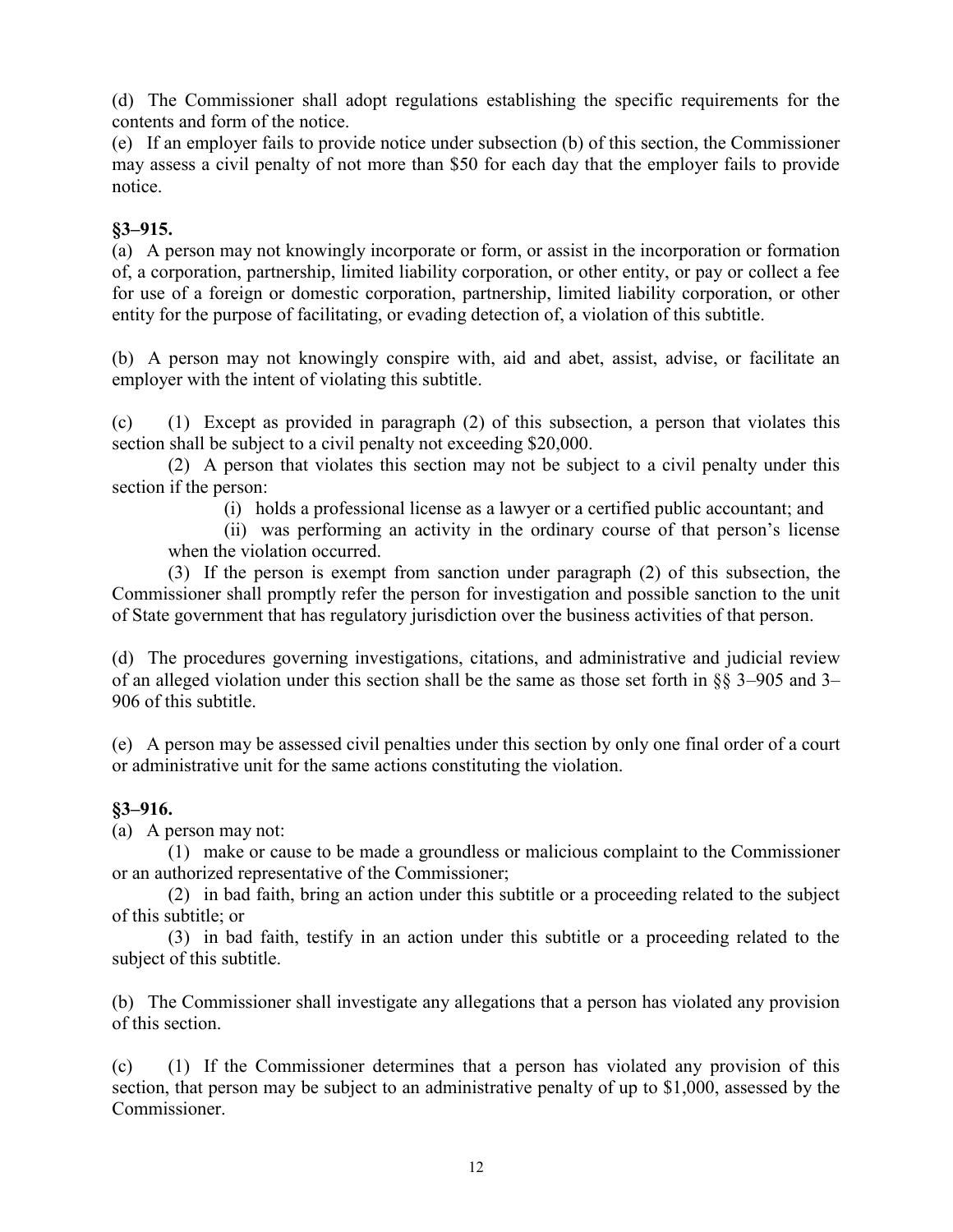(2) A sanction under paragraph (1) of this subsection shall be subject to the notice and hearing requirements of § 3–906 of this subtitle.

(3) If the person found in violation of this section is a person alleged to be employed by the respondent, the Commissioner shall disclose the identity of the complainant.

(d) Any person who must defend an action taken as a result of a groundless or malicious complaint may be entitled to recover attorneys' fees.

**§3–917.** The Commissioner shall adopt regulations to carry out this subtitle.

**§3–918.** Each civil penalty under this subtitle shall be paid into the General Fund of the State.

#### **§3–919.**

(a) The proposed budget of the Division of Labor and Industry shall include an appropriation from the Workers' Compensation Commission to cover the cost of administering this subtitle.

(b) The Workers' Compensation Commission shall pay the cost of administering this subtitle from money that the Commission receives under § 9–316 of this article.

## **§3–920.**

(a) The Commissioner shall prepare an annual report for the Secretary and, in accordance with § 2–1246 of the State Government Article, the General Assembly on the administration and enforcement of this subtitle, that shall include:

- (1) the number and nature of complaints received;
- (2) the number of investigations conducted;
- (3) the number of citations issued;
- (4) the number of informal resolutions of the citations;

(5) the number of citations appealed to the Office of Administrative Hearings and the outcomes of those hearings;

(6) the number of requests for judicial review of final orders and whether the orders were affirmed or overturned; and

(7) the number of civil penalties assessed, the total dollar amount of those penalties, and the total dollar amount collected.

(b) The Commissioner's report shall be a public record.

# **Title 8: Unemployment Insurance**

# **§8–201.**

(a**)** Employment is presumed to be covered employment if:

(1) regardless of whether the employment is based on the common law relation of master and servant, the employment is performed:

- (i) for wages; or
- (ii) under a contract of hire that is written or oral or express or implied; and
- (2) the employment is performed in accordance with  $\delta$  8–202 of this subtitle.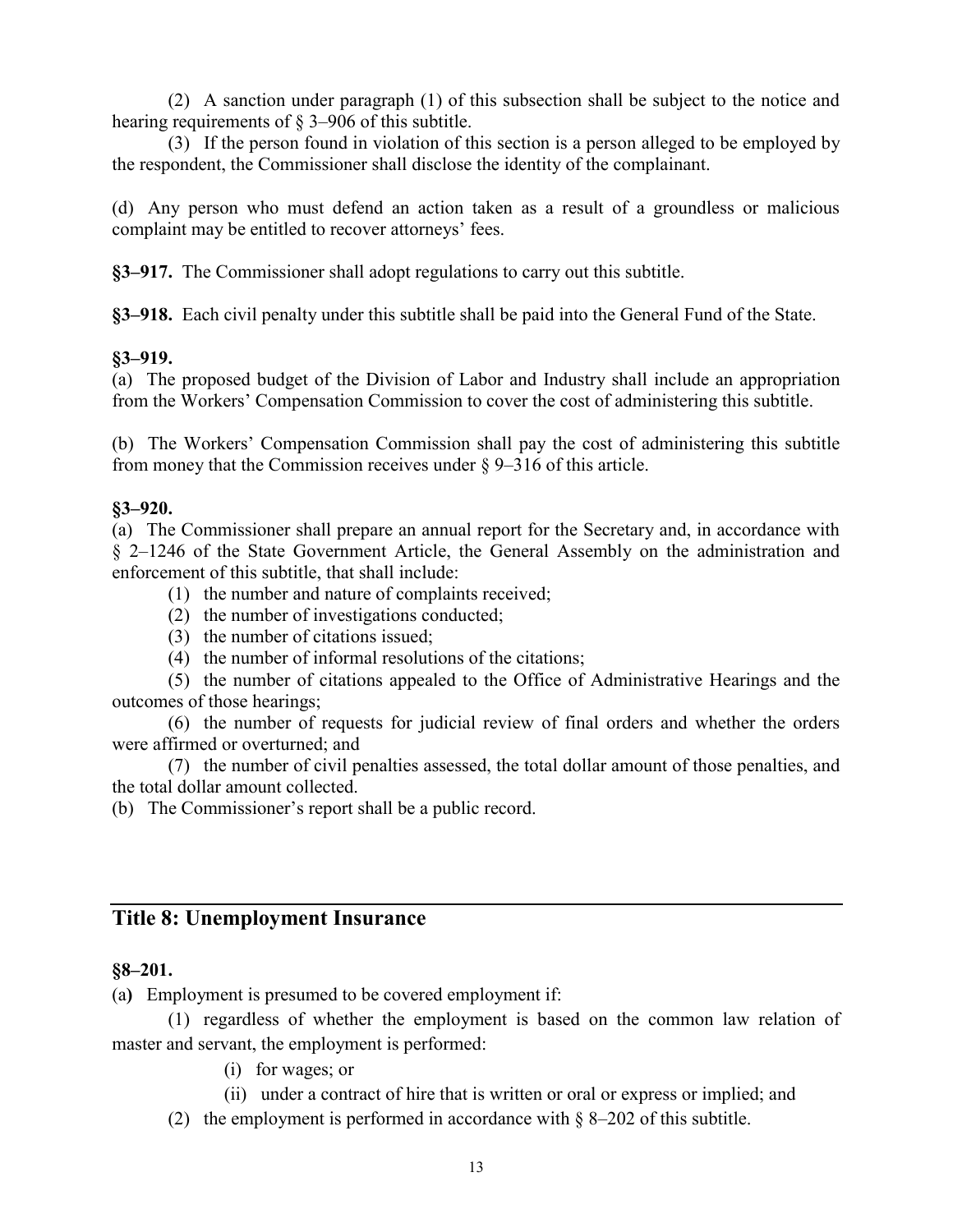(b) To overcome the presumption of employment, an employing unit shall establish that the person performing services is an independent contractor in accordance with § 8–205 of this subtitle or is specifically exempted under this subtitle.

## **§8–201.1.**

(a) In this section, "knowingly" means having actual knowledge, deliberate ignorance, or reckless disregard for the truth.

(b) An employer may not fail to properly classify an individual as an employee.

(c) (1) If the Secretary determines that an employing unit has failed to properly classify an individual as an employee, any and all contribution or reimbursement payments resulting from the failure to properly classify that are due and unpaid shall accrue interest as provided in paragraph (2) of this subsection.

(2) An employer who fails to pay the contribution or reimbursement payments within 45 days shall be assessed interest at the rate of 2% per month or part of a month from the first due date following notice of the misclassification until the Secretary receives the contribution or payment in lieu of contributions and interest.

(d) The Secretary shall consider, as strong evidence that an employer did not knowingly fail to properly classify an individual, whether the employer:

(1) (i) classifies all workers who perform the same or substantially the same tasks for the employer as independent contractors; and

(ii) reports the income of the workers to the Internal Revenue Service as required by federal law; and

(2) has received a determination from the Internal Revenue Service that the individual or a worker who performs the same or substantially the same tasks for the employer is an independent contractor.

(e) If the Secretary determines that an employing unit has knowingly failed to properly classify an individual as an employee, the employing unit shall be subject to a civil penalty of not more than \$5,000 per employee.

(f) (1) A person may not knowingly advise an employing unit or a prospective employing unit to take action for the purposes of violating this section.

(2) A person found in violation of this subsection shall be subject to a civil penalty of not more than \$20,000.

(g) An employing unit found to have knowingly violated this section who has also been found previously to have knowingly violated this section by a final order of a court or administrative unit may be assessed double the administrative penalties set forth in subsection (d) of this section for the new violation.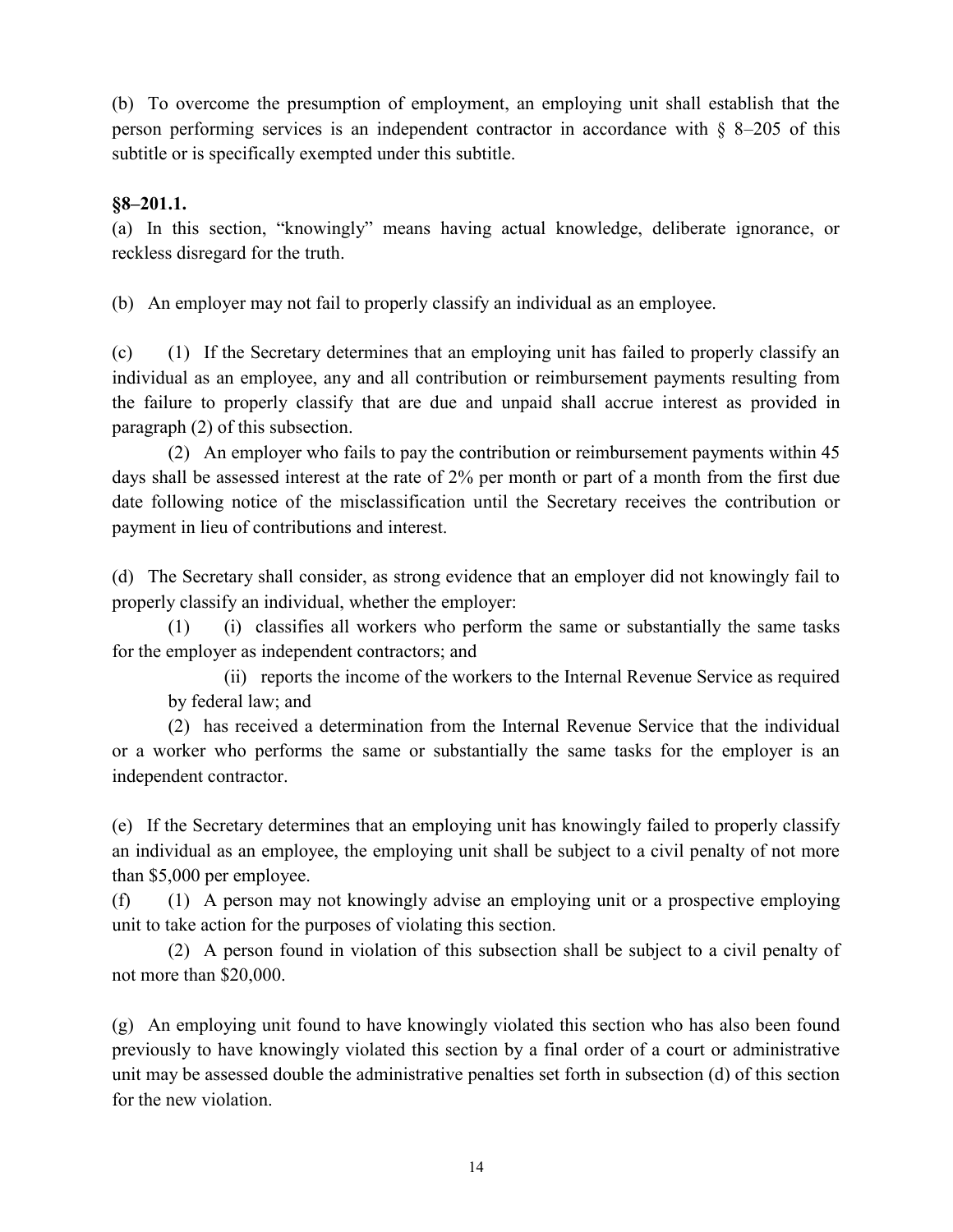(h) (1) An employing unit may be assessed civil penalties by only one order of a court or administrative unit for the same actions constituting a knowing failure to properly classify an individual as an employee.

(2) Notwithstanding paragraph (1) of this subsection, an employing unit may be ordered to make restitution, pay any interest due, and otherwise comply with all applicable laws and regulations by orders of a court, the Secretary, and all other relevant administrative units, including the Comptroller, the Workers' Compensation Commission, the Insurance Administration, and the Division of Labor and Industry.

(i) If the Secretary determines that an employing unit has failed to properly classify an individual as an employee, the Secretary shall promptly notify the Workers' Compensation Commission, the Division of Labor and Industry, the Insurance Administration, and the Comptroller.

(j) As authorized by State and federal law, units within the Department of Labor, Licensing, and Regulation and the Department of Budget and Management, the Secretary of State, the Comptroller, the Insurance Administration, and other State agencies shall cooperate and share information concerning any suspected violation of this title.

(k) (1) The Secretary shall adopt regulations to carry out this section.

(2) The regulations shall:

(i) require that the Secretary provide an employer with the factual basis for any violations charged;

(ii) establish procedures regarding the audit process and any agency level review available before appeal; and

(iii) provide guidance as to what constitutes the evidence relevant to the determination of whether an employer knowingly failed to properly classify an individual as an employee.

#### **§8–205.**

(a) Work that an individual performs under any contract of hire is not covered employment if the Secretary is satisfied that:

(1) the individual who performs the work is free from control and direction over its performance both in fact and under the contract;

(2) the individual customarily is engaged in an independent business or occupation of the same nature as that involved in the work; and

(3) the work is:

(i) outside of the usual course of business of the person for whom the work is performed; or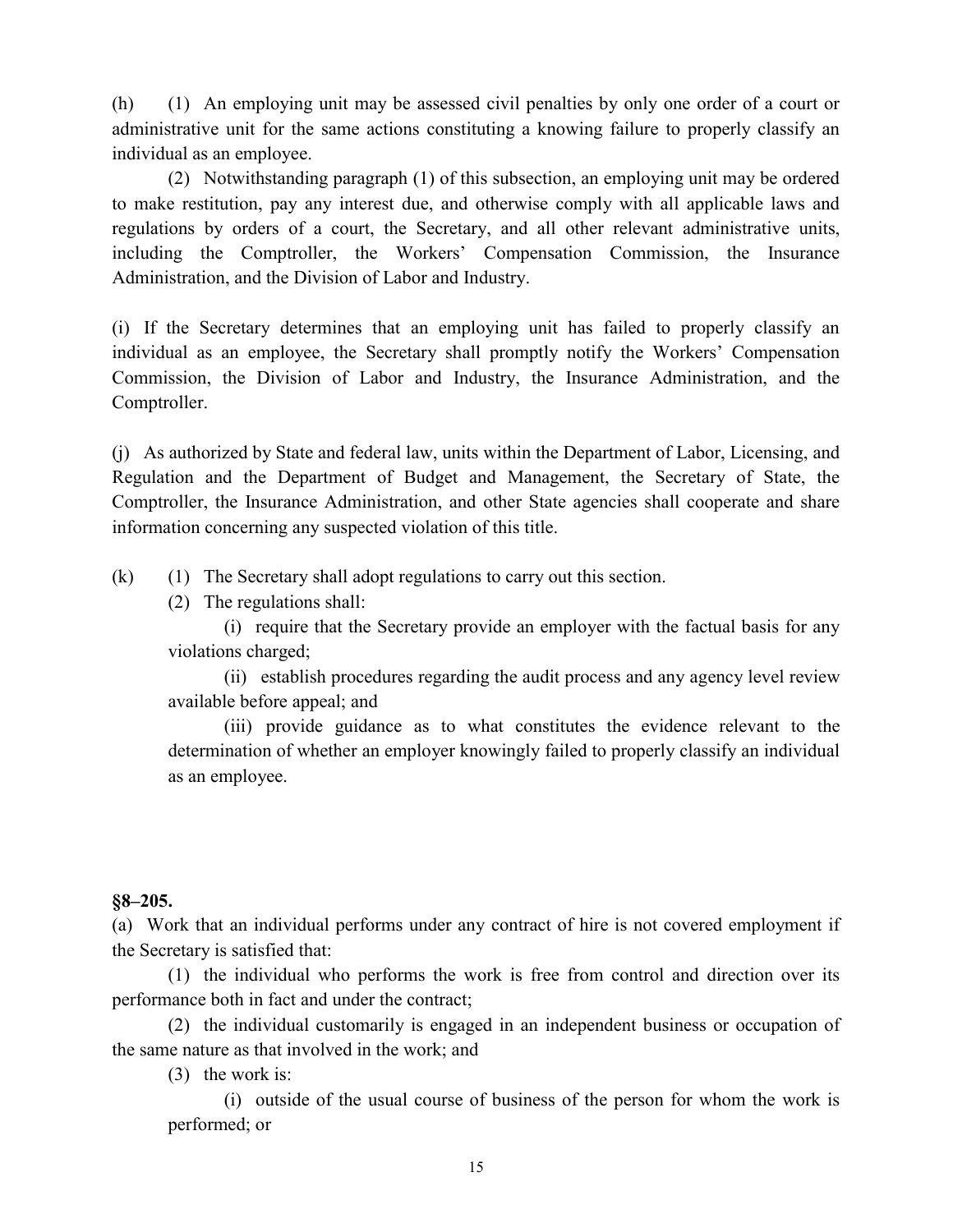(ii) performed outside of any place of business of the person for whom the work is performed.

## (b) The Secretary shall adopt regulations to provide:

(1) general guidance about the application of subsection (a) of this section; and

(2) specific examples of how subsection (a) of this section is applied to certain industries, including the construction industry, the landscaping industry, and the home care services industry.

#### **§8–610.1.**

An employing unit that has knowingly failed to properly classify an individual as an employee under  $\S$  8–201.1 of this title shall pay contributions for 2 years:

(1) at a rate applied to the taxable wage base that would have been assigned to the employing unit under this subtitle if the employing unit had not knowingly failed to properly classify an individual as an employee; plus

(2) two percentage points.

#### **§8–628.**

Except as provided in  $\S$  8–201.1 of this title, a contribution or reimbursement payment that is due and unpaid shall accrue interest at the rate of 1.5% per month or part of a month from the date on which it is due until the Secretary receives the contribution or payment in lieu of contributions and the interest.

# **Title 9: Workers' Compensation**

## **§9–202.**

(a) An individual, including a minor, is presumed to be a covered employee while in the service of an employer under an express or implied contract of apprenticeship or hire.

(b) A minor may be a covered employee under this section even if the minor is employed unlawfully.

(c) To overcome the presumption of covered employment, an employer shall establish that the individual performing services is an independent contractor in accordance with the common law or is specifically exempted from covered employment under this subtitle.

#### **§9–315.1.**

The Commission shall pay the costs of the administration of the workforce fraud program by the Commissioner of Labor and Industry under Title 3, Subtitle 9 of this article.

#### **§9–402.1.**

(a) In this section, "knowingly" means having actual knowledge, deliberate ignorance, or reckless disregard for the truth.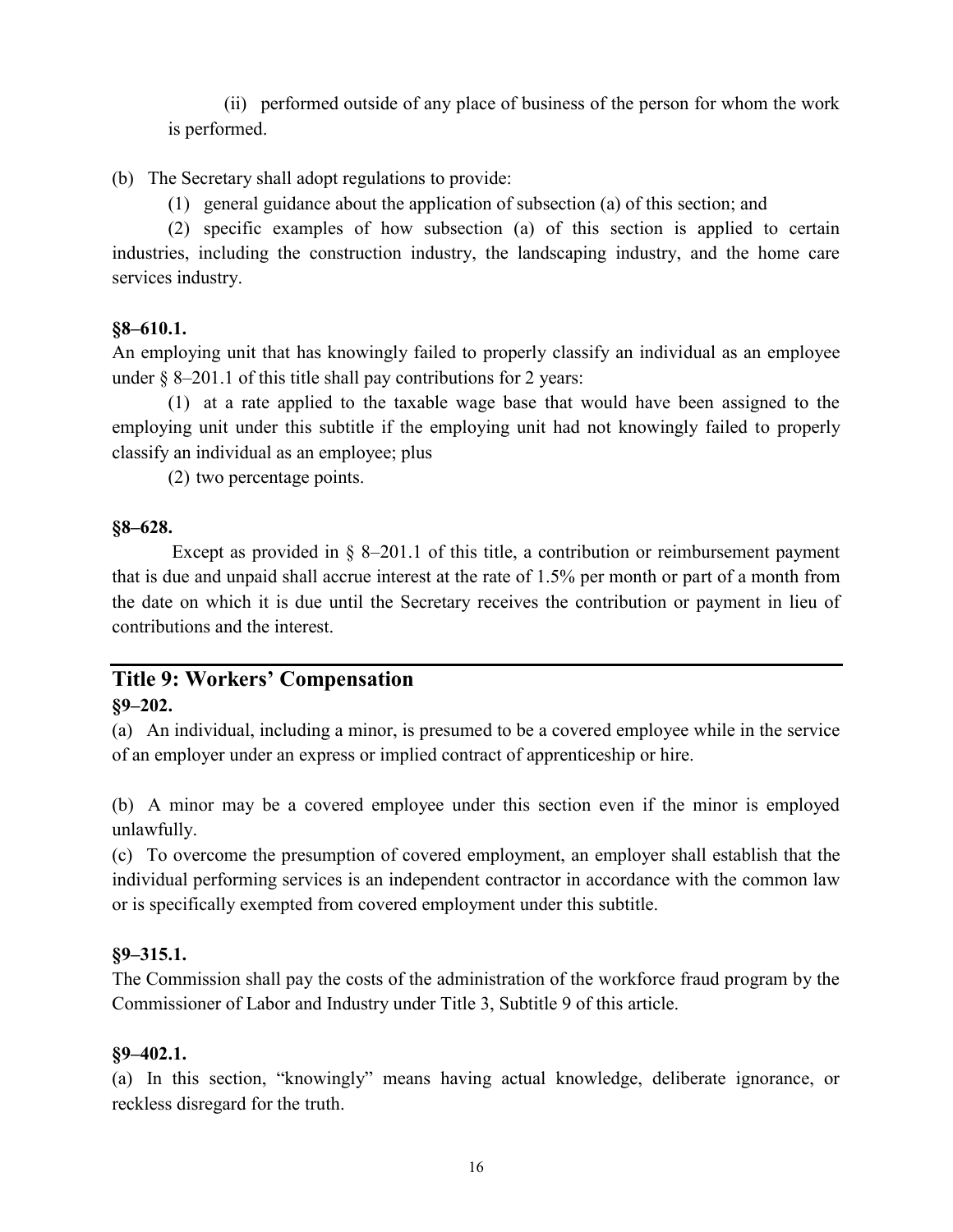(b) An employer may not fail to properly classify an individual as an employee.

(c) If the Commission determines that an employer failed to properly classify an individual as an employee, the Commission shall order the employer to secure compensation for the covered employee in accordance with § 9–407 of this subtitle.

(d) If the Commission determines that an employer knowingly failed to properly classify an individual as an employee, the Commission shall, in conformance with  $\S$  9–310 of this title, assess a civil penalty of not more than \$5,000.

(e) (1) A person may not knowingly advise an employer to take action for the purpose of violating this section.

(2) A person found in violation of this subsection shall be subject to a civil penalty of not more than \$20,000.

(f) An employer found to have knowingly violated this section who has also been found previously to have knowingly violated this section by a final order of a court or administrative unit may be assessed double the administrative penalties set forth in subsection (d) of this section for the new violation.

(g) (1) An employer may be assessed civil penalties by only one order of a court or administrative unit for the same actions constituting a knowing failure to properly classify an individual as an employee.

(2) Notwithstanding paragraph (1) of this subsection, an employer may be ordered to make restitution, pay any interest due, and otherwise comply with all applicable laws and regulations by orders of a court, the Commission, and all other relevant administrative units, including the Comptroller, the Office of Unemployment Insurance, the Insurance Administration, and the Division of Labor and Industry.

(h) If the Commission determines that an employer has failed to properly classify an individual as an employee, the Commission shall promptly notify the Office of Unemployment Insurance, the Division of Labor and Industry, the insurer, if any, the Insurance Administration, and the Comptroller.

(i) As authorized by State and federal law, units within the Department of Labor, Licensing, and Regulation and the Department of Budget and Management, the Secretary of State, the Comptroller, the Insurance Administration, and other State agencies shall cooperate and share information concerning any suspected violation of this title.

(j) The Commission may adopt regulations to carry out this section.